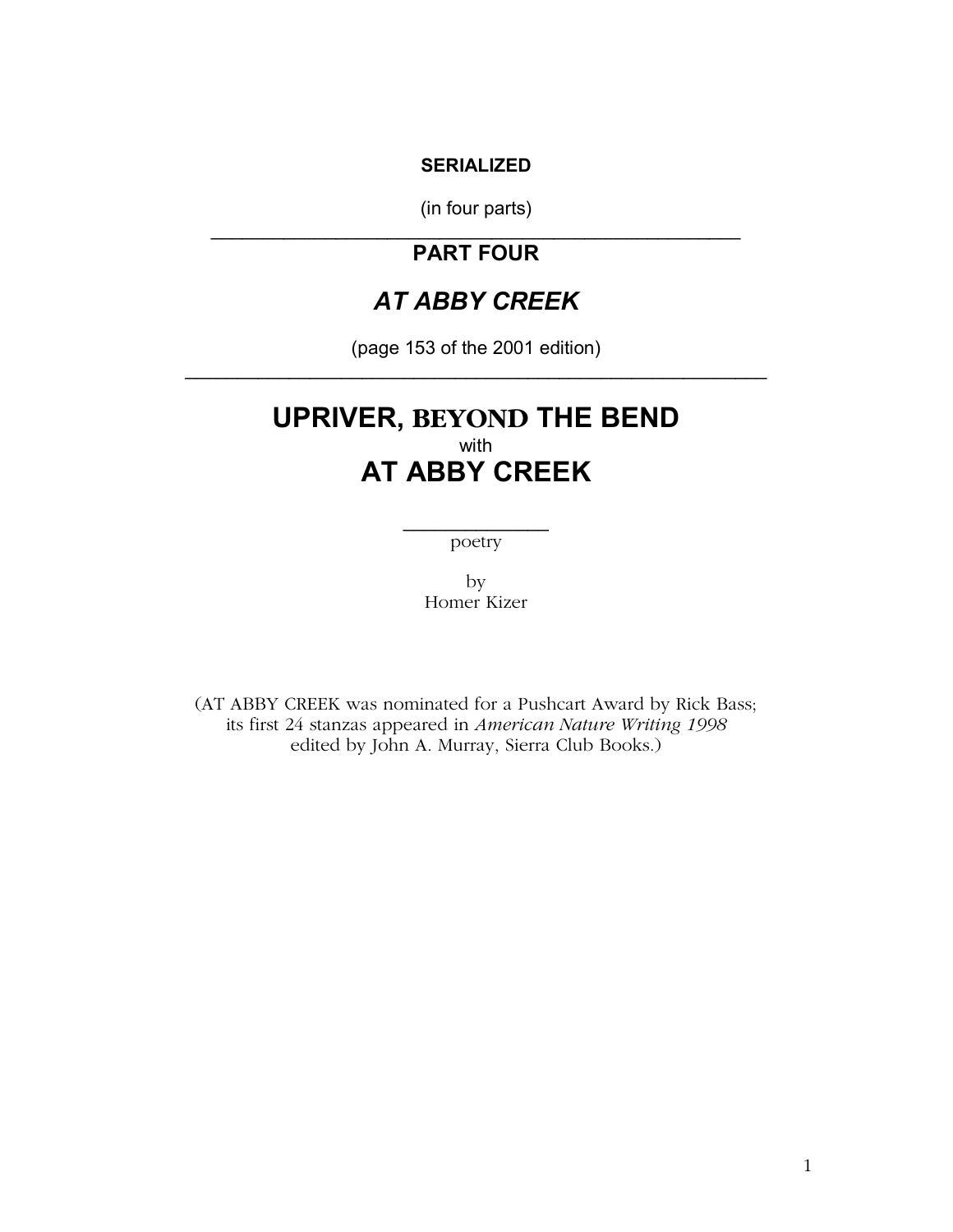# **AT ABBY CREEK**

(the complete text)

### [headpiece]

The hillsides above Abby Creek, clearcut by Publishers Paper, planted the same summer with three-year-old firs, came back in blackberries and choke cherries anyway. Publishers sprayed the brush, but didn't kill the alders or the maples; they killed the magnolia and the apples in the orchard by the spring. The covered

bridge at Elk City, the one in the movie, washed out while we were in Alaska-I went by boat, stood where the Light Brahma rooster attacked Kori, and saw how silly we were to clear a garden and plant potatoes when, above the brush, nothing of us shows.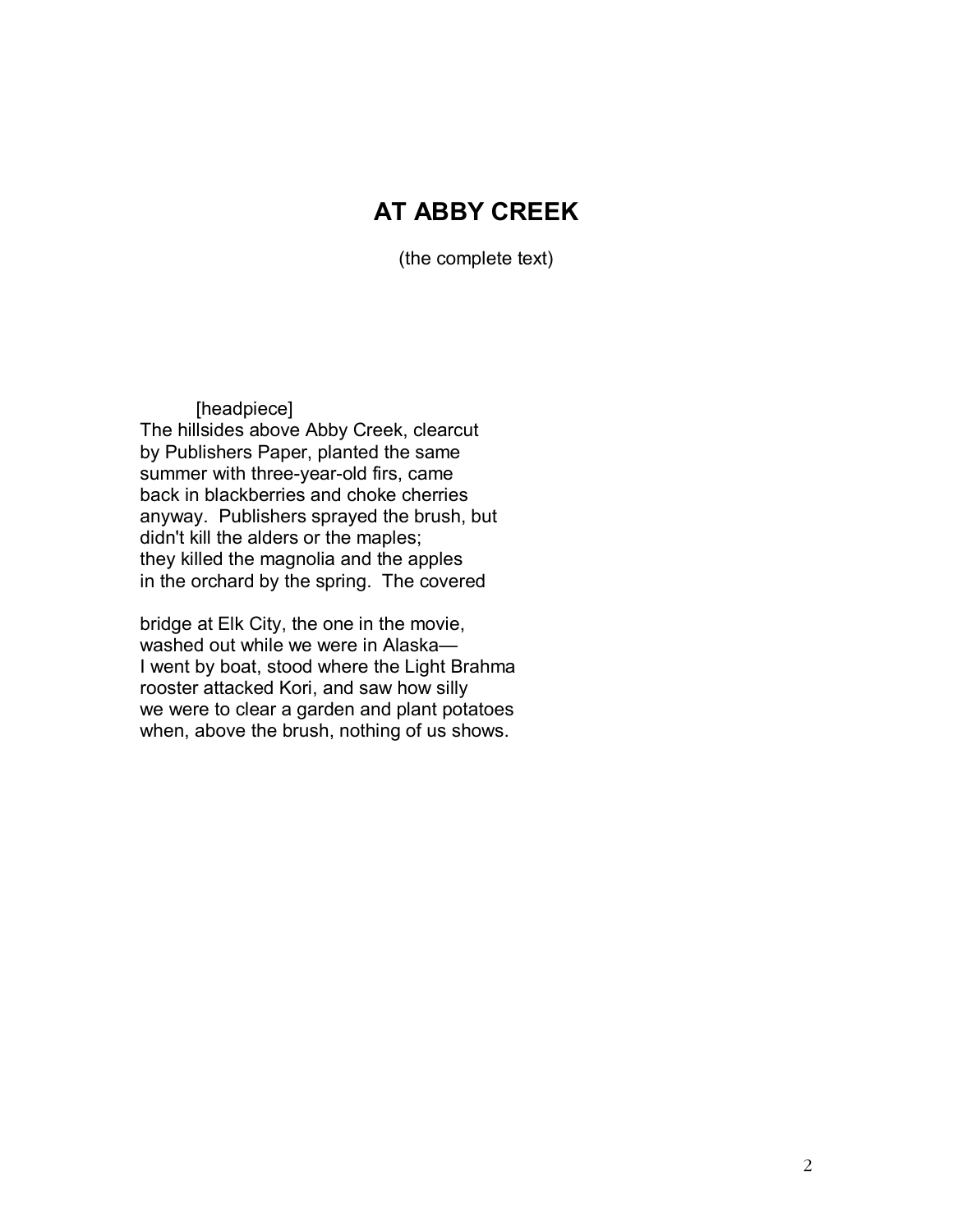### *At Abby Creek*

breeze rustled chittams, foxglove white pink purple, fireweed, thistles, roses along the tracks, meadowlarks & sparrows, yellow tanzy heads, fleece from the curly ram caught on berry thorns, a kite tangled in power lines, an Okie Drifter cast into an alder—a Brown Leghorn rooster, wings spread, neck stretched, bled

from his beak as he hung beside Mrs. Parks' night gown. In Elk City, they said Vern January died as had Vern Young, names that carry memories of Abby Creek and things right with us, that era before you shut our life. We're still married, but

2.

split like the maple that shaded our spring, you remember the one there at Abby Creek, the one that hid the magnolia (a good stick, the maple was planked for gun stock blanks), yes, that one you could see when walking the railroad tracks, that one where Kathy found the medicine bottle, now emptythat bottle & a picture of her grandpa are all

she has of Oregon. You kept everything else that belonged to us as a family, awards, slides, photos, even my fishing records. Kathy says they're in your shed, molding, stored next to the stock blanks I couldn't fit in (for keeping them, thanks) on my last visit.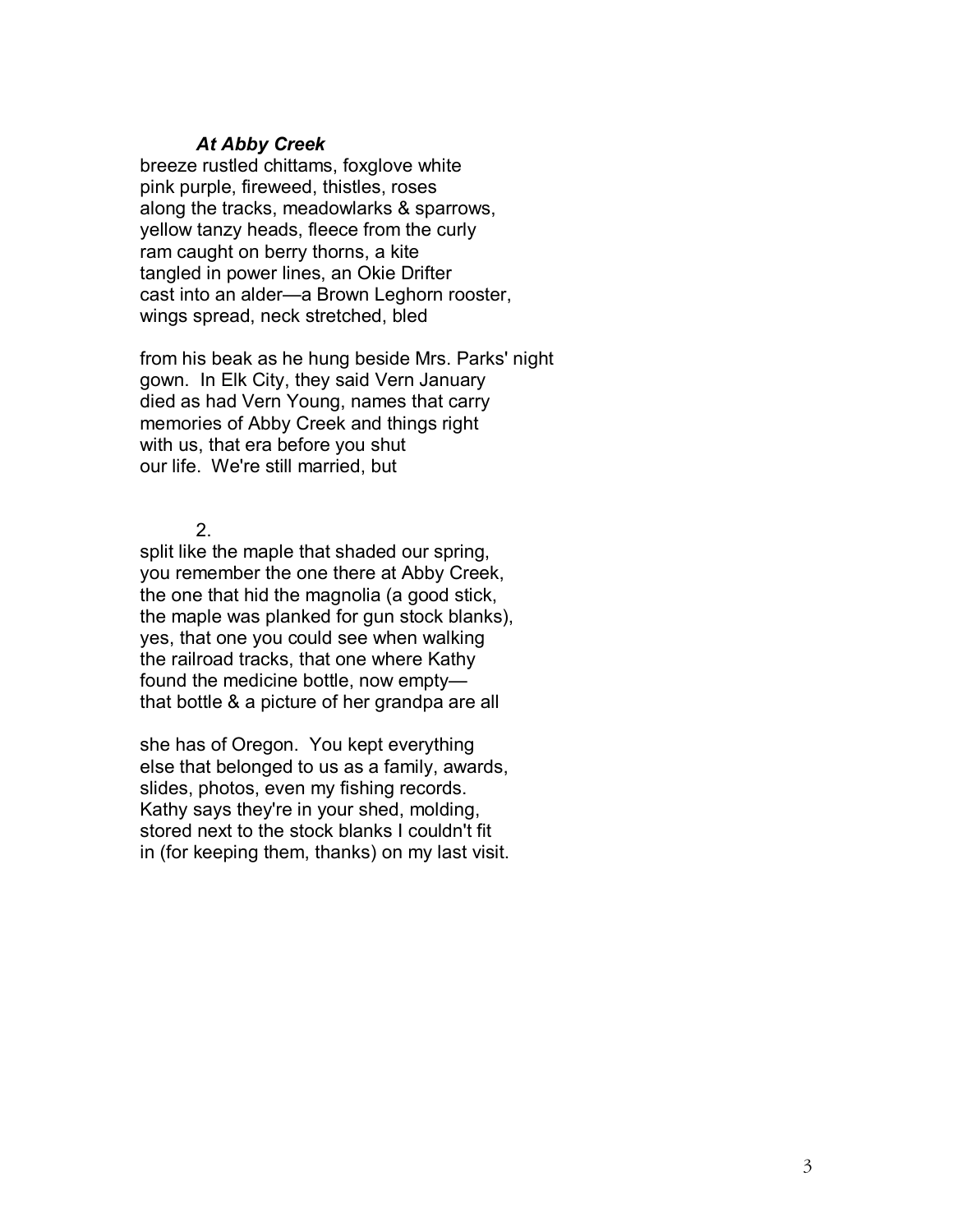Through the park there at Elk City, down, across the concrete and mud, I slid my Zodiac into the Yaquina, warm & stained red (the pulp mill at Toledo had another spill; remember how lucky G.P. used to be, their settling pond only overflowing on the rising tide). The Big Elk, clearing after last night's rain, slipped past

the stinking water, stayed against the shady bank, not mixing with the tide in the middle. I saw on the surface, under that broadleafed maple with initials carved in hearts (where we used to park by the bridge), my reflection lying across the joined waters, still and shimmering.

4.

On a landing across the Yaquina, a yarder tooted; its mainline snapped taut, snapped the stick up. Like a man hung, the chokered log dangled on the rigging, dropped, swinging past the shovel. The green steel tower, a gypo's Skagit with six guys, stood erect like a bully's middle finger, stood overlooking Abby Creek and the tanzy

filled pasture where, long ago, fallen timber fed a whining headrig. The mill once employed fifty men. Their sons & grandsons have moved to Toledo, drive Hondas & Toyotas, drink beer brewed in Milwaukee, and watch *America's Team*  on cable. I drive a Ford with a bent I-beam.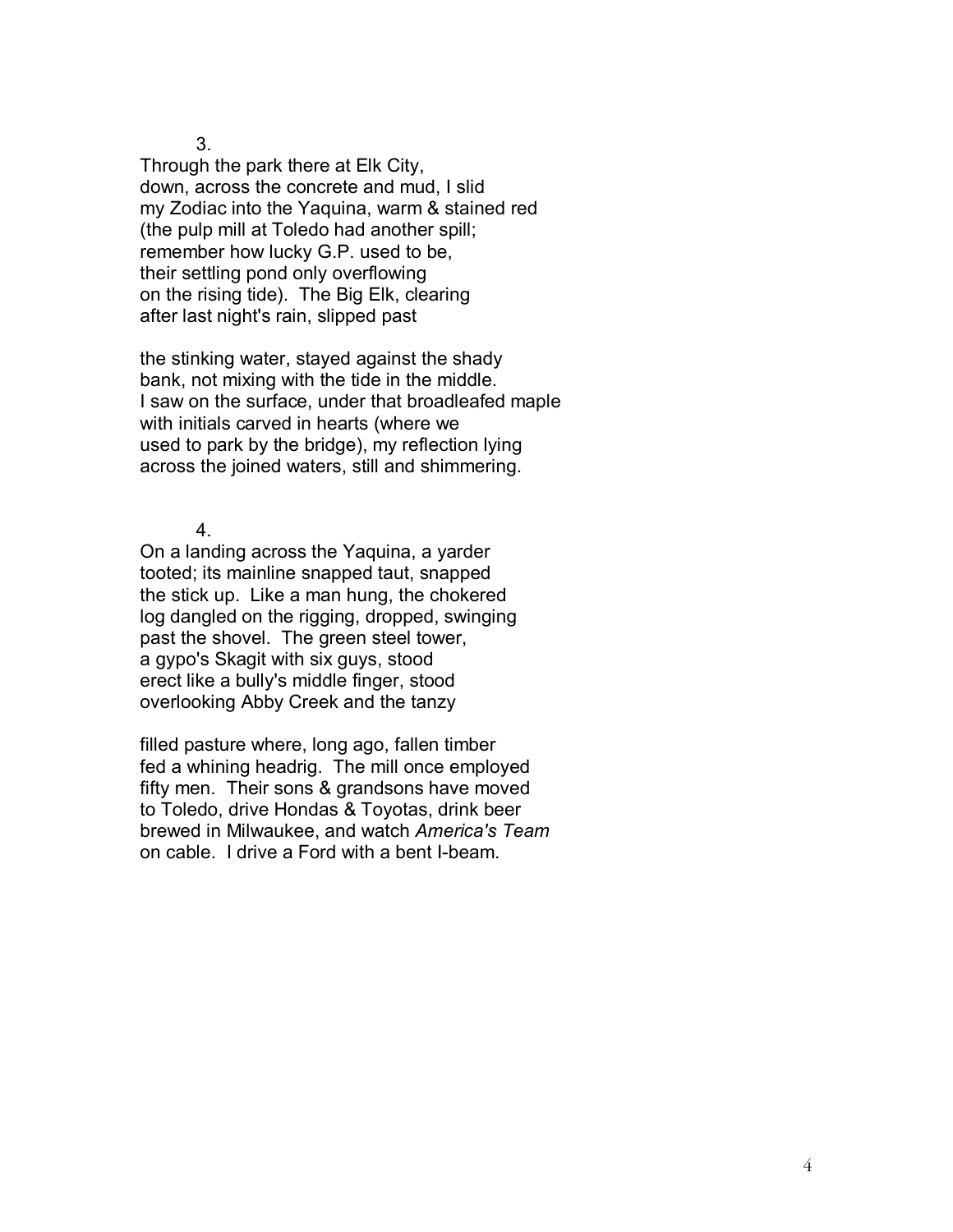A beaver with a willow branch between its curved orange teeth saw me, slapped the river the cut willow, floating on the bruised water, rocked in my wake as I sped past stakes marking lot lines on the subdivided south bank. Remember that corner of blackberries & cattails between the Grange and Vern January's fenced garden-log trucks and garden

tractors were parked on new lawns, limed with mud from G.P.'s causticizers, sprouting satellite dishes and skirted mobile homes. My wake washed the sand bank and muddied the creek coming from the bog where, trapping muskrat, I caught mink in pushup domes.

6.

War in Israel made me a trapper... hunting season over, I had muzzleloaders to build, but the gas shortage left customers sitting in two-hour lines, two and a half hours away. I had to catch fur if we were to stay off welfare, traded deer antlers (trophies I'd mounted, had bragged about) for traps. Hippies made

pipes from the antlers, sold them mail order. Too far out of town, we agreed it was time to move (now we can't agree on what a dime is worth). I asked who owned the house there at Abby Creek, the one I passed when I ran my traps. No one would say but Don.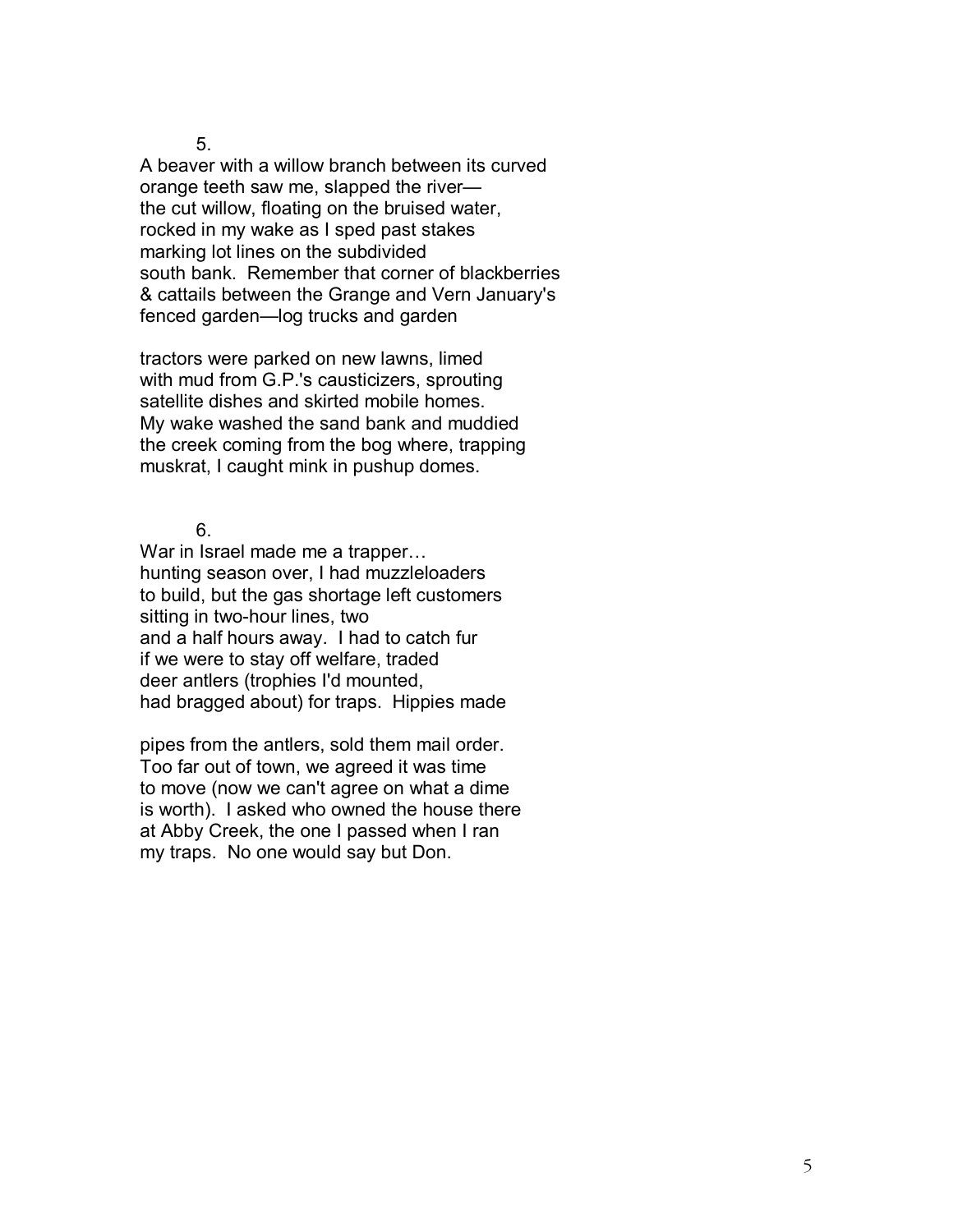Publishers Paper owned the house and didn't want to rent to hippies—afraid of fire— (*returning to the land* for so many kids our age-yes, we were still kids ourselvesmeant living with wood stoves they couldn't bank). Don said to call Publishers, but nine hundred acres? when we couldn't afford the one-forty we rented at Logsdon.

I don't remember their forester's name. He looked at my hair-it was on my ears; I needed a trim...his apples & mossy pears needed pruned. His fruitless cherries were the same variety, and I would've left right then, but his wife invited us in for a bite.

8.

You never knew how we got the house there at Abby Creek. Publishers' forester served chocolate cake and coffee, and said, "Wayne let that f...g fence down again last night." His bull was in Wayne's pasture, siring blooded calves in scruffy heifers. I asked if his red hogs were 'shires. "Only the near ones." Then as if a foregone

conclusion, he asked if three-fifty would be too much-Dick Parks was already leasing the river pastures. I wanted the place, but not that bad. He said that'd be thirty a month, twenty in December, as if he owed an apology.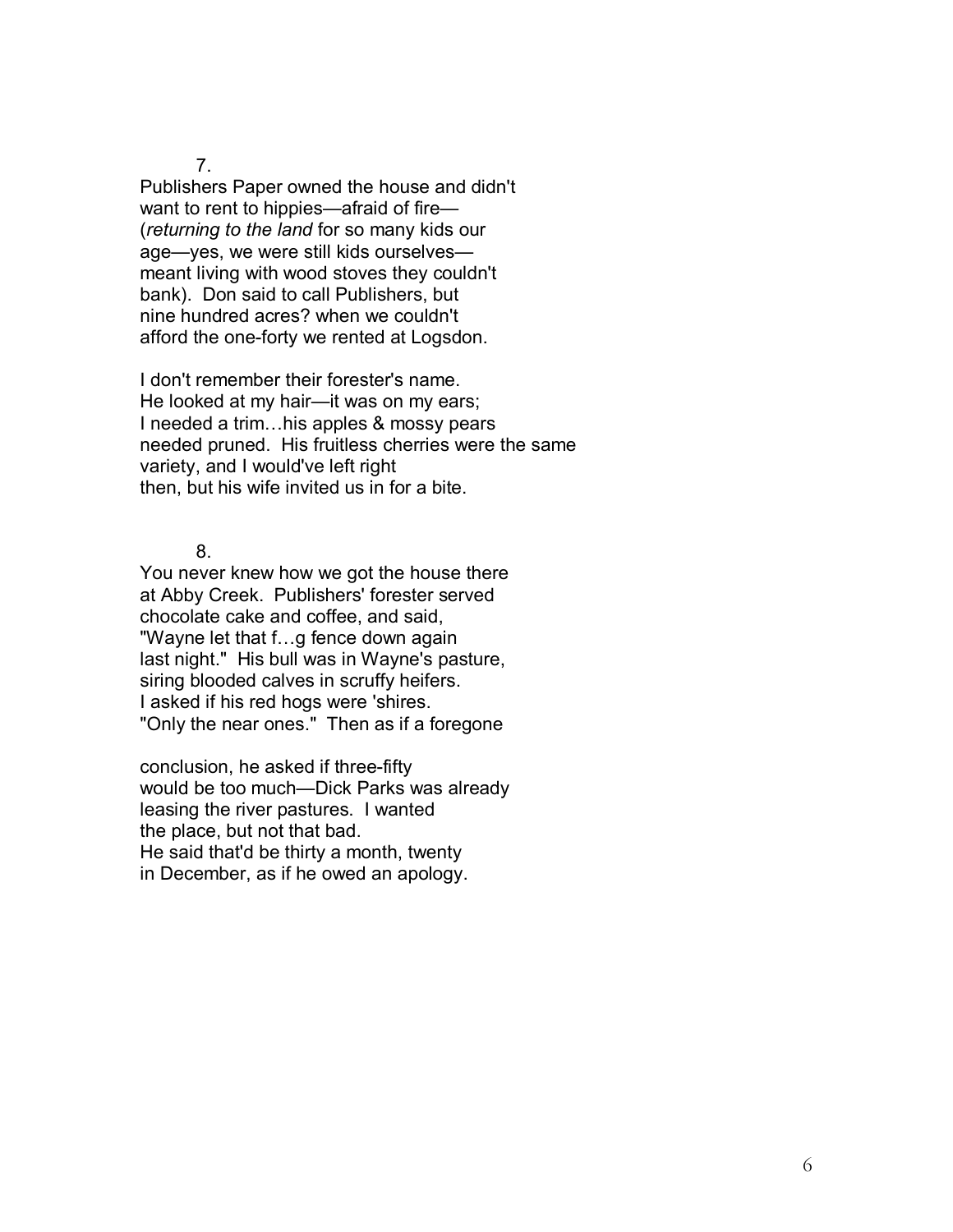Two bedrooms and a bath upstairs, a flagstone fireplace in the living room, a second flue and a stove facing the kitchen, cork tile floors, full-length utility room: a house for growing daughters. You hung clothes on lines strung between the house & the woodshed, strung chicken wire down to the creek, up & back,

and laughed when Wayne Hodges sawed the flat roof off the chickenhouse I'd built at Logsdon-it was too tall to fit through the covered bridge. The roar of that chainsaw woke up Elk City and started roosters crowing. Even Flip barked.

10.

Flip, muzzle white, stiff and blind, was asleep on the store's porch. I guess the new owners adopted him. Yes, he's fifteen or more & not the Labrador that fought Paul Newman's dog on the inclined ramp to the boat landing or the dog that swiped potato salad & pickles from three hundred picnic lunches one summer. He was a better

thief than any goose in the park. He stole the left boot of Willie Brown's new corks—Willie saw him & called the store. Flip lugged it a mile to that hollow willow by the bridge. Luckily, Frankie saw him through the chittams he was peeling across the river.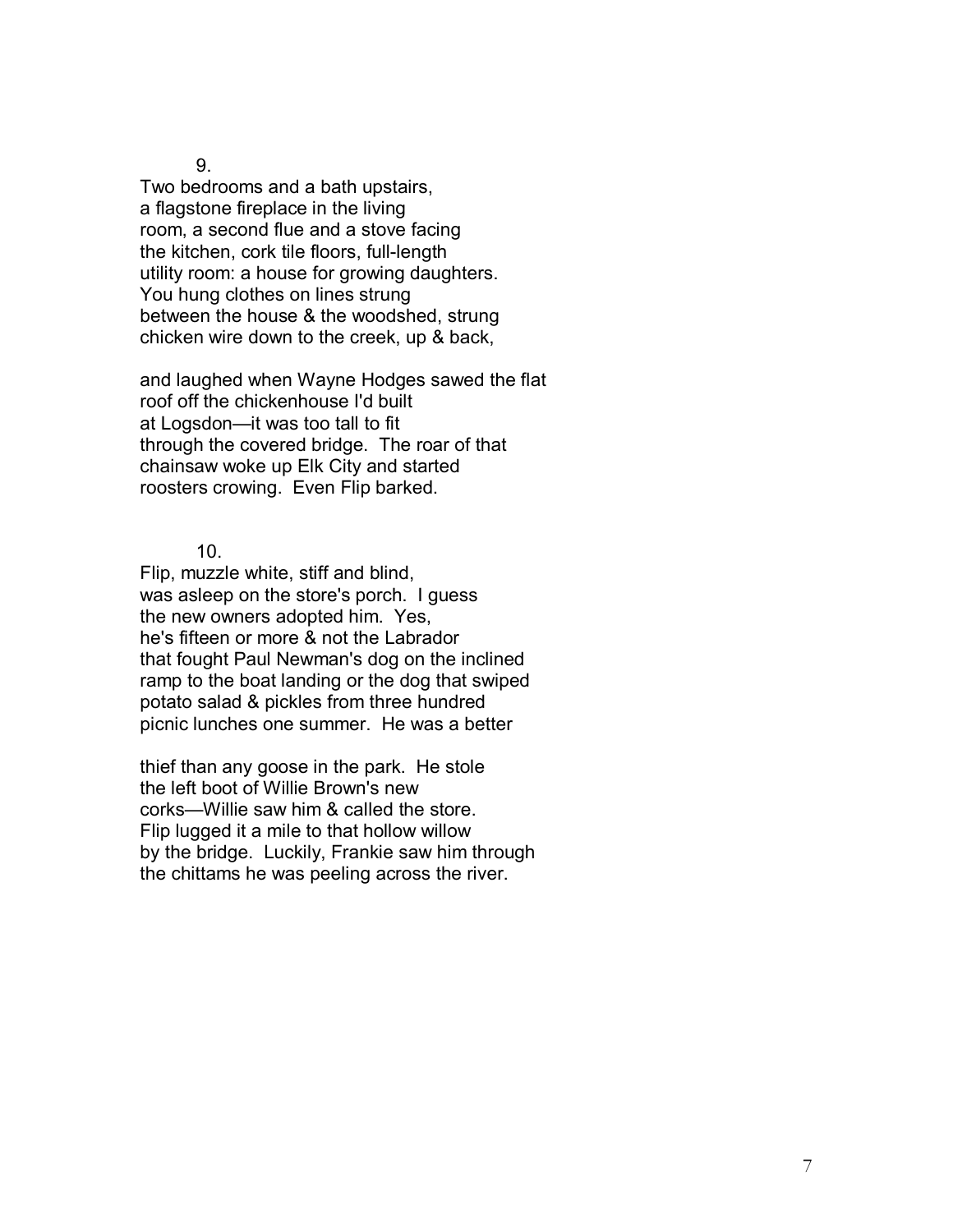Remember the chittams, peeled trunks, drying and dried bark, broken and sacked, sold to the store there at Elk City—and the ferns rolled in bundles of fifty. I don't think Vern made money handling either. It was beer that kept him going, nine thousand in profits that summer they filmed *Sometimes a Great Notion*. Storekeeping overwhelmed him (everyone knew it would). An old gypo who grew

up logging, the last with a whistle punk signaling the yarder, the last to use butt rigging, Vern hated change: soap & salad wasn't how a man should earn his living. He sold me that True Temper casting reel, the knucklebuster like I had as a kid, charged four dollars for it, two onions & a fid.

12.

The tide swung my Zodiac upstream across the mouth of Abby Creek, and covered the gravel bar where with worms & patience Kathy & Kristel caught that cutthroat too heavy for them to tote up the bank. It wiggled free, flopped across moss and berry cuttings, leaving a trail of silver scales & slime on Kathy's shirt & sweater. Trout & daughter, remember, dived for the water.

She couldn't hold on & Kristel was no help. They were five & three, then, and we were proud, humbly proud. A skinned knee, dirty faces, cold tears, a scratched egoyou baked them cookies, said they could go, yes, the next tide change. But what changed was us.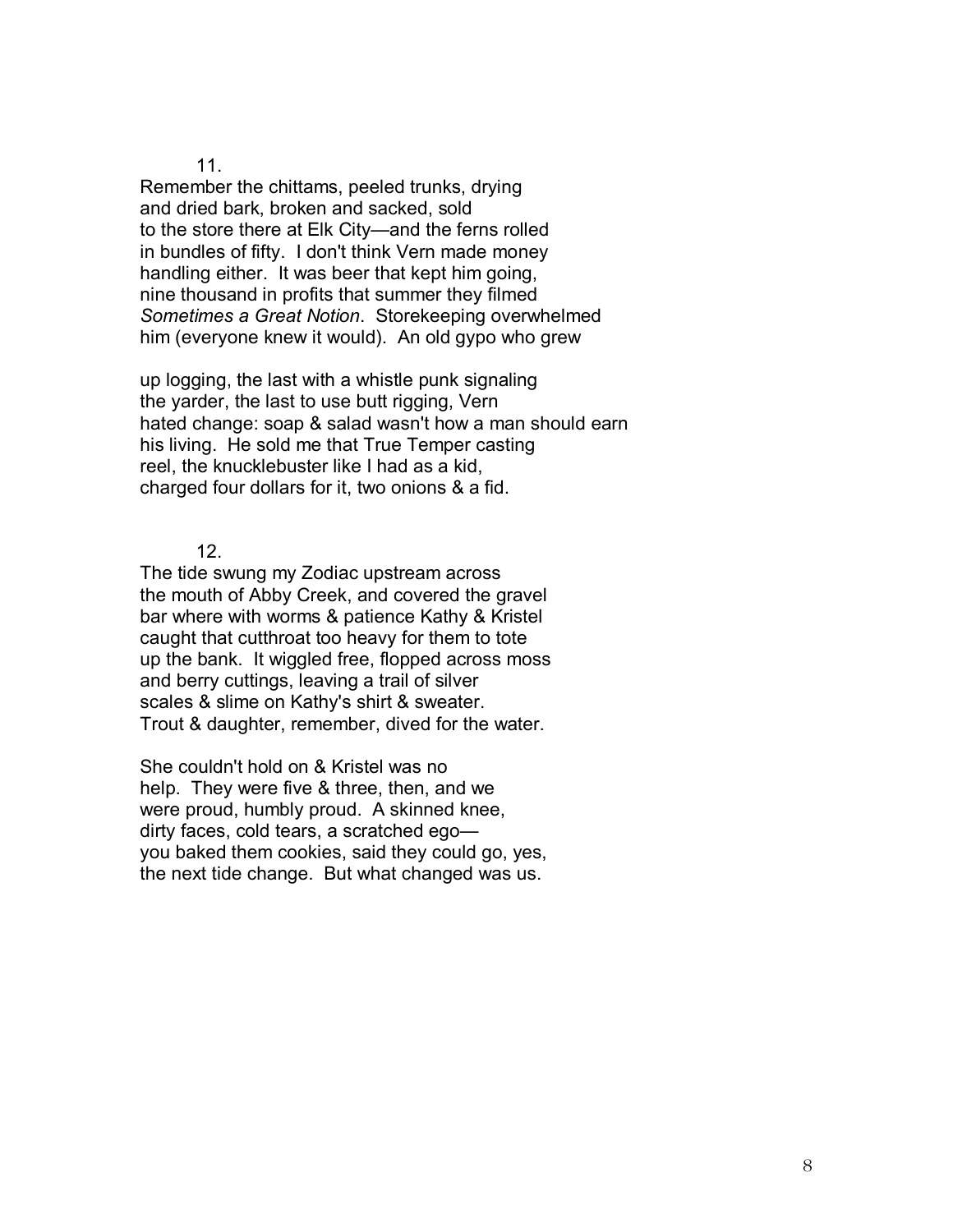Frankie Hunt and I used the fid to splice eyes in buoy lines for his crab rings. He stretched a spool of line between the apple and the shed where that doe hung I shot in our garden, the one under the tarp when, wanting to socialize, Vern Young hailed us from the boat landing there by the bridge, offered a beer, not realizing we couldn't stop, not with a cop

on the river checking for life jackets & fire extinguishers. Frankie kept in the middle, engine idling. Vern asked, "What's under the bundle? Been fishing sidehill salmon?" A liar with a sunburned face, I said, feeling like a louse, "No!" I sat on the chopping block by the chickenhouse.

14.

Frankie came back from Vietnam...strange, remember? him walking the tracks on dark nights with a seven-cell and twenty-two. By rights, the cops should've nailed him; they could've if they wanted, but they knew his range, that he kept on his side of the river, that he shot at eyes, blue ones (there were always a few deer among the ewes)

usually. I went with him (he wore black jeans and blackened his face) before dawn the time he found Old Man Abby's sheep on the tracks. Fence down—he sent me back for staples while he herded them through the break...his eyes shined pale blue.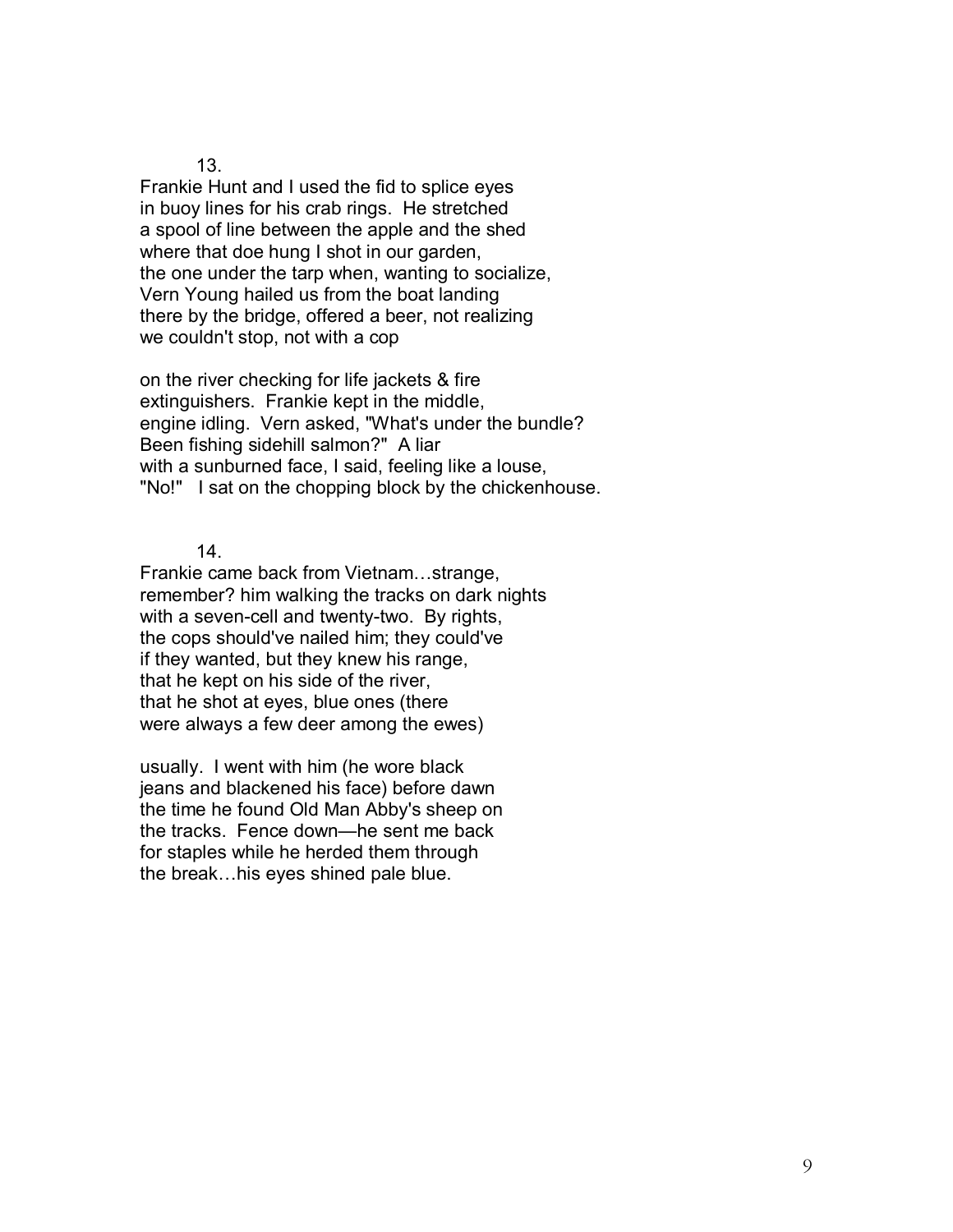There by Abby Creek hidden by berries, that rick of alder you wanted still rambled along the edge of our garden. I pulled the cane back: quartered blocks, black with orange splotches of faery jelly, with bees, winged termites, red ants & fat white borers, lay soggy like local news in old newspapers. Eleven winters of drizzle, eleven summers

of crawling bugs left us and our memories clearing blackberries, you laughing, stacking blocks, sitting on the rick, dressing clothespin dolls with wild morning glories and blouses of foxglove (Kathy, Kris & Kori loved them)—like the alder, split & punky.

16.

Fifty-three posts: I still remember how many I set for the chicken yard. Saplings & salvaged plywood—I tarred the roof I put on the chickenhouse, but before being fenced in, they plucked bare the hill in front of the covered porch, laid eggs under the house, and tripped my mouse

traps....Remember the mice, how bold they were, running across the living room and the mouse that hobbled from the bathroom with a trap on its hind leg. You told me it was time to get a cat. Wayne offered a couple bobtailed kittens his Manx had sired.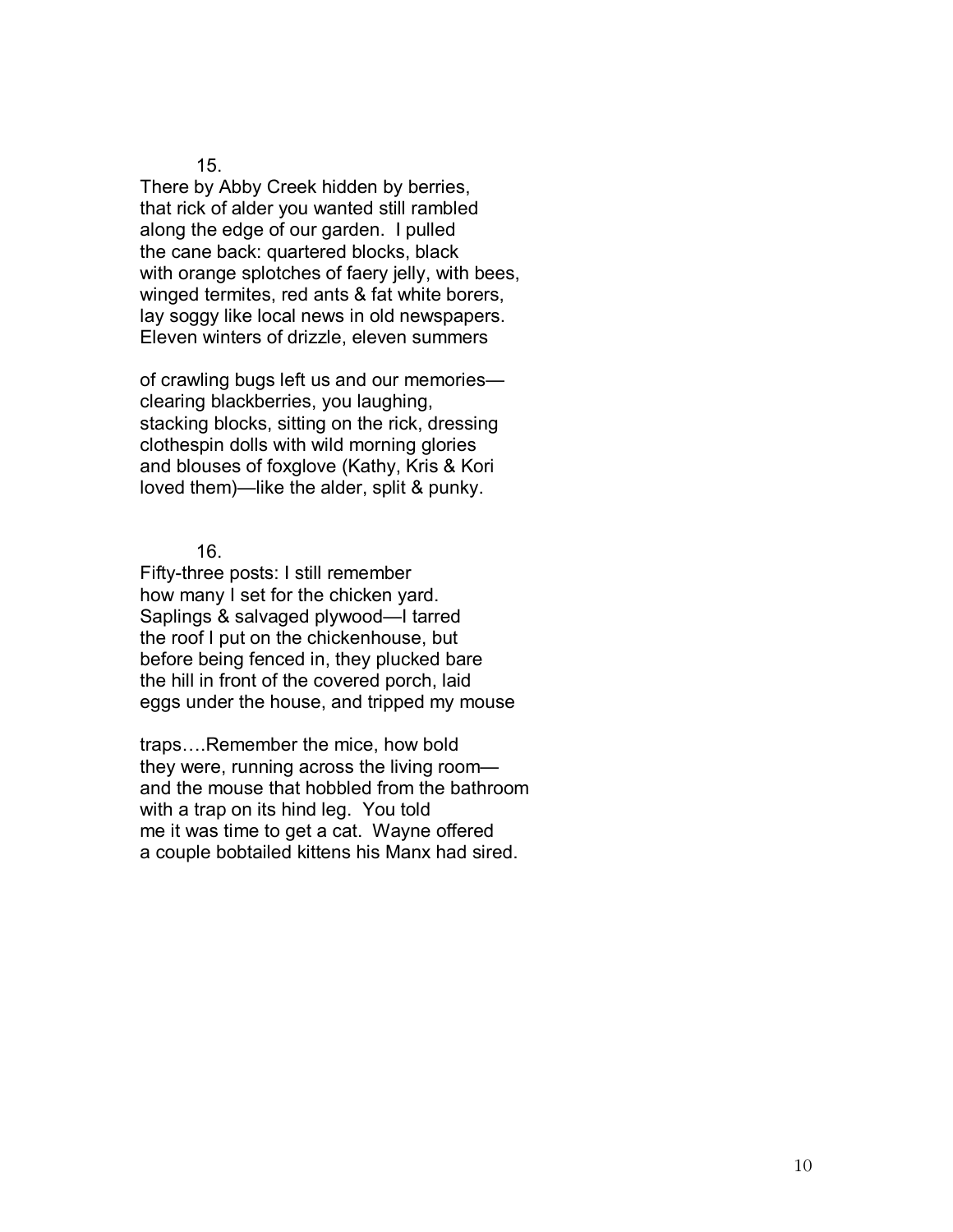Saw a hunting cat in the river pasture, there, then gone, a blue Manx, one of Elmer's...heard that Toledo's banks got his homestead after he died. Maybe, but his road wasn't any smoother & his chickens still roosted in the walnut tree. (Remember him with his 30-30, hunting roosters for Sunday dinners,

a shot each. He popped heads slicker offhand than Don or I could punch paper targets, same distance, from a bench.) I'd walked in, feeling like a trespasser. His house, boarded shut, sagged more, and his garden had gone to weeds  $&$  borage-

18.

bees worked the small blue flowers. I caught one by its wings, a Caucasian like I kept before I knew how to requeen. I let it free and watched it fly wobbly towards the two hives of unpainted supers stacked six high behind the barn. A dark kitten the size of a peach can pounced on it, yowled, batted at it,

then disappeared under a beam, bristling, ears back. I remembered Elmer's barrel of kittens the barrel was still there full with kittens. I shoved my arm in: clinging like cockleburrs, three hissing toms, each blue Manx, growled like long-tails never do.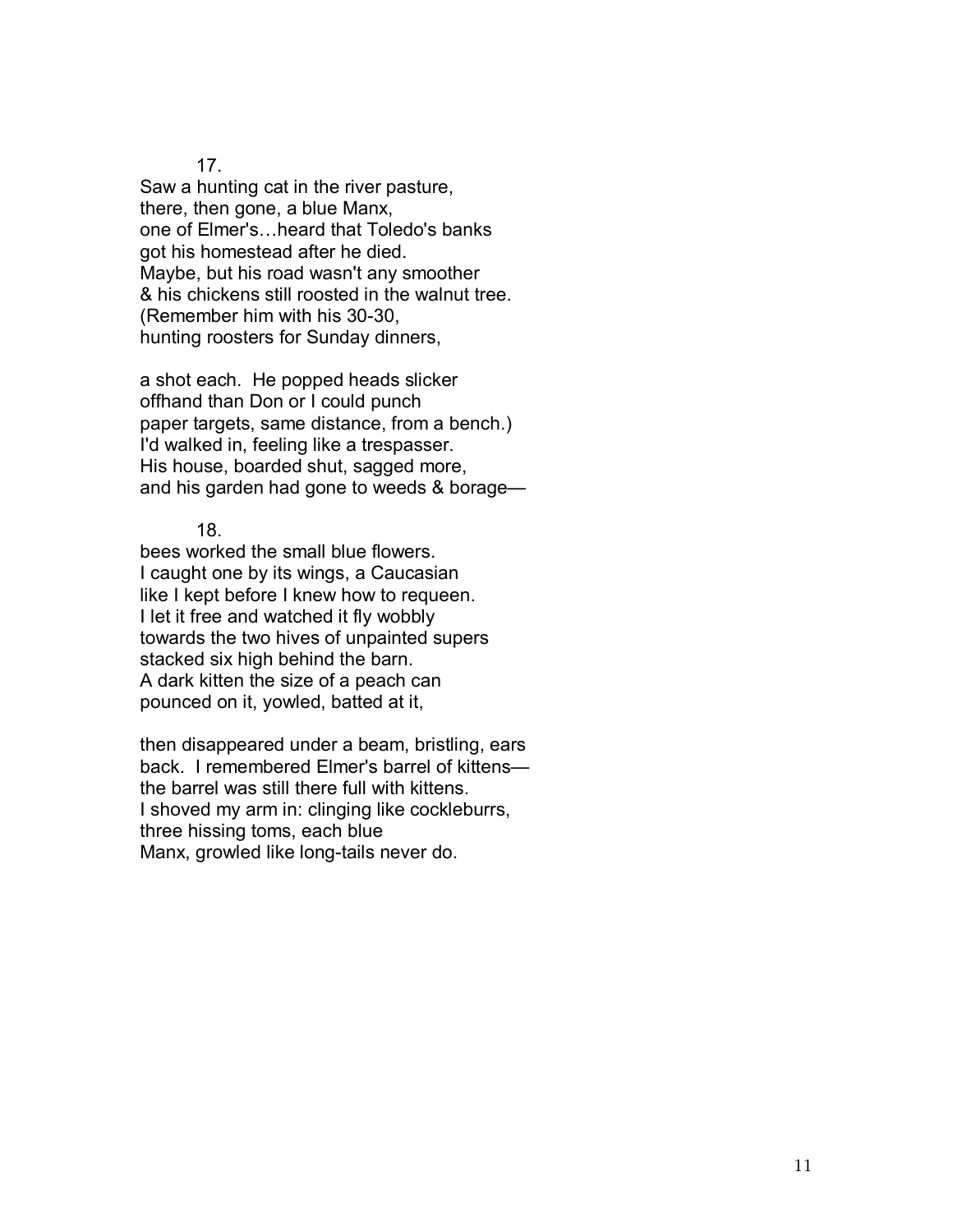I pulled the kittens loose from my sleeve, got scratched but knew I would... the smallest two, not weaned, purred when I stroked their ears. They yawned, blinked barely opened eyes (I believe) satisfied I meant no harm, & with tongues like sandpaper, nuzzled my arm, but the big one hissed when I stroked his chest.

He reminded me of you....Even Wayne's Manx came from Elmer though Wayne always said, "I wouldn't have one of his queer son-of-a-bitches." And he wouldn't ask Elmer for another kitten when his hounds yanked the head off his.... The kitten wet in my hand; I was going to keep him until then.

20.

Wayne brought the kittens on his second trip (remember how his Cornbinder would wallow through mud that stuck my Bronco; its diesel engine, taken from a combine, would idle down until its tall mudtread gripped the slick clay beneath that snot that slides into creek bottoms). Both kittens had round eyes, ear tufts and claws hidden in fluff;

they chased buttons and mice. I had to kill what they caught: ringworm was the toughest. I buried both bobtailed kittens there next to the creek, and Kori smelled of Desenex until her birthday....The Cornbinder broke a ring, had to be resleeved—took only a week to get it going.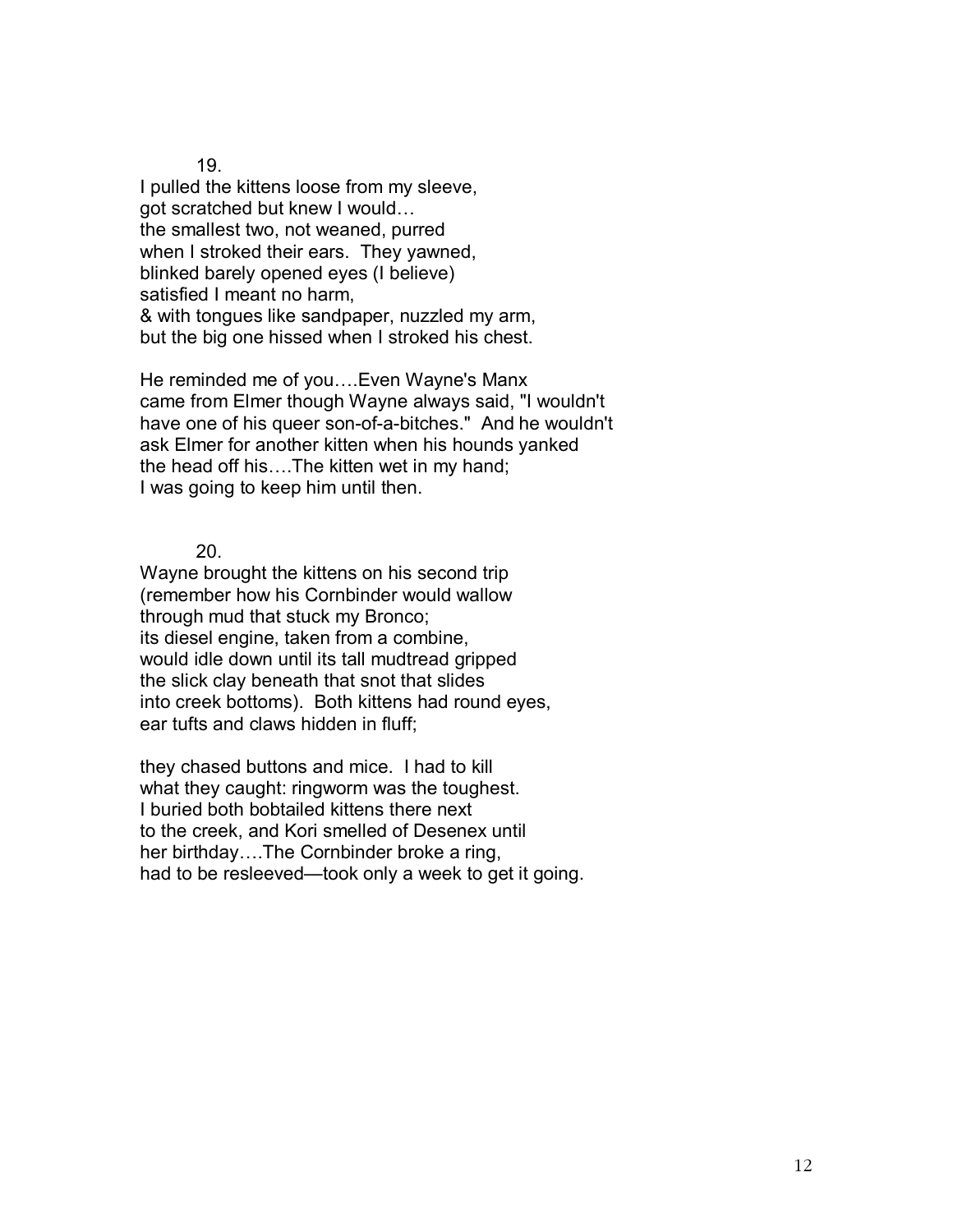That Merino ram of Dick Parks, the one he put in the lower pasture with those seven ewes & lambs, remember? Coyotes killed a lamb that first night, chased the ram all the way to Mill Creek—he bred that dun Suffolk of the people who kept Dobermans, ran their dogs downriver to Ken Wildman's there in Toledo, four miles or so;

Dick laughed even though he had to run to town to get him. Well, that old ram (he must be twenty) was causing bedlam in the second, low pasture between the river and the tracks; he was mounting a blind ewe in belly-deep buttercups & she didn't know what to do.

22.

Remember the tracks, steps out of synch, and Kori, naked & wet, waving to the train. She had a baby's pot belly and that painful (she still remembers being held still) blood boil, her leg with that deadly pink line swollen hard. You lanced it...you miss her, I know you do-and it troubles you that she chose to live with me.

We don't have to end like this. Blink! See if those irritating grains of sand haven't washed away. If you've the mind, the patience of God, perhaps you'll wink at my ignorance, the injustices I did you. You've repaid them a thousandfold.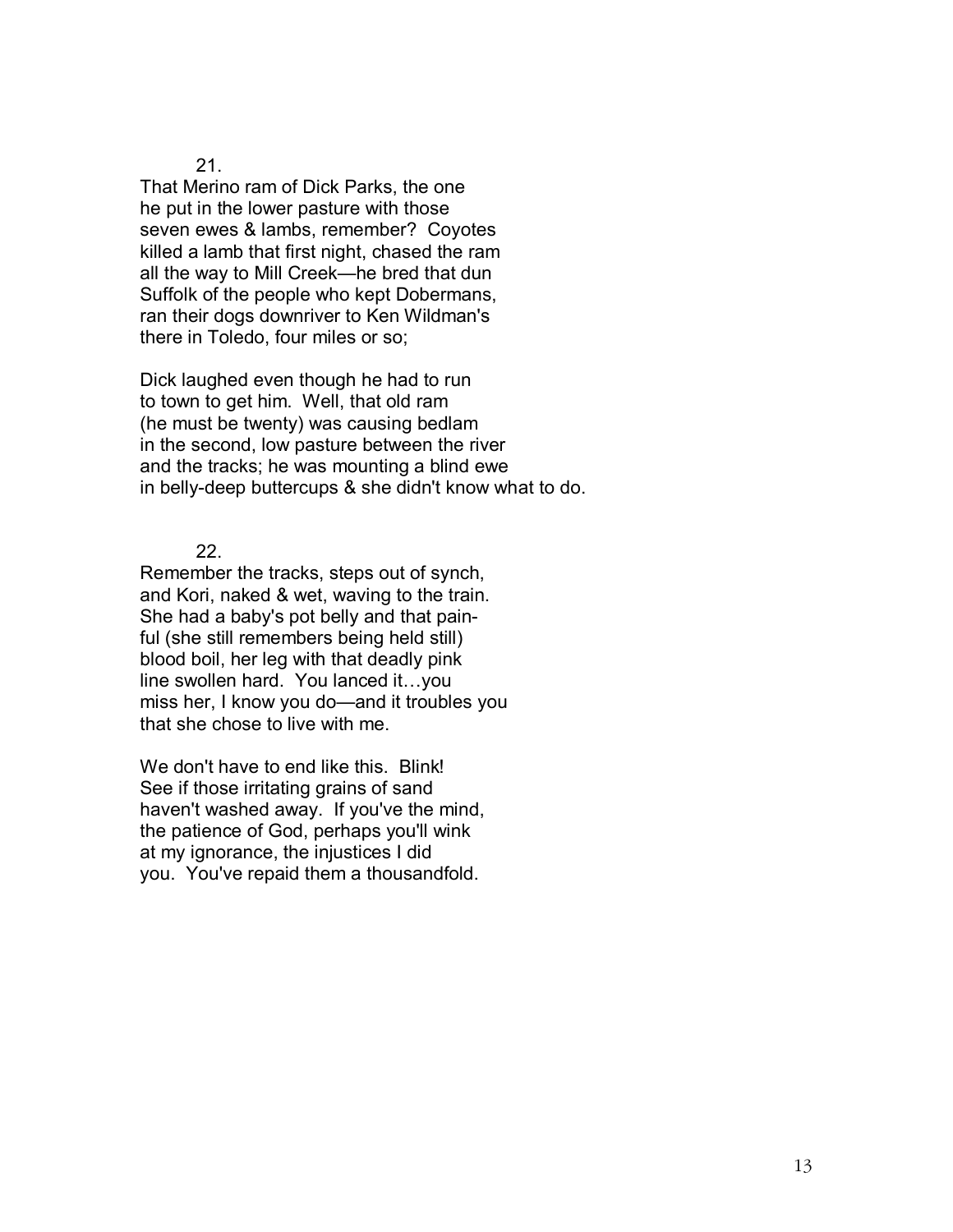The otter slide upriver of the trestle over Abby Creek had fresh tracks to its head: raccoon & mink tracks, single sets, both probably by boars the coon left freshwater mussel shells piled in sedges above the high tideline; the mink had pissed by each pile-I could smell

what he'd done....I still wrestle with whether I ought to trap, my instincts a traffic signal light. Trapping links my past with the mountain men who rustled the West from Indians. It keeps me outdoors where I want to be;

24.

it's something I know... Don Lynch told a story about a logger who trapped the Big Elk after fall rains shutdown his Cat show.

Depression. Money was scarce. Fur high. He caught eight mink one winter, enough for a used Model A, and flour & beans to hold his family until July.

Cops thought he used venison for bait $$ one cop was determined to trap him, checked his sets, spied on him & turned up missing after a bit. The State

never found the cop's body, nor his pickup though they sniffed around like predators.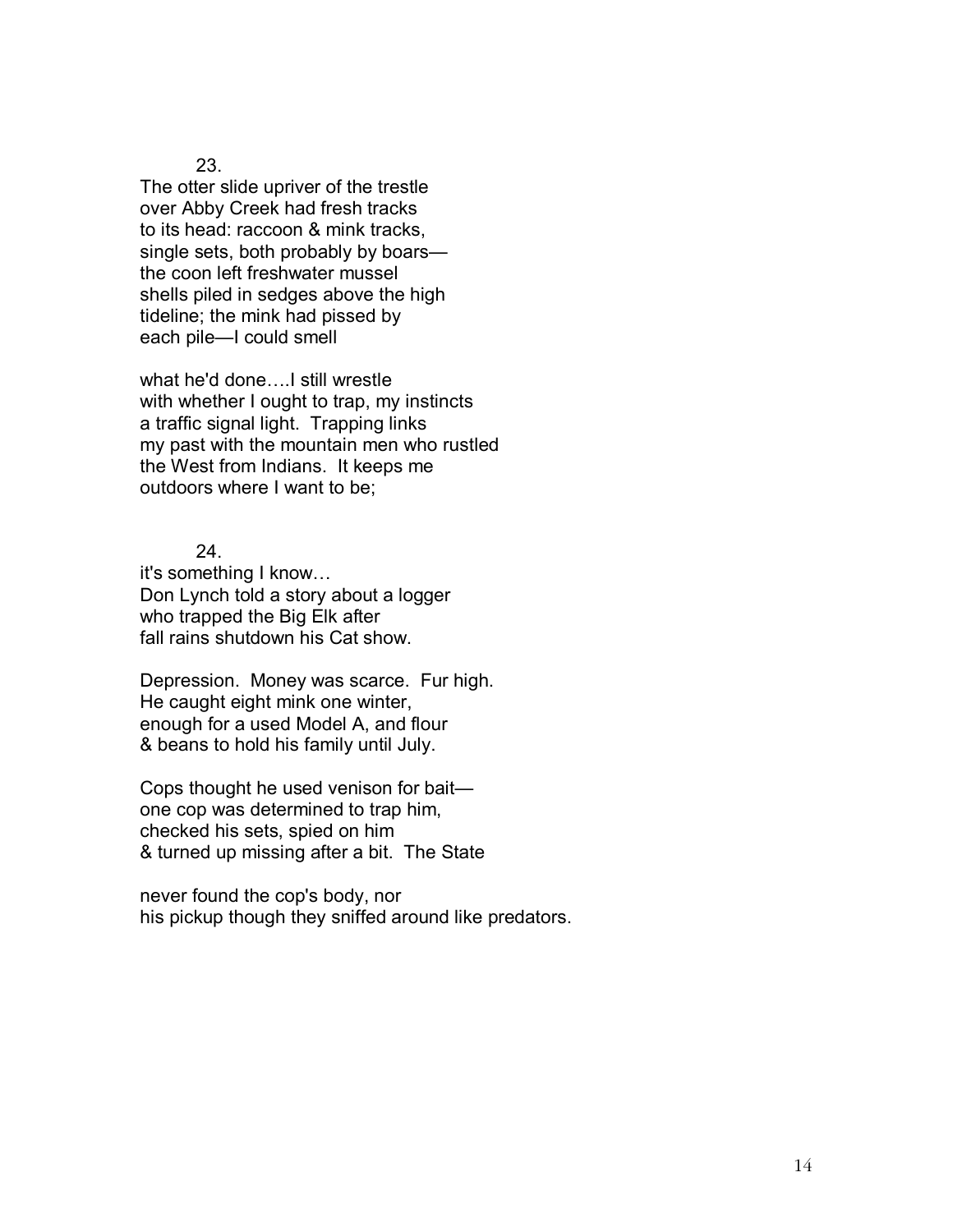Remember how Don loved his BMW, how meticulously he polished the cooling fins of its opposed cylinders. Riding that bike let him escape where he grew

up; yet he wouldn't wear a helmet, thought it was sissy... it was raining hard in Newport; bars were closing. Don had to put his bike on the pavement.

The driver claims he never saw the stop Sign....I saw Jean: she's remarried (someone local) and had her oils displayed at the bank. She asked if I still had my shop.

Said I didn't, that I had been taking care of you-told her about your accident last year.

26.

Bowline in hand, I walked my Zodiac along the sand beach, ducked a sticker draped across the cuttings of bank beaver, and wanted once more to trap the river. Beside an old scent pile, black with mud carried from deep water, I laid out a drown set in my mind, a Victor doublespring on a slider.

How many beaver pelts make one sheared coat? There's not enough beaver between the pond up the creek & here to keep two women warm unless one wears wool....I hear a lamb bleat across the tracks, then its dam.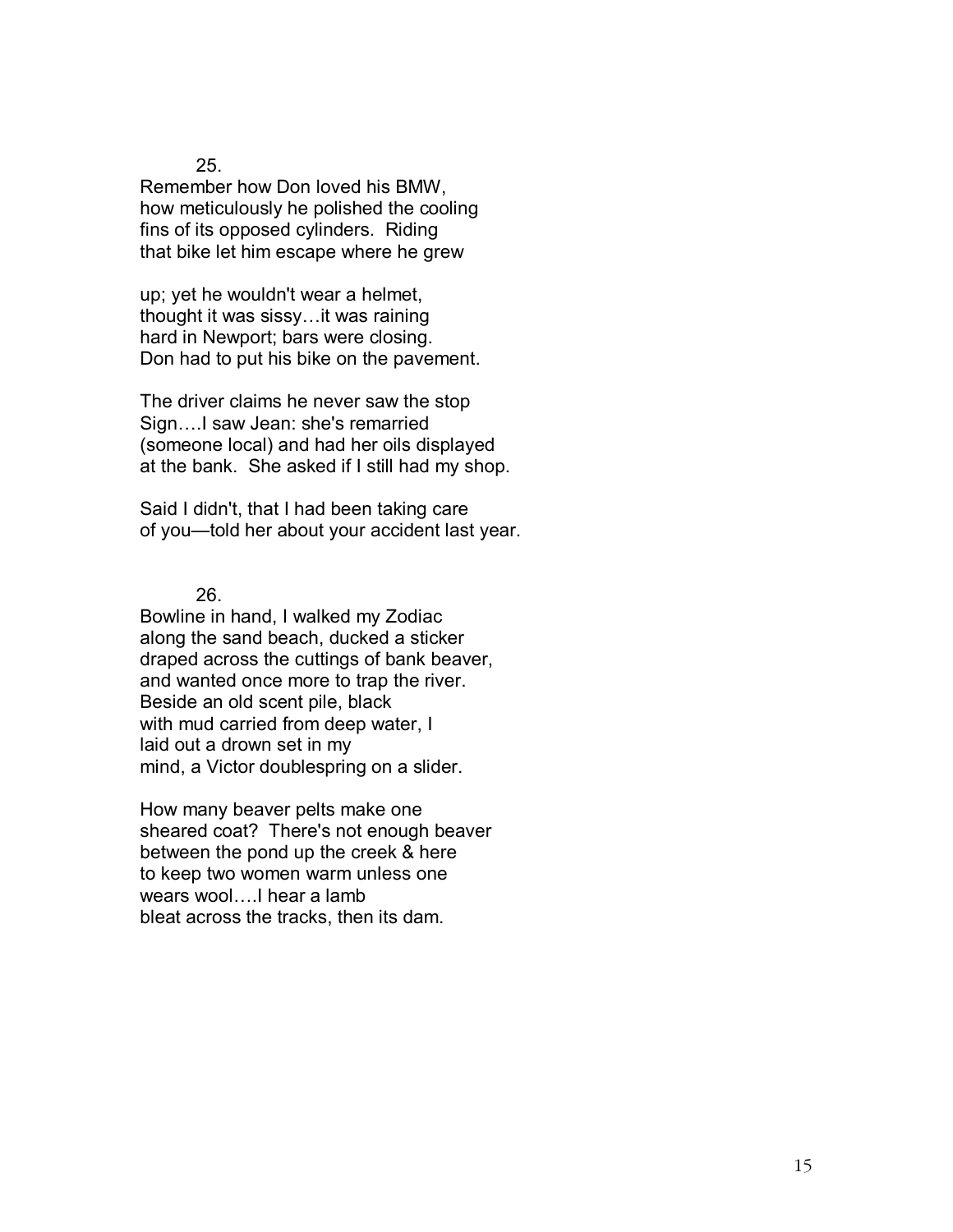I climbed the bank...only the fireplace, overgrown by trailing blackberries, stood above charred timbers laying in V's. A brass hinge, nails, a spider, all that remains of the house—the spider raced my foot, and lost. Still red & green berries, smaller than the later Himalayans, hung among the thorns. Tanzy & elderberry

shoots poked through the vines, the tanzy poisonous to cattle and the elderberries, winter feed for deer. A squirrel "chukked" from an alder bent by its weight: the cone-cutter would scold me from high in a fir, if there was one taller than the stumps, fireplace or the young alder.

28.

Remember the firs, shading trilliums & shamrocks second-growth timber grown talla bushel or two a tree, enough to fall the sweet smell of fresh pitch-I fell in Alaska & Idaho-worked like an oxset chokers & chased landings on the Coastplanted trees for a day, not something I'll boast about—wore corks & could make a saw work—

fixed Homelites & Stihls and quit making gun stocks. I stood there at Abby Creek, looked at my hands, calloused & forgetful. Will they again cut lands & grooves, push a chisel, tune flintlocks, touch a graver, be firmly soft? or do they remember only the buzz of saw chain eating live fir?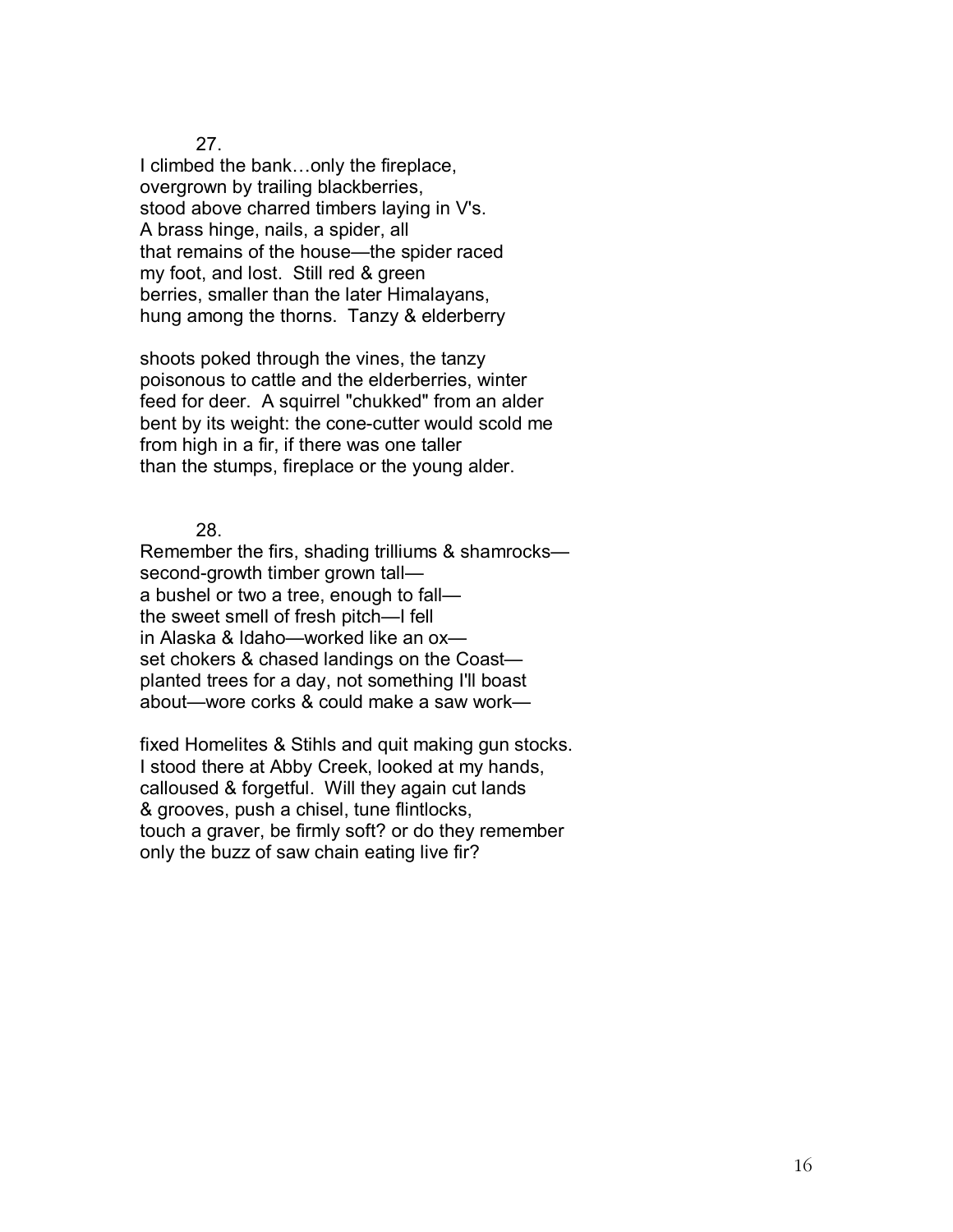The old firs that had bowed gracefully in winter storms had been fallen across the spring; their pitchy stumps (and the sawn limbs lying in their beds) were all that remained of a hundred years of growth. The house, built when the river was the only road from tidewater to the coast, had been, in the county, one of the oldest frame buildings—and if in Newport, would've been

a historical site....I was told at the store that Publishers burned the house after the bridge washed out. They punched a road over the ridge behind their mill, hauled logs for a summer, then dozed the road closed. They said, at the store, I could've worked for Publishers if I'd been here.

30.

I stood where the house stood, looked through a window no longer there, and saw again that bawling calf alone that Sabbath morningthe heifer that dropped him wouldn't suckle him. I called Dick, that was all I could do: I'd thrown my back out the night before. You were at services in Salem with Mary Connor (saw her new house...she asked about you).

Dick came limping, his back screwed up too. We lassoed the heifer, snubbed her to a post, but the calf wouldn't come near. Dick stripped most of her thin milk into a Pepsi bottle, then the two of us caught the calf-he sucked the rubber nipple and followed us around, butting the bottle.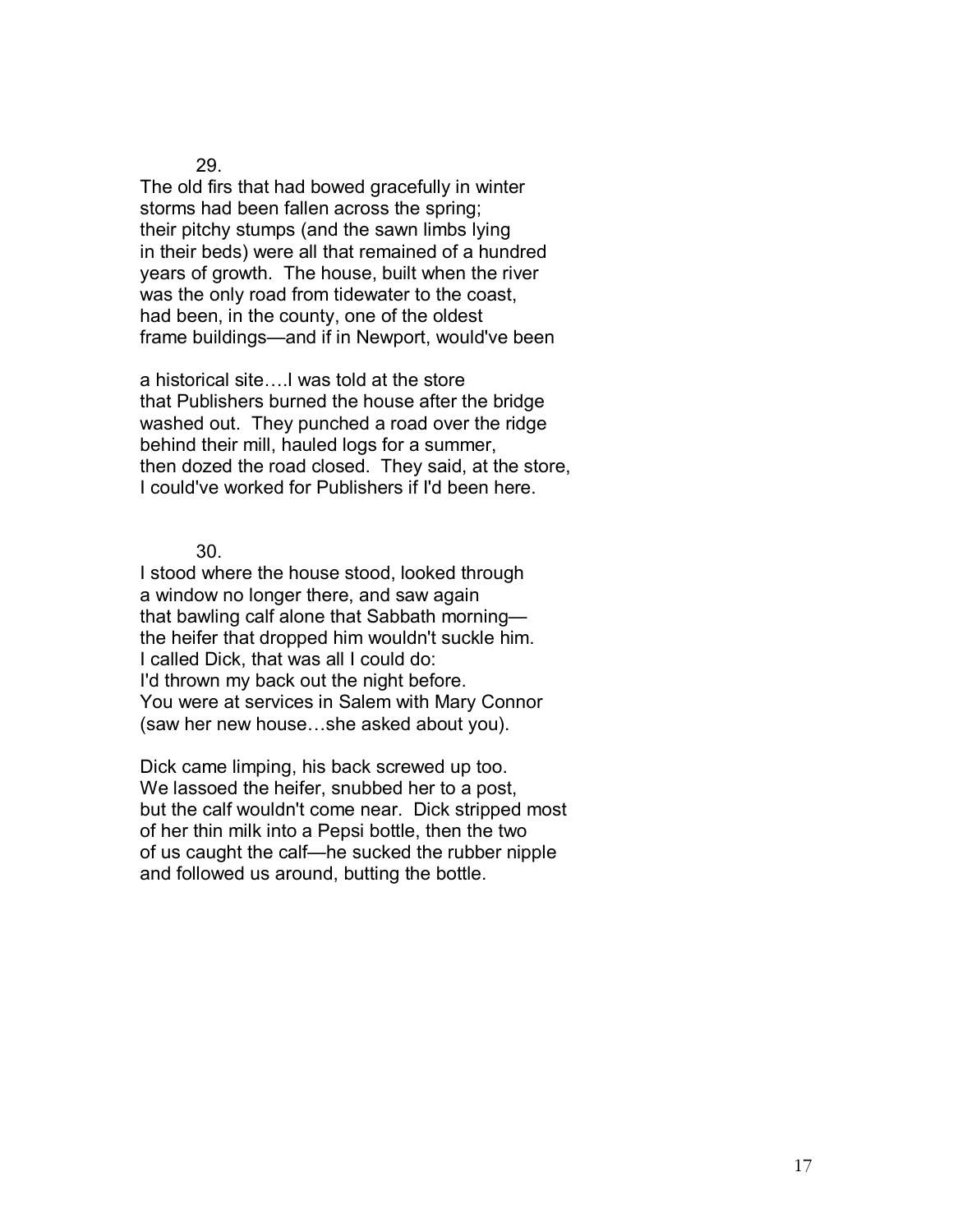Full, purple, that patent medicine bottle Kathy found, the one with the ground glass stopper full of bitter herbs & alcohol, an elixir thrown in the spring there at Abby Creek, something of another generation—(Kathy first, then Kristel shadowed you, digging where you dug, bent over, finding things, a bug, a broken canning jar, a tarnished dollar;

Kori tattled, thought you were in trouble— I'd spanked her for muddying our drinking water. Between ducks & mud pies, the spring that summer ran warm & brown, bred gnats & bumble bees, & if not for an early rain, would've dried up)—that bottle remains a sliver in your pride.

32.

Kathy burned down our smokehouse, its racks full of salmon. (You'd just gotten the hang of brining your first batch, in too strong a solution for too long, turned white, and was too salty to eat; your daughters & I ate it anyway.) Kristel was helping Kathy: when asked to check the fire, they found it smoldering. They added dry fir, blew on the embers till flames appeared, then told

us they'd taken care of the smokehouse....Publishers set the fire at Abby Creek, something about State Forestry & squatters. The house & the road-building were business losses—their earnings for the quarter, down due to logging's depressed state, were reinvested in land next to their forester's holdings.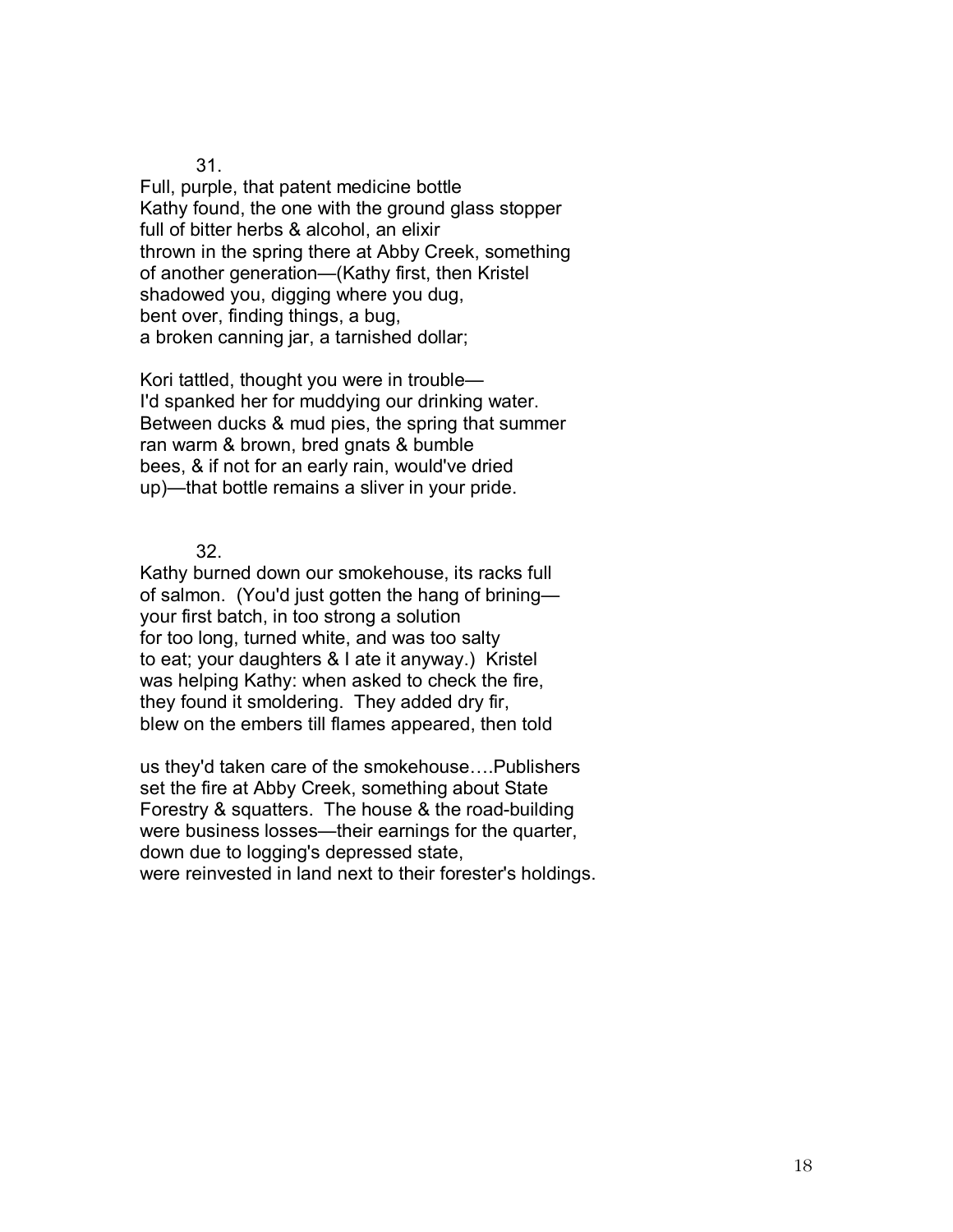The shadow of a redtail, still & swift, sailed overhead, over Abby Creek, over hillside boomer burrows & that rick of punky alder, the one we stacked together you were tired of burning green fir & drift wood; you wanted heat, the sort seasoned alder gives. I fell those trees by the river, blocked & split them, easy work compared to elm

or oak, woods Dad split. He would lift blocks overhead, swinging block and axe, again, again, again. Shock busted blocks of hard hardwood, left on the farm for the next tenants—I hardened early muscles splitting wood alongside Dad.

34.

I was in the barbershop, listening to a story about a vulture and a hummingbird, when the movie crew called for extras. Paul Newman was in a log truck, going down Main Street, Toledo. The casting director needed scuzzy looking loggers, thought I might want to make a few bucks. I told the barber he hadn't finished his story....Seems there was a vulture,

who looked down when soaring and saw deer and rabbits, carrion alongside the road. The hummingbird beat its wings hovering and found only flowers. They both eat their fill in sight of one another, thought what a good land this was, and flew off, soaring & hovering.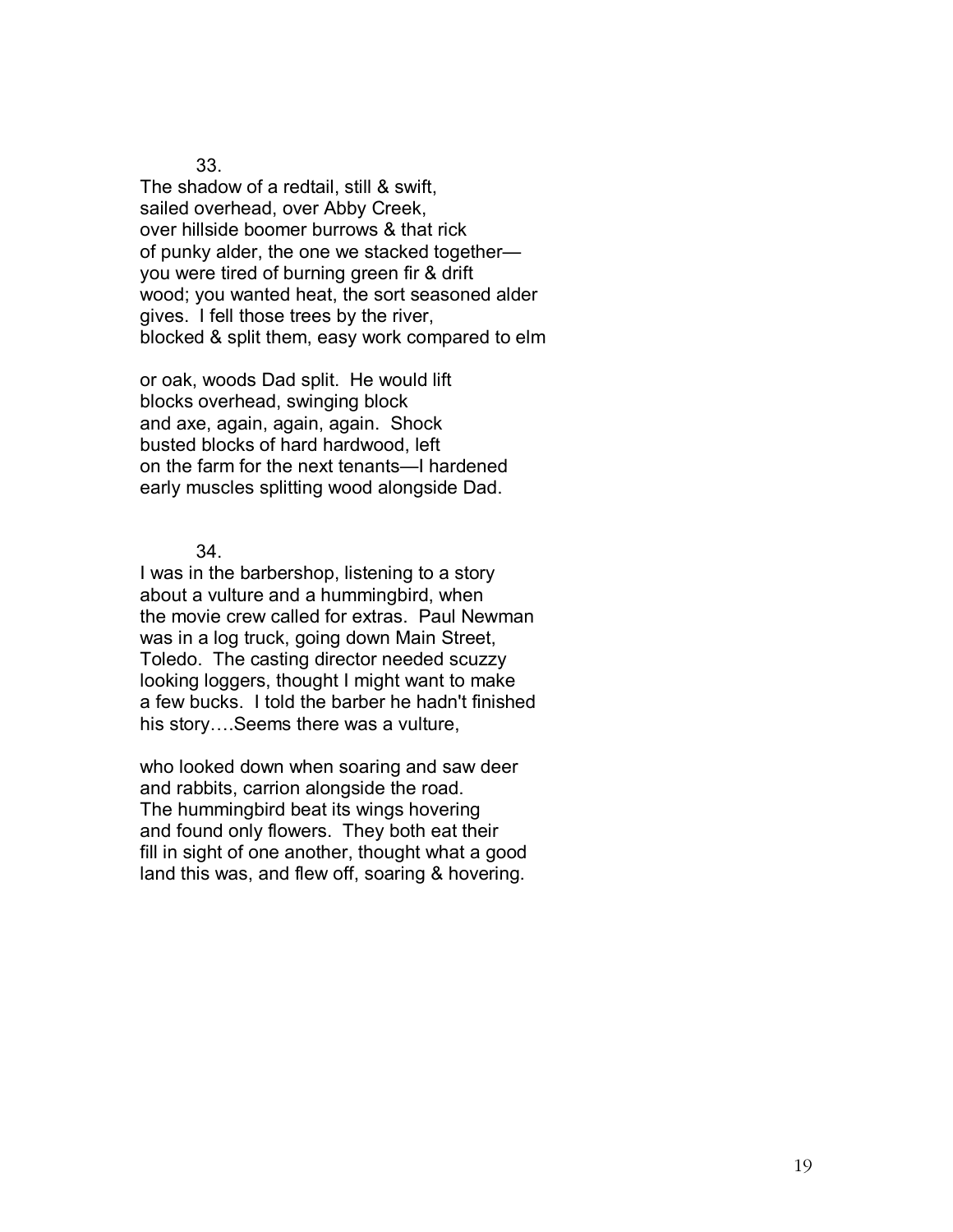Summer afternoons on the porch of Hodges', Wayne, Don, and I drank ice tea and Blitz, and shot our .45-70's at molehills and cowpies until someone missed at forty rods; we told about deer we'd killed or should've (the booms & splattered dung frightened calves and huddled Wayne's Angus heifers against

the gate by the road), but we never mentioned any Parks. Wayne shot a Winchester; I, a rolling block; but Don was a trader. He swapped rifles as often as he changed shirts or tried to talk Grandma Hodges into selling him, a Parks, her circus glass.

36.

Wayne, his artist brother & mother, the last of the Hodges in the valley, lived on the family farm up the Big Elk...a branch of a schoolmarm with roots in West Virginia, coming West, finding others like them, they cast words that became bullets & a shooting feud lasting until World War Two. Guns used in the county, low serial number Lugers

& Winchesters, are in collections across the country, but the *original* mountain rifle Don sold the museum there in Newport was one I built using a Springfield lock & a piece of curly maple from that tree at Abby Creek. I told him the screw threads weren't authentic, but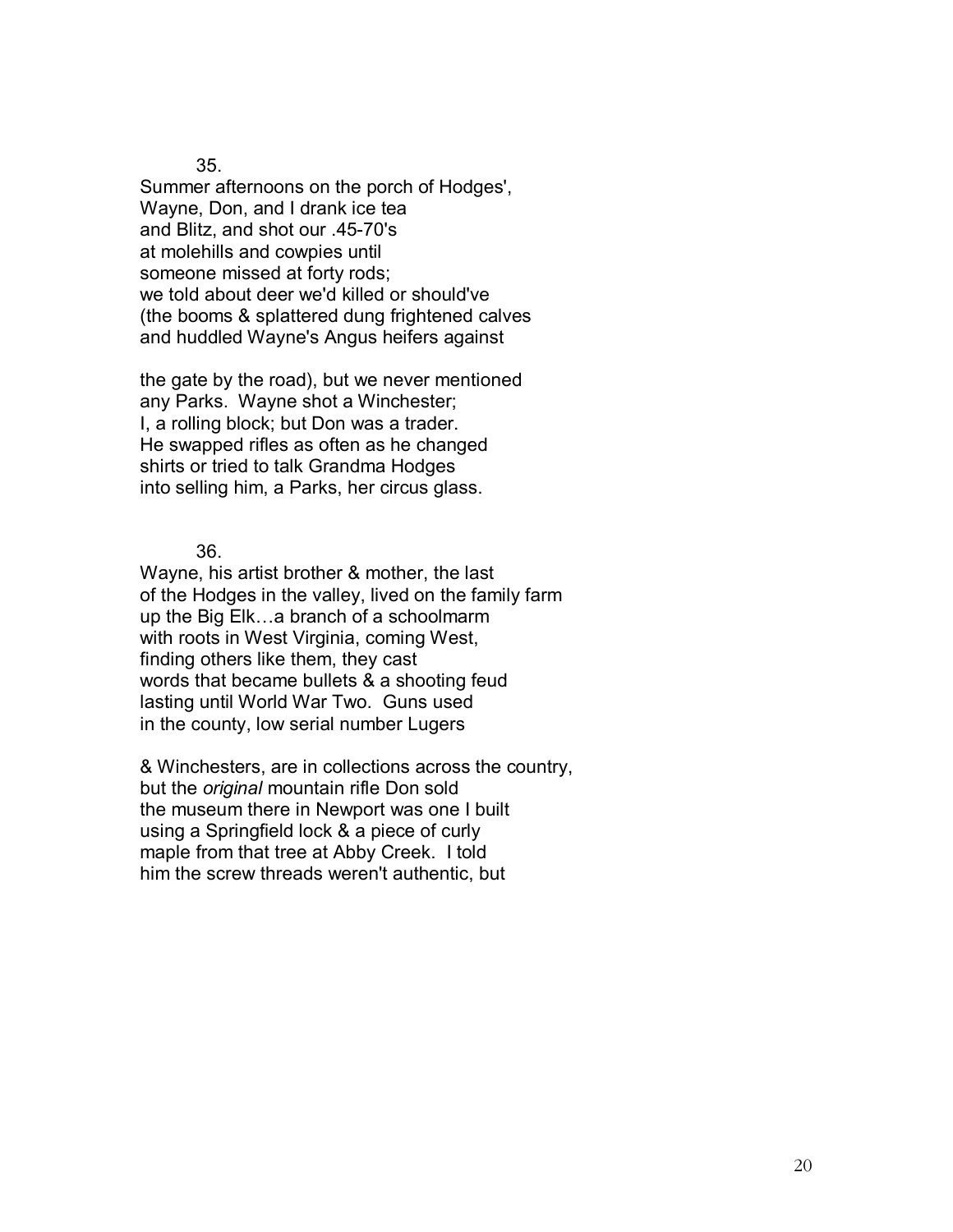I took the money....I'd killed a bearthat was the rifle in the picture with Kori. We had prints made from the slide, me holding the bear's head, her foot in its blood. I held her, you took the picture and traded the butchered meat for beefsteak. Its hide lay at the foot of our bed-to make peace when it started making you sneeze, Don

took it to a gun show: "Very old, tanned by squaws, chewed with their teeth, looky here, the musket ball hole, big enough to stand in." Across the room, an old man in overalls pointed to carpet tacks in the stock of a Sharps and said, "Look, Indian work."

38.

John Schirmer saw Indians, shy as elk, digging clams on the tide flats the year the first American Eagle Lugers were imported from Germany. (The store at Elk City sold one...someone took a shot at someone else, and the pistol was tossed into the river.) John's dad, his rifle to his shoulder, watched, from the ridgetop, the dozen

women and their children load baskets with horsenecks and cockles, then fade into the timber. The Schirmers hadn't seen them before, nor saw them again. Years later, John fit a new barrel to a liberated Luger, made new toggle pins, and told me about *them*.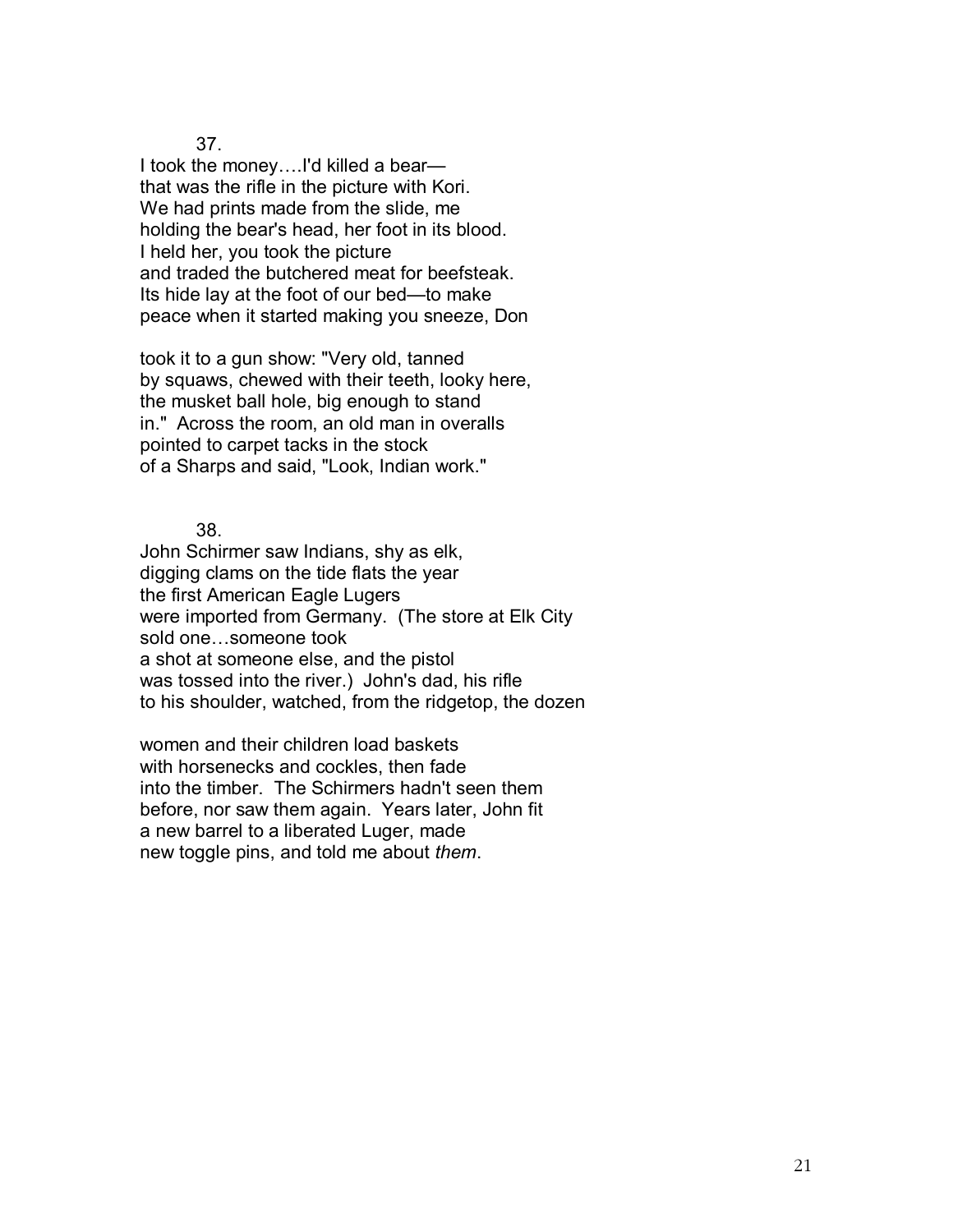Remember the dugout canoe I found, full of berry leaves, an old growth fir hollowed & shaped with an adze, both ends identical. I never knew who called the curator for the county museum. It was bound to happen: the canoe was considered a major find, winning the curator a trip to Washington, D.C. Preserving the canoe meant preserving

a bit of a vanished culture....I went to see it when I was last in Newport, signed in with other guests, read a report and saw the picture of Old Archie bent over, adze in hand, hewing bow or stern. Seems the canoe was carved in 1961.

40.

Twisted, its bow buried by blackberries, grass growing in its stern—that two-seater there by the tracks, long & narrow, the speedster of its day, was the rowboat the newspaper wrote about in its feature story, "Elk City Memories." The reporter spent an hour drinking beer, took pictures of the covered bridge, but never saw the boat. Vern Young told about

rowing to Toledo with barrels of moonshine. But facts, like fruit canned in glass-topped Kerr jars missing their rubber rings, ferment: the park, *a wonderful place to share wine with a friend*, became the midpoint of a scenic option in the article, a part of a series about remembering.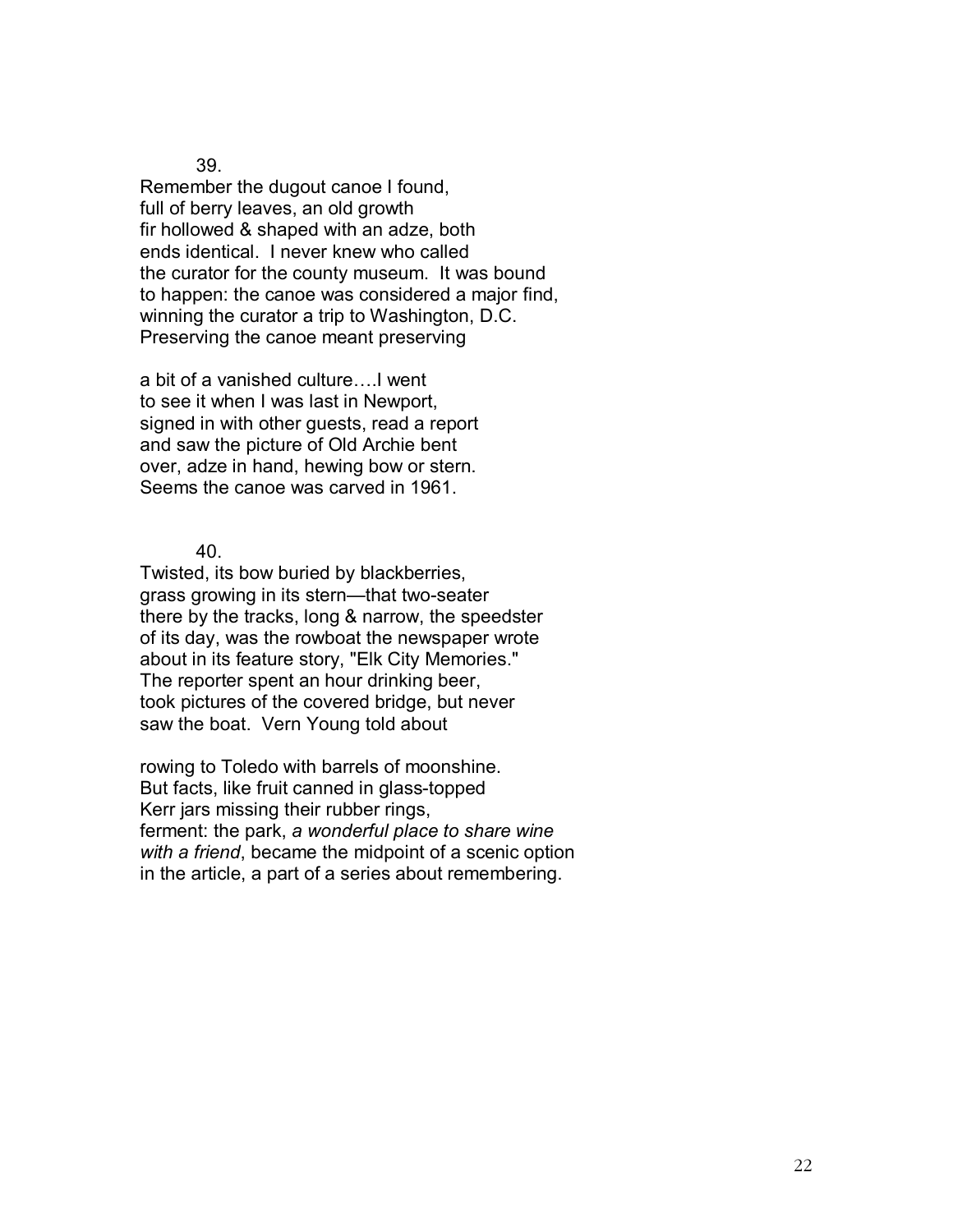Rootbound and going to seed, spindly green stalks, the rhubarb by the rowboat, descendant from the patch at the fire lookout on Euchre Mountain, came by Yankee whaler from Russian-America, crossed the Great Prairie in a covered wagon and grew under a window of oiled buckskin for a summer. (Although you have some roots in Eugene, I left some

at Abby Creek.) Don and I lofted lines from the rowboat. We were always going to build a shell like it; but its planking was yellow cedar, its ribs & knees were bent oak, and we never had money for store-bought lumber, nor for a better strain of *pie plant*.

42.

Wilted brown leaves hang like cocoons from hardened berry cane....Southern Pacific sprayed their right-of-way, targeting specific broadleafs. But without dill or tomatoes to kill our garden may still be the only one they've ever paid for, and who believes they *target specific broadleafs*  when they blast everything as far as their

sprayers reach. We went to the Dunes on the fifty dollars they thought fair for your tomatoes, fought sand jiggers while roasting marshmallows, waited till the moon rose, then hiked arm in hand across the white drifting mounds, cold in the moonlight.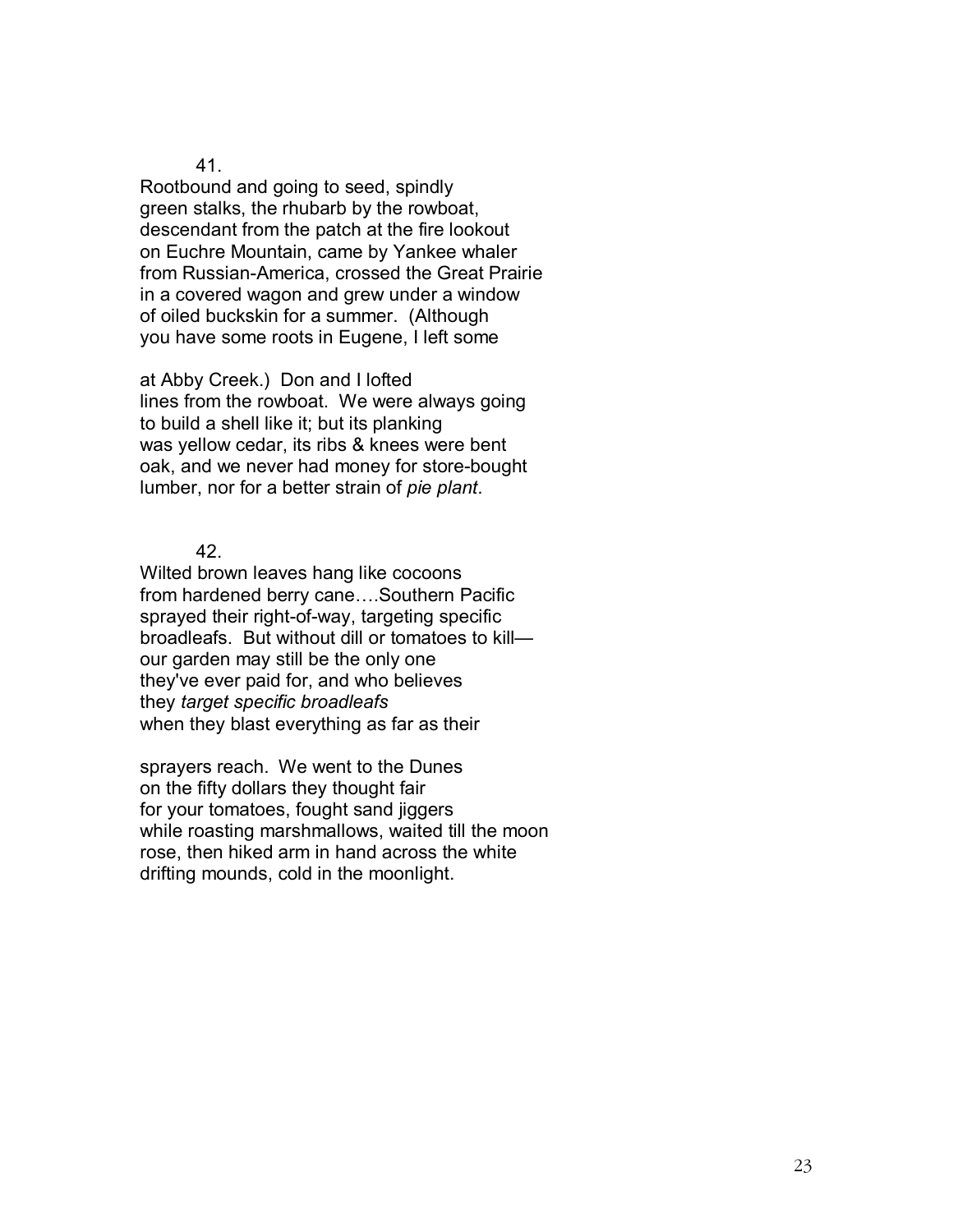DO YOU REMEMBER WHAT HAPPENED?...No, I won't leave anything out. We left Lakeview slumbering, left behind sawmills, potato sheds, elevators, wheat fields, passing through Beatty—where a sprinkler had irrigated a fence all night, ice welded tumbleweeds to the wire. A curve bent uphill, a moment of negligence, the Suburban snapped crosswise, a quick shutter,

an on-coming cattle truck... in the middle, across the centerline, the windshield shattered! Now crumpled fenders, glass chips like grenade fragments, floorboards arched to the dash, steel buckled & driven backwards, the Suburban, dead as a steer hit by a triphammer, bounced backward.

44.

Where did our goats go? The Nubian kids, twins romping through the house like puppies not paper trained, might still be milkers. They were Flappy's—an eight pounder, the best we had. I couldn't get rid of her when running my trapline: she stayed two steps behind. Her bleats spooked deer but attracted a coyote. I collected

fifteen dollars bounty and sold his pelt for another twenty. Only paid twenty-five for her, a herd goat who habitually stepped in her milk pail. I held her still, blocked her legs with mine until her quick feet wanted to stay still.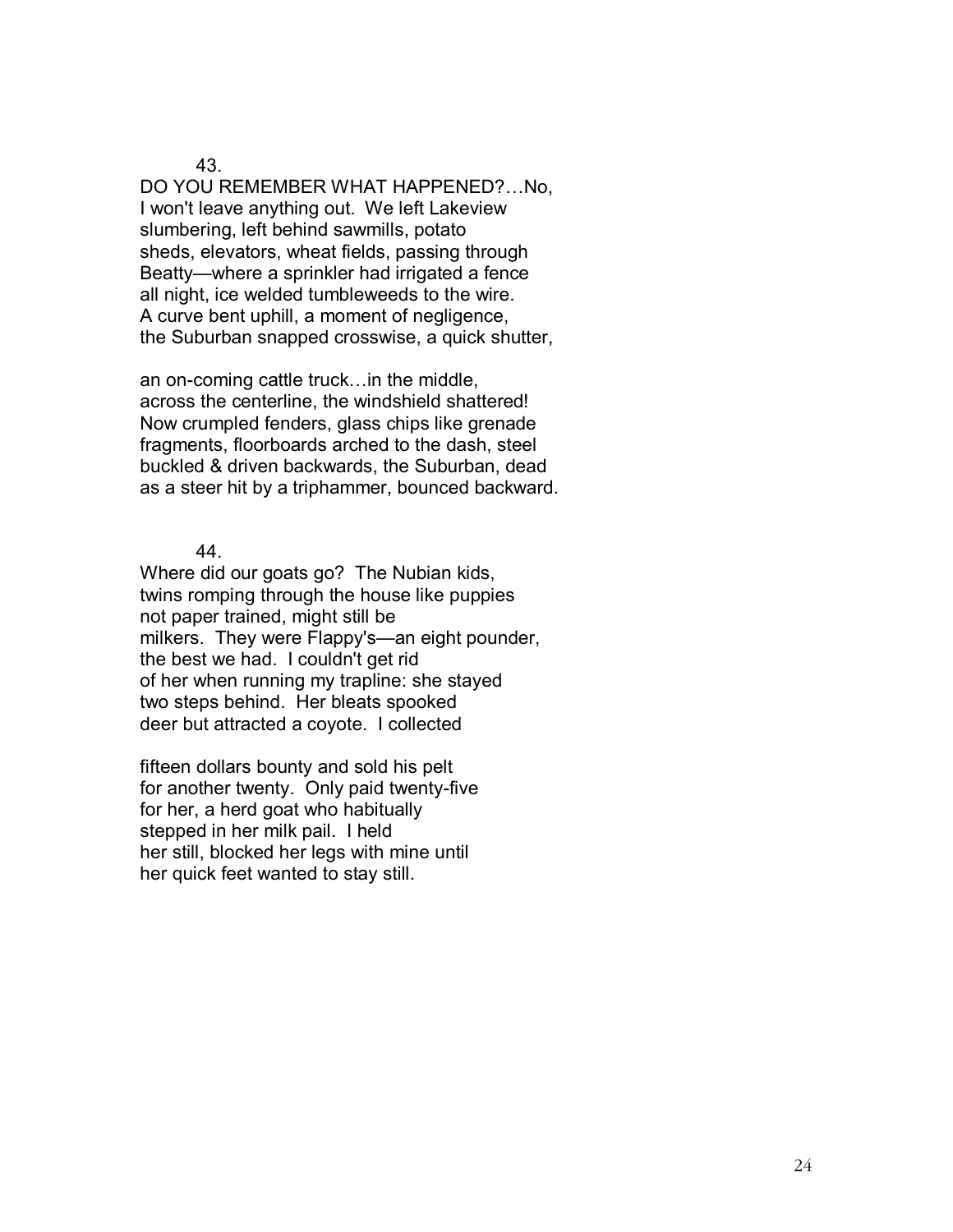Mrs. Parks back porch was full of bummer lambs-again-a dozen or morethey wouldn't hold still—up on the freezer down around, baa'ing—two with long tails-up, over-"Hey! I'll feed you, NO, Don't!"-I caught the one nibbling on my pants—he fought loose, squirted me with pellets—Shelly

laughed. She was home from the school for the deaf. A young lady with her degree, she wasn't the wild tomboy who knew what her daddy and granddad were thinking before they did. She had been stiff and formal until the lamb shot me, then suddenly, she was once again that little girl, all giggly.

46.

Old Man Abby took the triplet lamb from his ewes, knocked those lambs in the head and threw them in piles as if they were docked tails....Dick's wife rescued six or more every spring (they always had bummer lambs of their own that she bottle fed) $$ her lambs, mostly Suffolk, were already a hundred pounds apiece and gave her no peace.

She pointed to two, broad shouldered and meaty; said, "I'm takin' them to the fair." A hundred blue ribbons for jam and rams hung on pegs in her kitchen. Faded rosettes for *Best of Show* were fly-specked, but the specks were bread dough, dried hard.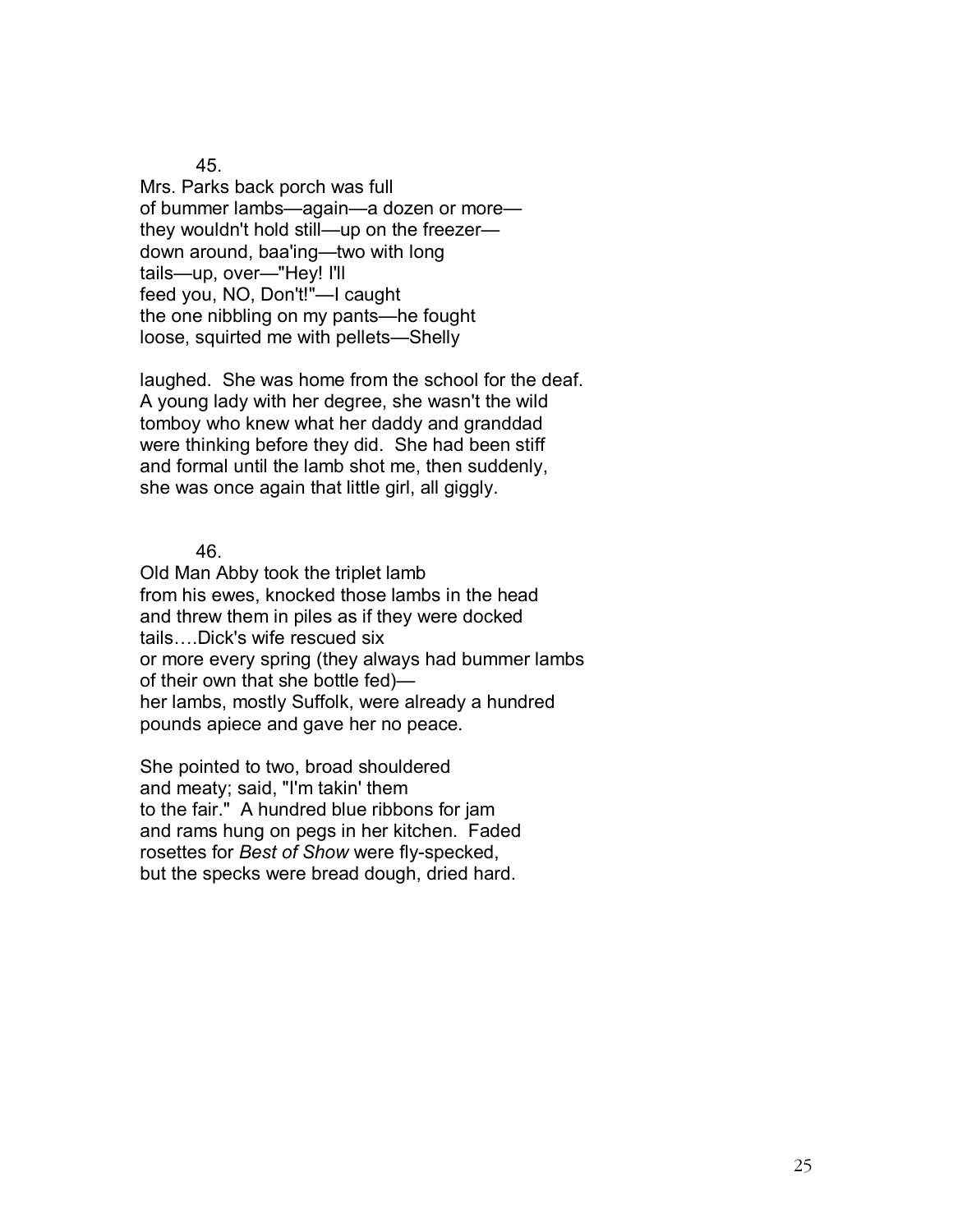Mrs. Parks showed me the ribbon she won (and the newspaper picture) for the white turkey tom raised from a poult I hatched at Abby Creek. The tom, as wide as he was high, strutted in the backyard. The only one Dick kept (he turned down ten dollars a pound from a breeder in Albany—the breeder even knew the Broadbreasted White was from a Bronze),

the old white tom tried to impress a black lamb, but the lamb wouldn't hold still. He gobbled and the lamb baa'ed; he gobbled and the lamb ran, up, over, yes, over that Blue Heeler Dick said would hold sheep in hell until bred.

48.

RIGHT LEG BENT ABOVE YOUR KNEE, you didn't know where you were, where your daughters were; you looked for them behind the seat. The Y-gash across your forehead bled; your left hip hurt, hurts. I knew, I know.

The ambulance arrived: West Medic One. Back board, Philadelphia collar, IV's, oxygen, Code 3 to Merle West Medical Center; name, address, employer, each request repeated until answered; insurance carrier, they wanted

to know, but you were worried about Kori (she had a concert at the junior high-you wanted to hear her sing). Nurses materialized, then disappeared like ghosts on a lonely road & pain measured

in heartbeats flashed, rumbled through bruised arteries. Amidst the lightning, you prayed. I heard your pleas.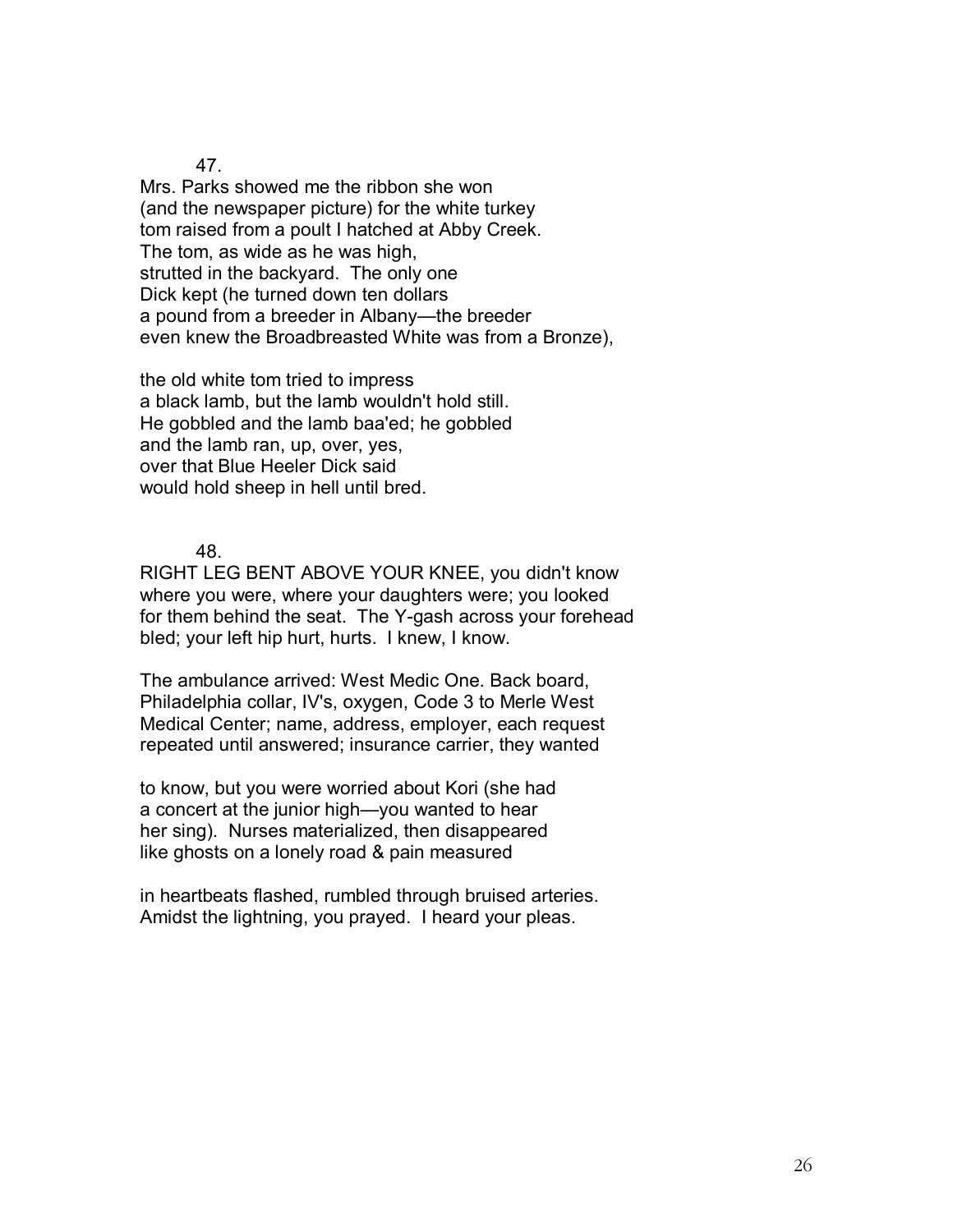X-RAYS ORDERED of your lower spine, pelvis, right knee, but the gash interested the nurses most: it would show, does show. Two techs faceless as machines, a practiced procedure, left & right denoted by a lead marker caught & pulled off, later found on your gurney.... "The x-ray of your knee & back are unremarkable, but you have a posterior dislocation of your right hip." Dr. W-softly

asked if you understood...you nodded yes, your mother had polio. You signed the consent form, read aloud. The words meant nothing, except the ones about dying. You didn't want to die, not then anyway. You knew your lungs were weak; you're in the high risk group. But the pain in your

50.

LEFT HIP, pain intense as childbirth though different, like hitting your crazy bone, came with the regularity of heartbeats. Your signature was barely recognizable, but you knew what you signed, a contract to make you whole again to the best of their ability. With Dr.  $W$  at his side, Dr. S— began a general examination as nurses snipped blouse, bra, slip, skirt, panties. *Don't cut my slip, it's the only one I brought* 

*from Alaska*—you also wanted them to save your panties: they were new, they cost fourteen dollars at Nordstrom's in Anchorage. I know, you told me before your words, snatched by the pain, scattered, scud on an ebbing sea. Asked your occupation, you said, "Housewife," which was true but not the truth. You, who in past life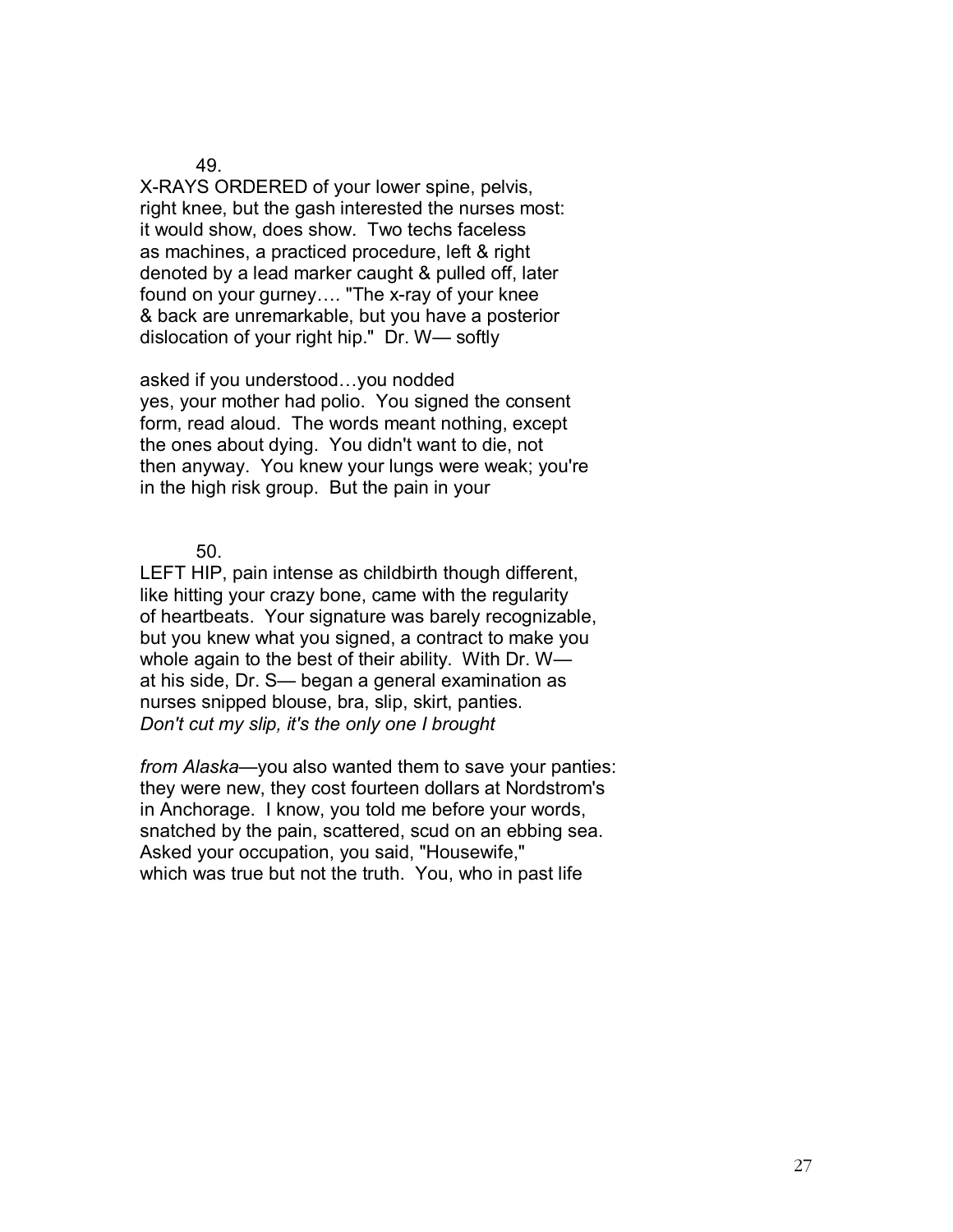WAS A MOTOR VEHICLE REP and had fished commercially, told of asthma & uterine tumors. Dr. S— asked about a well-healed, low abdominal scar. You said you'd had a tubal ligation. Right leg shortened, externally rotated & abducted: Dr. W— thumped your foot, asked where it hurts. "In my hip!" Faintly, you added, "My leg's broken." Your heard someone say, "We know." I wasn't there, but I've read reports & logs, your record.

10:33—anesthetized, you didn't feel the dampened crunch of bone galling bone as your right leg was flexed, but Dr. W— did when he pulled on and rotated your leg outward. Later, he told me he did not know about the break till he felt the bony crepitance; he really didn't know.... Yes, it was negligence.

52.

MORE X-RAYS (of your right hip & femur). You had an extremely comminuted fracture, but your hip showed a concentric reduction.  $11:16$ —O.R. Dr. W— worked quickly, found one spike of cortex, allowing him to approximate femur length. Twelve screws in a standard 14-hole side plate-he didn't try to fill the gaps with chips... it didn't heal. You underwent a bone graft in April, then another the following April.

How much do you remember? Any? The pain? mood tapes? The drugs? Can you cry? Do you? Where are your daughters? Do you recognize me? Yes, it is a lovely day. The flowers are pretty. I know your hip hurts. No, I don't think it's too early to plant. Do you like strawberries? You didn't used to. I'll bring some next time.

No, it's not April. It's May.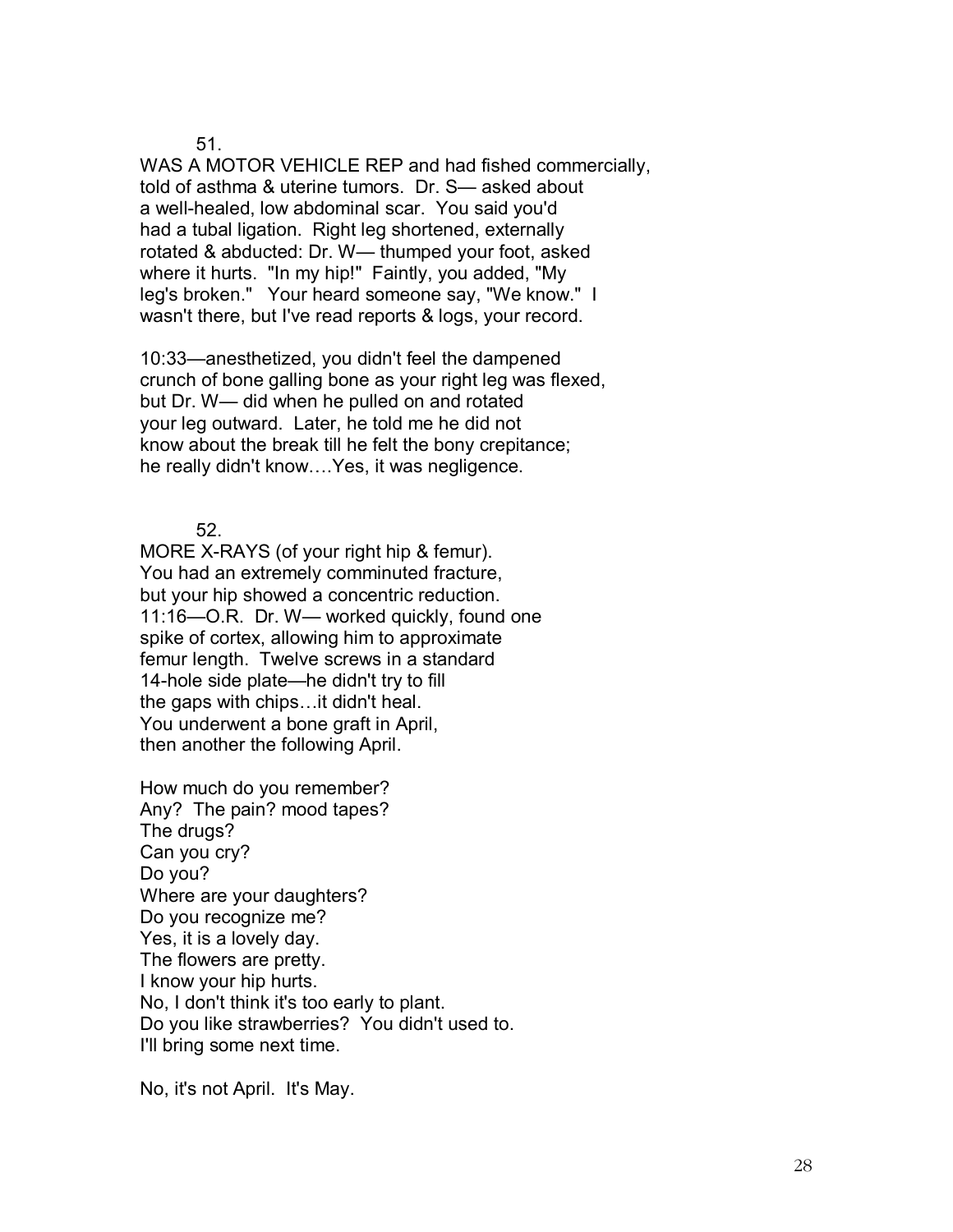YOU SPENT THE NIGHT of October 30th, in CCU, telephoned your sister in the morning & complained about the pain in your left hip; you tried to describe it, said it felt like your leg was sucked through water, like plunging a toilet. I know, I knew that feeling, heard it when my shoulder was dislocated twenty years earlier, a middle of the night headon that put me in Merle West....The physical therapist

visited, explained about the tilt table, tortuous as the medieval rack. Days became oriented around how much you must endure-you slipped on the Rack, bore weight on your left foot. Your blood pressure rose 70 points on November 6th. That's when it happened, when your mind exploded, but the therapy continued through the 11th.

54.

X-RAYS WERE AGAIN TAKEN on the 12th. Dr. W-'s entry in your progress notes for that day reads: *x-ray of pelvis shows left posterior dislocation of hip!! Reviewing all x-rays with radiologist (Dr. M—) reveals original x-ray of pelvis at time of admission is labeled wrong....*  The entry goes on, reasons & justifications are given,

but his open reduction didn't end your pain. Rather,

the pain intensified when a student nurse rolled you without an abduction pillow between your legs, causing a recurrent dislocation the 26th. Dr.  $W$ — told me he worried about the femur head, about a malpractice suit, but he denied both under oath. Yes, a quarter of a million is a lot of money, but not for what you've lost, what we-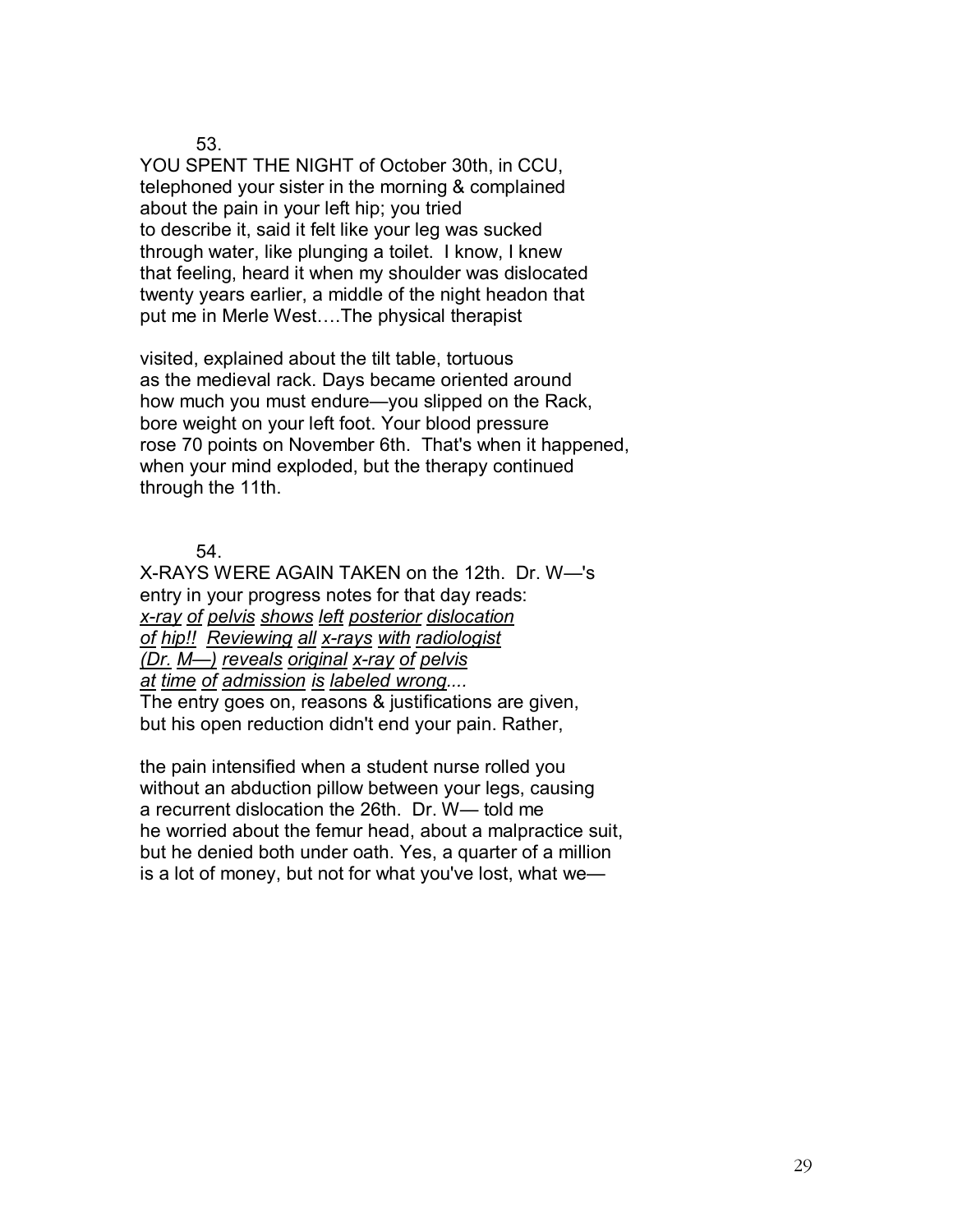Remember our bronze toms.... I bought them as poults from that feed store in Corvallis. They were walkers. Bolder than chicks, they circled the feeder in cliques, peeped & pecked at each other's feet, got spraddle-leg  $&$  starved with full crops and all the while, my ignorance was the cause. The state library sent *Diseases of Poultry.* 

Diet, the text said, determined whether fowl got sick or got parasites—its claims for diet seemed exaggerated: if we were chickens, cancer would no longer be hated. I gave the poults goat milk (that was the trick) instead of water, and never lost another as long as I fed chick starter & clabber.

56.

We carried seventeen turkeys over that first winter. They roosted in (and broke down) that young *Homestead*  apple by the shop....John's dad developed that strain (and others) and the strawberries specially adapted to the tide flats. The tree I always wanted a graft from is the candy apple in his mother's orchard. I was there

only once, and I wish I could remember what its apples tasted like. I remember I never had any as good; I remember they were crisp like fresh iceberg lettuce, sweet as ripe navel oranges and smelled like peppermint and... I don't remember.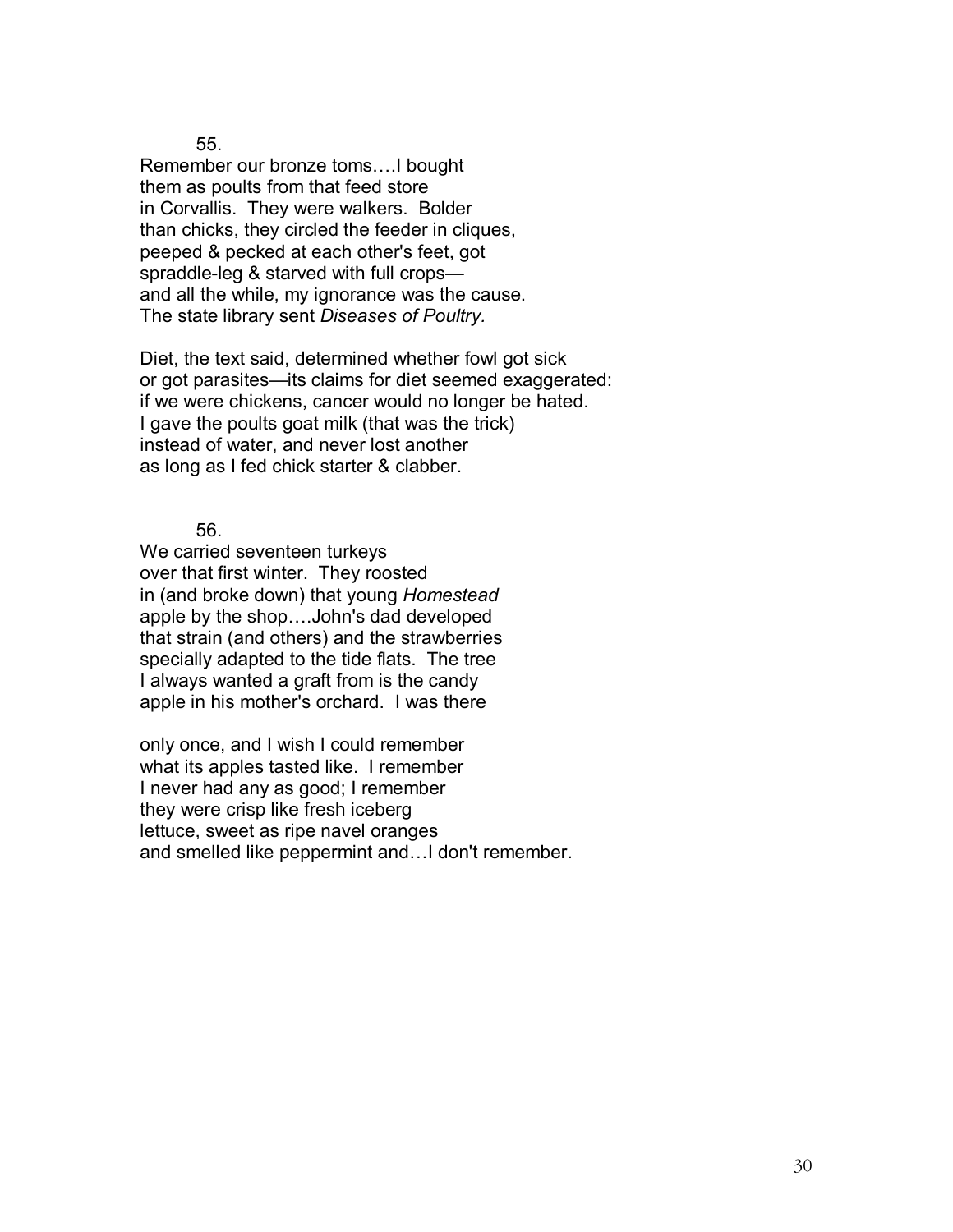You had some of John's dad's strawberries the time we held a match at Freemans'. We went in that aluminum stiff of John's. There were four does in the orchard (maybe more) that stayed there while you picked cherries with Mrs. Freeman ... John, Alfred, the Boys and I shot. That was the summer I always won, regardless of which rifle I used.

Young Hank & I picked the berries for shortcake after dinner. My T-shirt was black with mosquitoes (the berries were worth getting bit), and the evening breeze carried the scent of saltwater and new fir tips...we held hands, lovers.

58.

Alfred, 70, had been a pro wrestler who'd met Robin Reed in the ring; he could still jerk his weight, rope start a fifty Merc and win beers arm wrestling. His Winchester shot okay—quarter minute groups—and could have won anywhere. But John, the one to beat every match, could shoot better than even he thought. Yet neither he nor Alfred (nor I) would enter

regional matches so only those of us who shot together odd Sundays knew about them (or us), or knew they were past their prime. My best group only tied that group John shot along the bay. There wasn't any wind at Alfred's where I shot mine, with a rifle John barreled.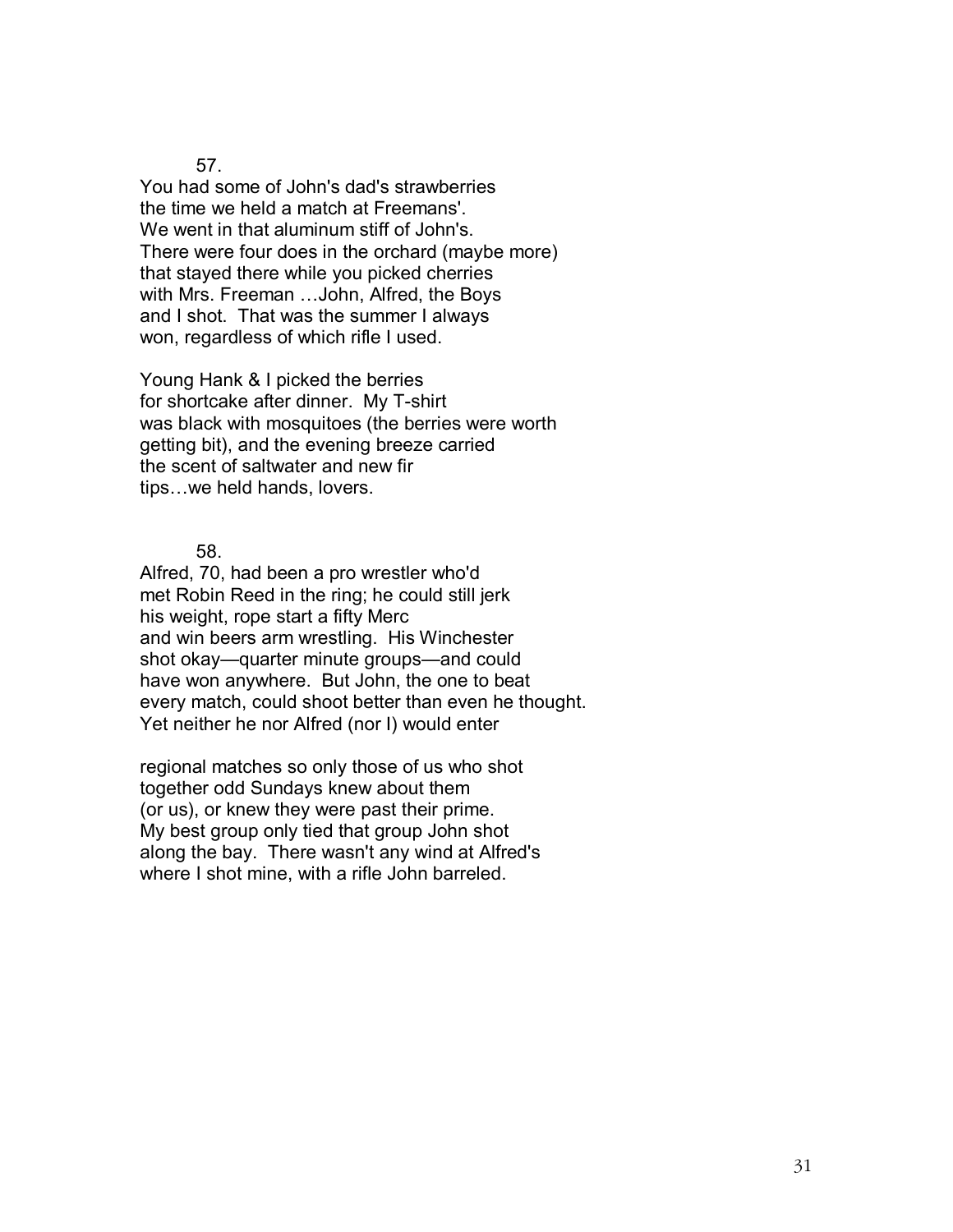Art came out for shortcake (his new rifle hadn't arrived, and I'd beaten his Sako too many times); complained about mosquitoes & the damage to the hemlock behind the target, about fourwheelers & motorcycles, about a beetle (almost as big as his groups) in the berries. Mrs. Freeman gave him a piece of cherry pie instead—and to Alfred, John said,

"Cherry pits could make a fella mad without trying too hard." You were quick to ask Art if he got a pit. He flicked his fork at John. Do you remember what he mumbled? I didn't hear, and he wouldn't repeat it and John could be as deaf as Shelly when he wanted.

60.

Seventeen turkeys were too many to feed all winter. The second year we kept the Black, two Bronze toms, that inept White tom, and three White hens. That White tom never could distinguish feed sacks from hens. Don said, "It's that artificial insemination, it does that to you." And he added something about dildos

that made you blush....Linda came to see you that winter. Her crewcut raised questions in Siletz. You said she'd changed, and I believed you until, after dinner, we played chess. Like when we'd played on the mountain, in ten moves I pinned her white queen.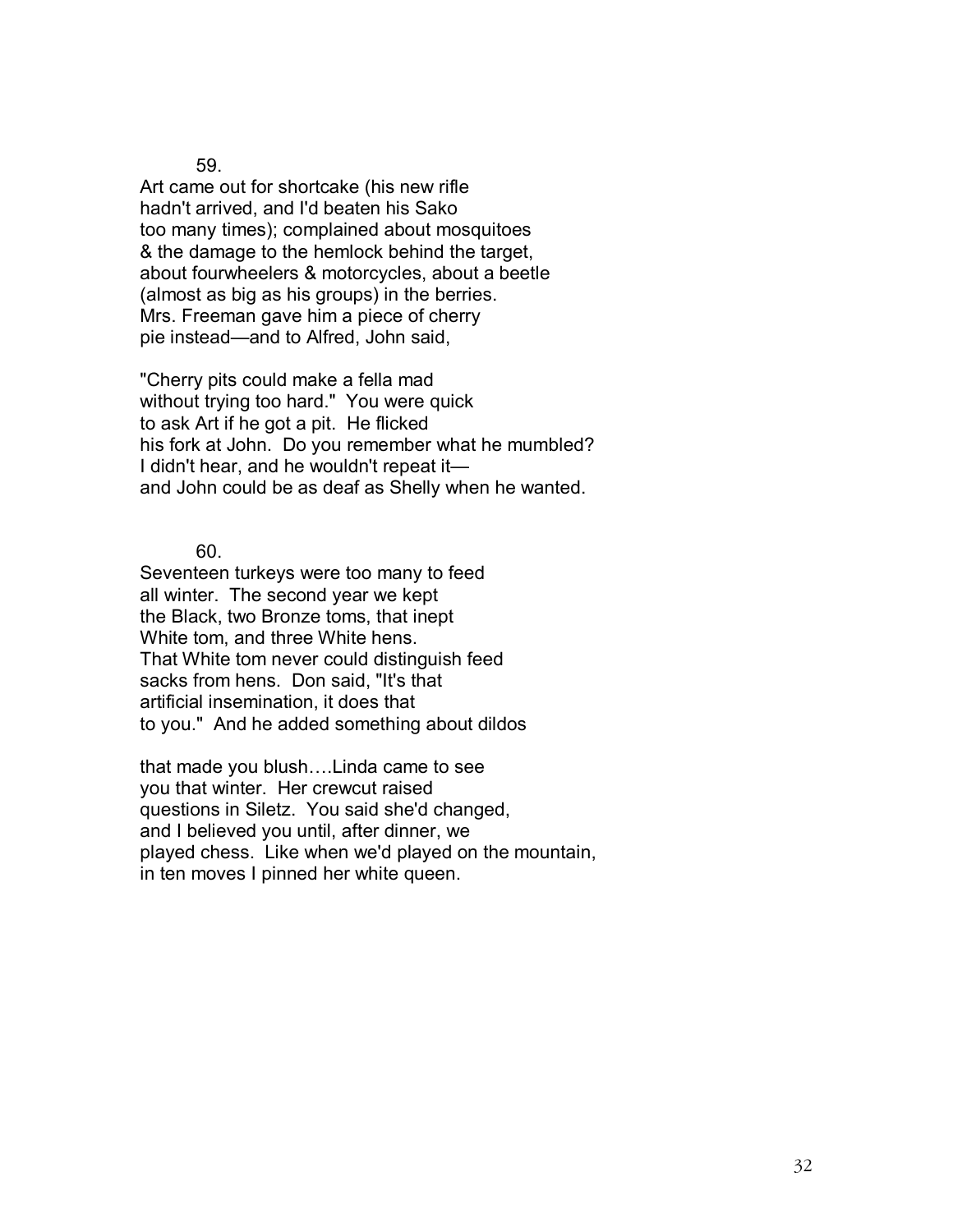We visited Linda how many summers ago? She was a fire lookout manning that tower out of Day's Creek. You hadn't seen her since college, didn't know she'd had a child put up for adoption.... You could see Milo and the Adventist academy where my step dad worked from her tower. He had remarriedthat was the trip we met Naomi.

Back from Alaska, I went to see Lyle a little too late: he'd died three years ago. Naomi had passed away a month earlier. I talked with a neighbor for a while, admired Naomi's Mustang, & returned through Canyonville, got on the freeway & wished I'd written Lyle.

62.

In the tower, you talked with Linda in whispers. Not till later, much later, did you tell me that she'd earned her living as an Arthur Murray dance instructor....I didn't make fun of her, not that I couldn't have voiced one-liners like Don or Wayne. Dances were excuses for fightingeven in high school. I avoided walking past the Grange there at Rose Lodge

on Saturday nights. Fights spilled out in the parking lot. Loggers not afraid of tall timber busted heads & cherries as if fists  $& 1 \ldots q$  were all life was about. I haven't been in a fight since I fractured that guy's skull in Salem—he lost his memory.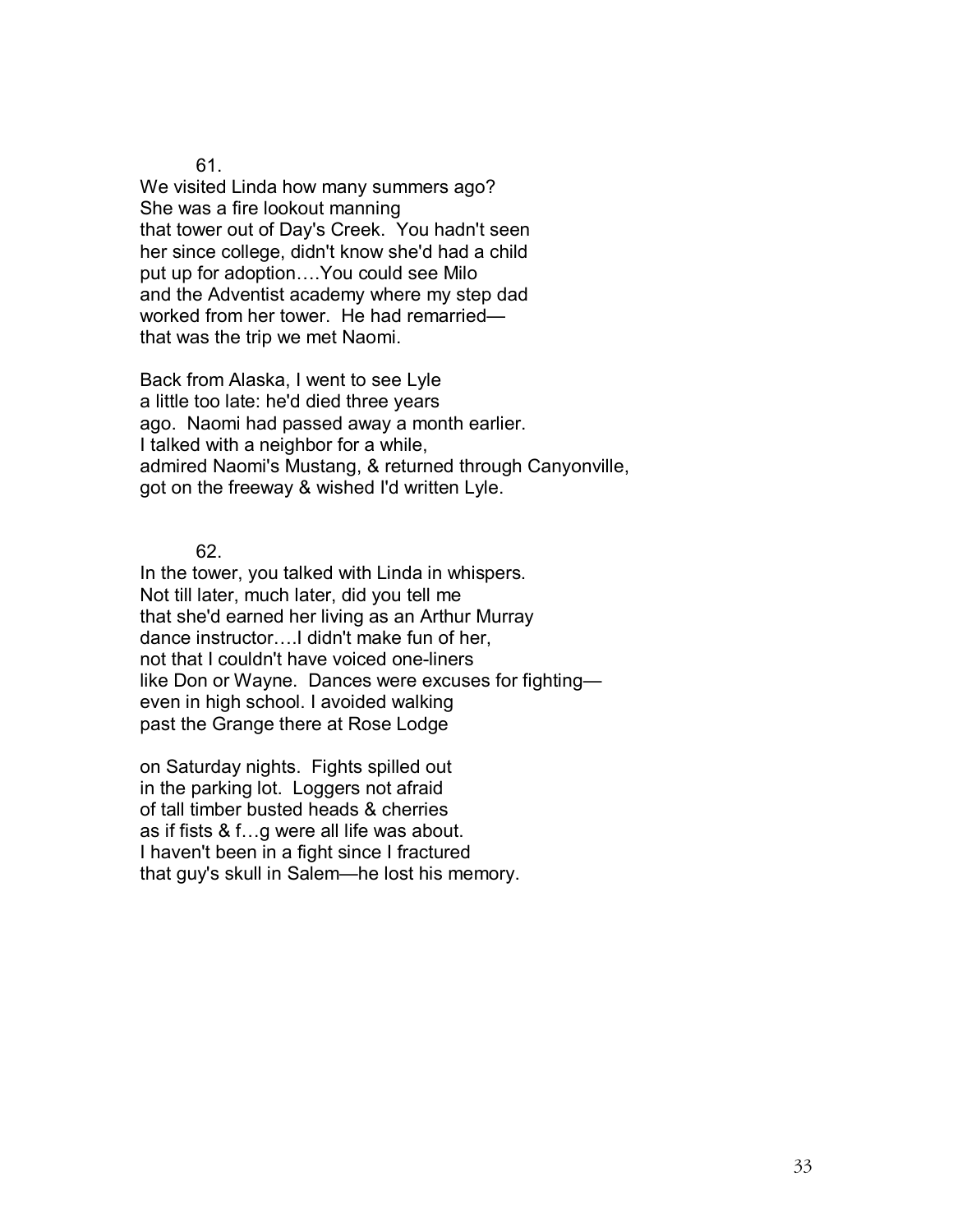That White tom ate well (ate Super Dairy, which was fair considering your Alpine billy would squeeze into the chickenhouse & eat Laying Ration & scratch), his breast sweet as if sugar-cured...we tried sugar curing venison, took that crock of yours, covered layered steaks with brown sugar & pepper. Nancy Brilley said her mother's family kept their summer meat that way, but sugar costs more than electricity today. Freezers aren't that expensive & those steaks were hard as jerky. I'll save sugar for cakes & horses; if I want sweets I'll buy candy instead of butchering a White tom in February.

64.

I always wanted to enter that Black hen in turkey races. She was faster than the bobcat that chased her over the cedar knob there at Logsdon. I shot the cat. Don wanted its pelt; he wanted a fur hunting pouch like mine....Dennis Brilley made mine when I got to admiring his, made from sealskin when he began muzzleloading.

Ronny Oleman said he could patch the hole my  $.54$  made in the cathe sold its pelt to a buyer from North Platte, Nebraska. And I set iron on every knoll between Siletz & Elk City, mostly flasher sets. It's really fur buyers that make us trappers.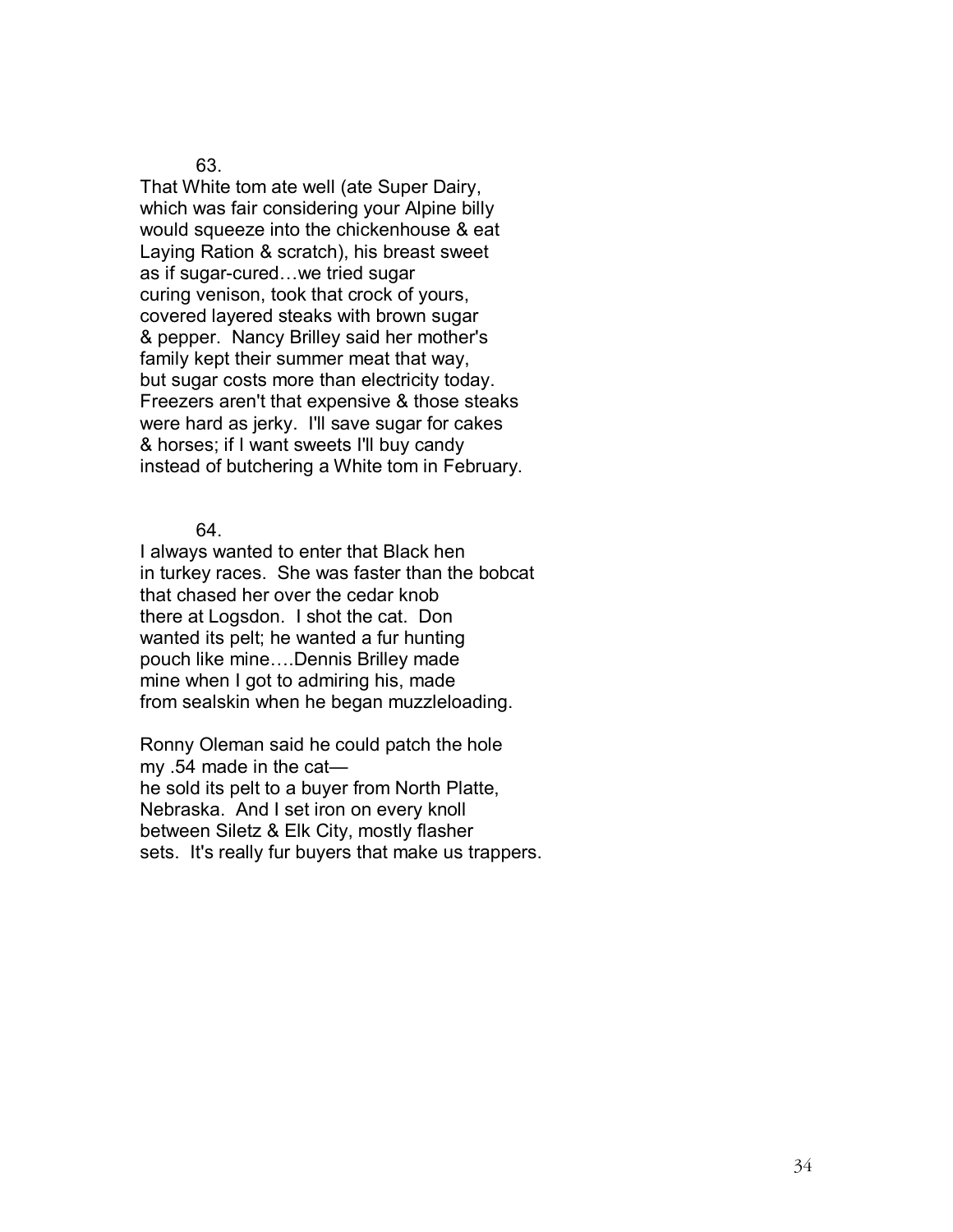I trapped in high school, raccoons & muskrats, cubby sets & baited boards. Coons weren't worth anything, except for making coonskin caps like Davy Crockett's. I tanned three pelts—and Ben broke their tails making a hat. Seems silly now: I went around hitting walls & trees at the time; one punch was all I wanted ...till Thanksgiving. Then I wanted

to know where he'd seen all those bucks. Lyle & I killed spikes. Ben killed a gray-faced two-point in rut. It took the three of us to drag him to the truck; and the three bucks fed us through April when Ben & I started catching trout.

66.

I would step out of the gunshop, holler, "Here Turk, turk," shake a feed bucket, and the Black hen would break from the berries & come running across the pasture, up the rifle range & past the backstop. She ran low, legs close together, outdistancing the others. She was bold & black as a starling, as narrow breasted as a wild turkey. She nested

under a clump of sword fern there at Abby Creek. It took a month to find her clutch, eighteen eggs. She hatched all but one. She ate out of my hand, let me handle her, followed me as if attached. If there was a bird I couldn't kill, it was her.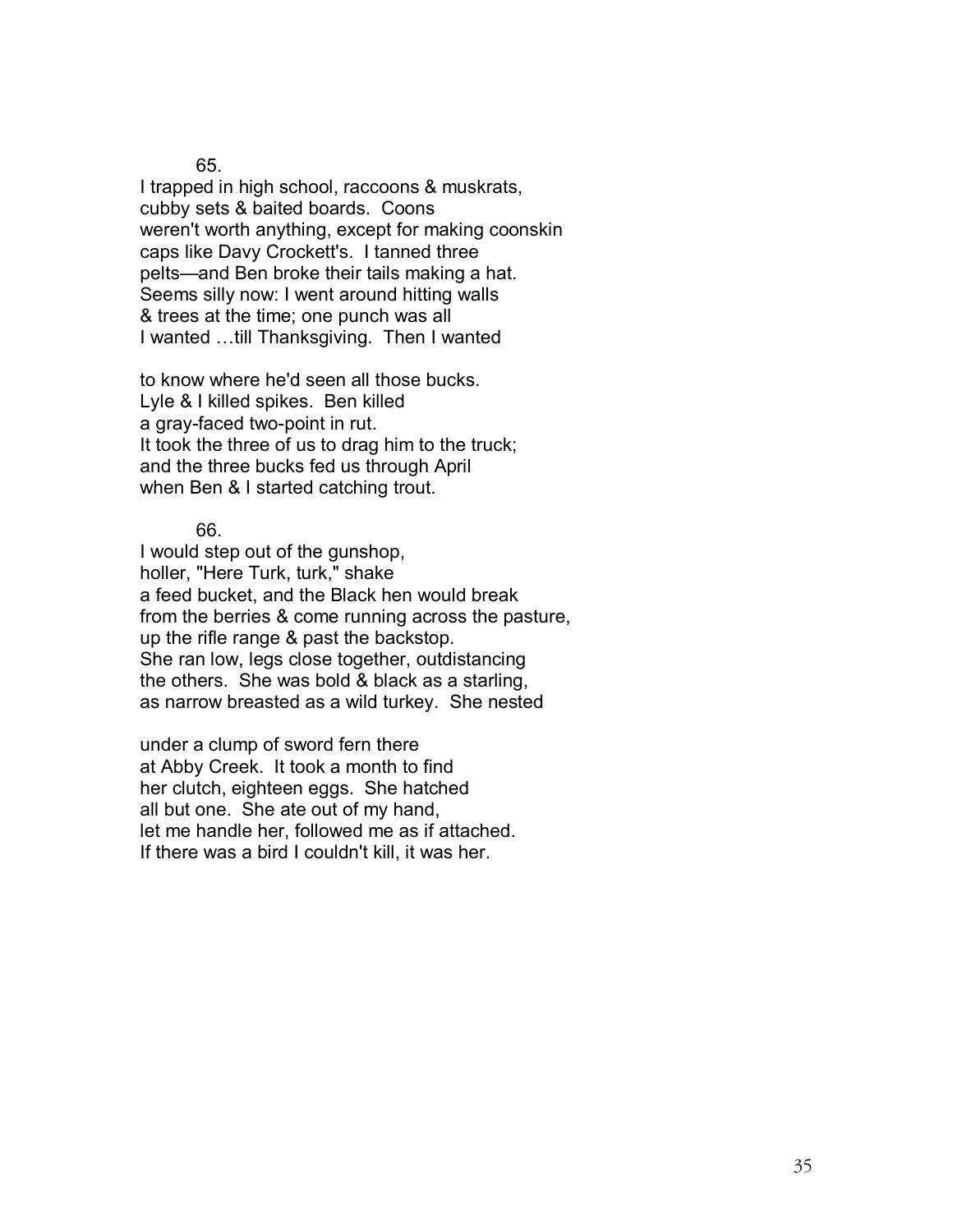We lost a White hen to the train—clipped her breast; she died from the bruise days later. The Bronze toms were identical till one gobbler, wattles bright red, neck stretched, head down, tried to gobble down Southern Pacific....I heard his whelps over the engine's whistle; the hen came to help. I thought she ducked away in time....A mound

of bronze feathers by the fence, the tom wasn't dead, but wasn't really alive either. I threw him in the shed: he wasn't fit to eat but his feathers were okay for fly tying. I intended to pluck him after a cup of coffee, but didn't get back to him till dark....He was pecking at moldy hay.

68.

A mangled form, back & legs broken, that Bronze tom lay more dead than alive for a week. I set food & water where he could reach both—had a helleva time keeping the other tom from raping him, especially after I began putting him in the pasture.

He pecked at grass & grasshoppers, basked in the sun & didn't do much else from May till July. We talked about eating him but always found reasons to put off butchering the gobbler. Dick thought I was foolish, that I ought to kill him before he lost too much weight; but on our anniversary (we slept in), he staggered out to the pasture, knockkneed, but again a walker.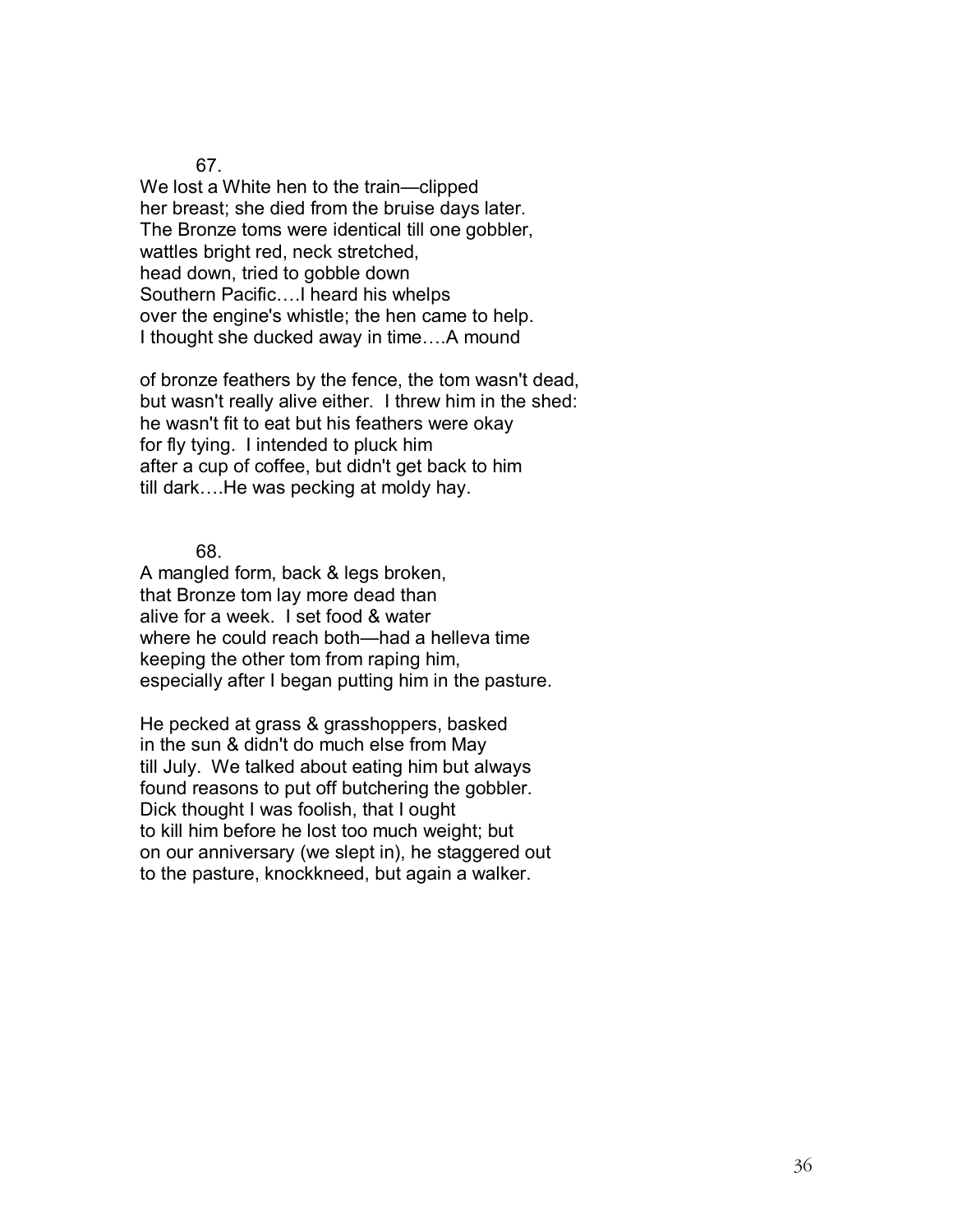Your dad gave us the pair of Emdens that stood waist-high. The one-eyed gander hated yappy dogs & beaver castor on a scent stick—the longspring 4's didn't break his leg (I'd thought they would), but didn't make him any friendlier either. He got in a drown set, pulled the anchor, thirty pounds of window sash weights,

but couldn't drag it around like that old blanket beaver had there in the pond at Logsdon. Still, when the Ward's store manager & Don came out later that same afternoon, he bit Don & flogged the red-checkered pants Gary wore....Gary left him his pants.

70.

George came out to Abby Creek, bought my Bronco & asked if I would drive his Land Cruiser to Homer, Alaska, for expenses & air fare home.... I called you from Kenai, said, "Kill the chickens, I'm falling timber out the North Road."...Dick Parks still has our incubator, the one your dad built; still hasn't used it. He only bought it

to help us out, the reason Vern Young bought my *Contender*. I'd buy it back if I could, and buy him a beer....Remember how Vern would stand on the bridge in the red suspenders he'd got from *Loggers' World*—red bowtie, a Payday work shirt, blue jeans, ready for Sunday.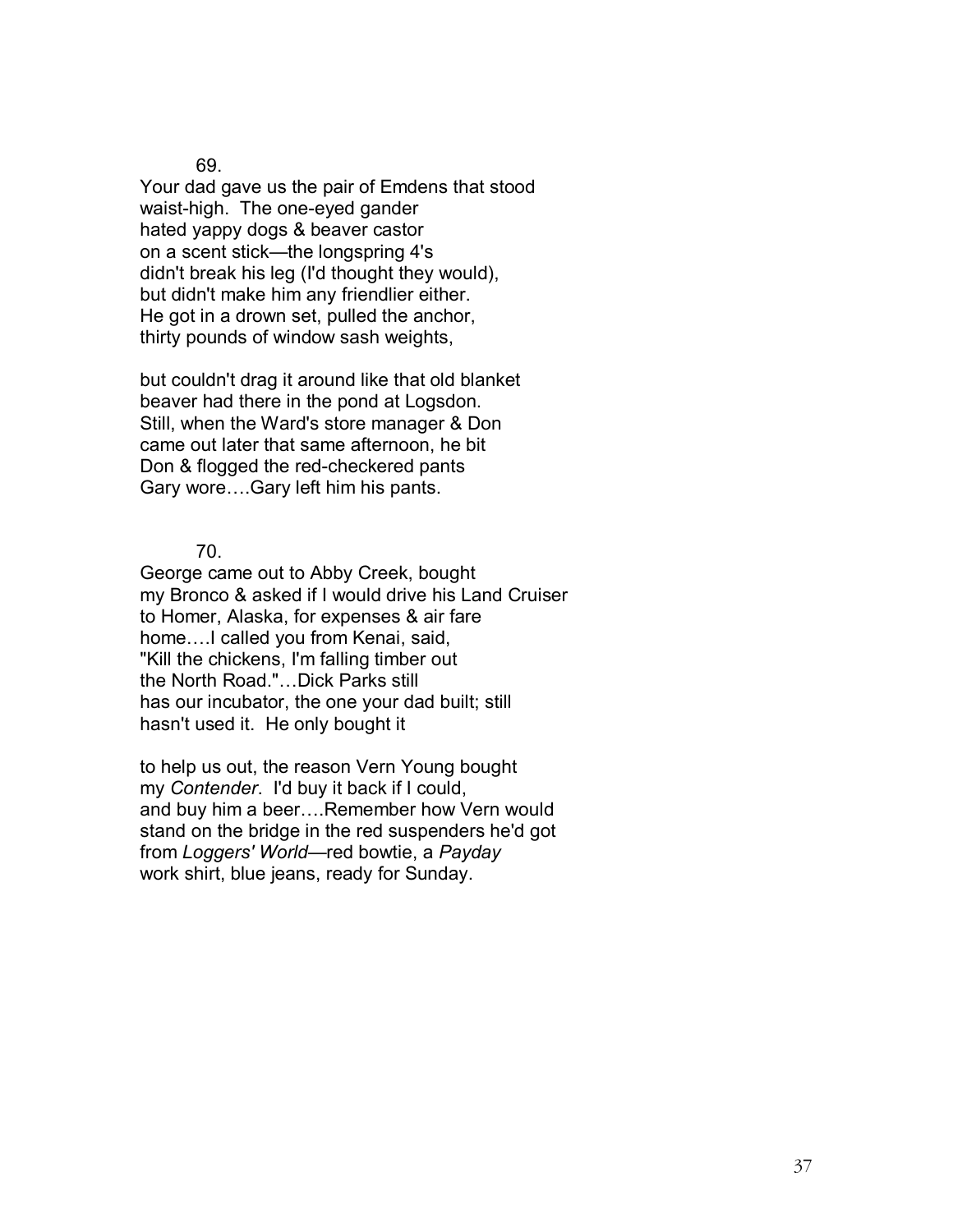The goose disappeared when we went to Tahoe that October... remember trying to get Kristel to look at the moon over Emerald Bay. Still three, she wouldn't look, said, "I saw it before." And she had...over the Ochocos, sitting like an owl in a Ponderosa pine; laying on Pool Slough, in ripples floating away from Freemans' dock; rising like a balloon

above the lily pads & stumps at Valsetz. Bats dipped & zagged. Crickets chirped, and a bass tried to swallow the moon, splashed back into the pond...and fog off the Siletz settled over us. Now you, not Kristel, say you've seen it before—and you have.

72.

The goose had covered the gander's blind side; without her, he shied away from shadows. But the gray Chinese I'd stepped on (the toe of my boot split her scalp—I put ointment between skull & skin, and tied her back together with butterfly bandages, not expecting her to live....I kept her caged until she straightened her neck & held her head

upright)—wary as a wild goose, she stayed by the creek until the gander stepped in my trap. I found them together, him with his wings spread and she, a little ahead & to his side. I wrapped my coat around his wings, held his beak and she hissed, made little 'onks & squawked.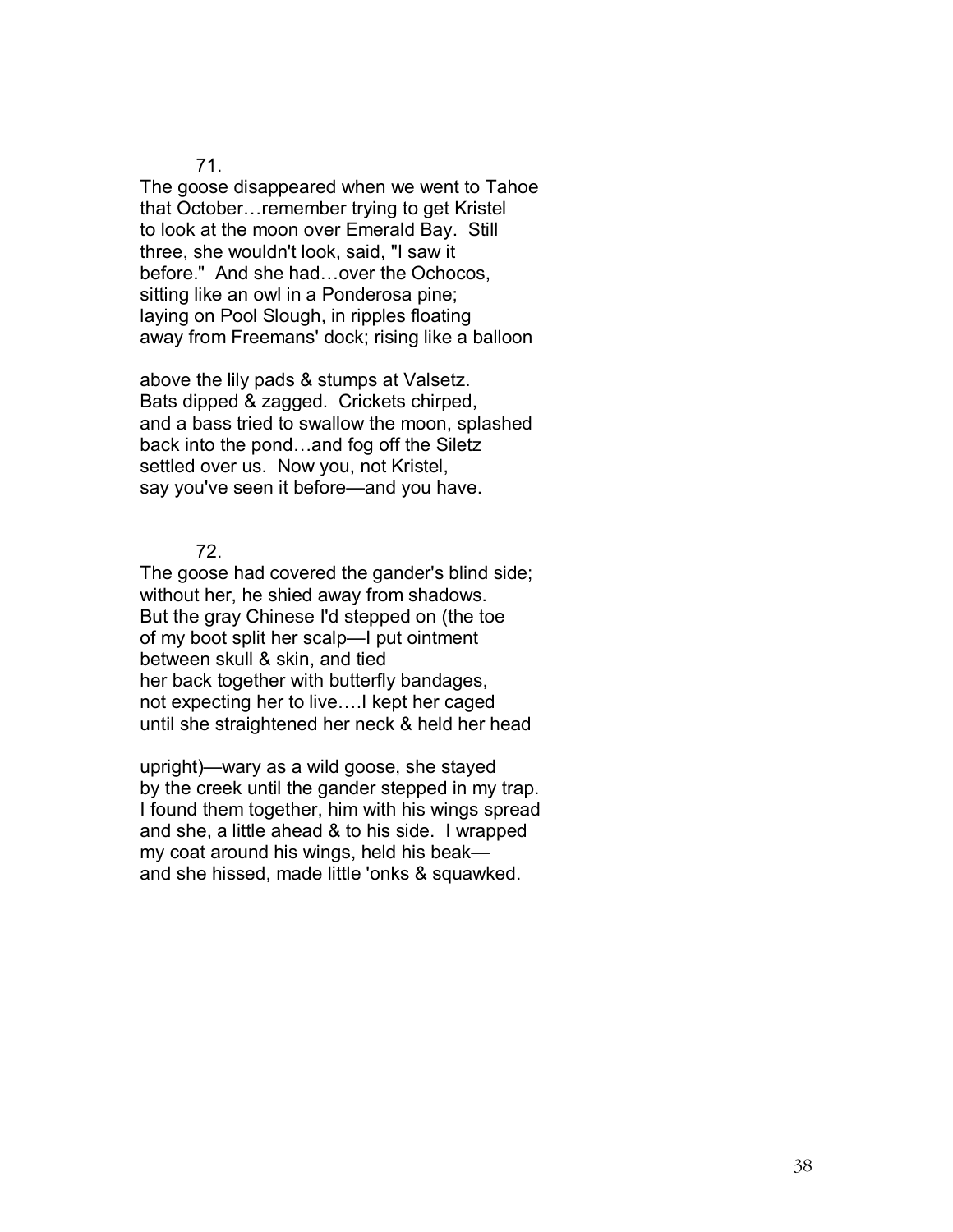Frankie still had that Brown Leghorn rooster we gave him, the one we got from Murray McMurray in the hundred chick grab bag. That day, the rooster stayed on the hill, wouldn't stay still he'd had his neck & saddle feathers plucked too many times. We couldn't catch him, even with the salmon net. We did catch a boomer—or he caught us, I'm not sure

which. It was like when Ben snagged the otter: after two hours, the otter walked ashore, glared at all of us standing there with our gaff hooks, then turned around & popped Ben's twenty pound test. The boomer popped his teeth, popped the cords of the net, and popped

74.

down his tunnel....The first boomer I remember was on the porch at Boring, under Mom's washing machine. Dad wasn't home; Mom told me to "kill that thing." It looked like a short-tailed muskrat, fought like a rat when cornered. (Most of the ones I've seen since, other than at Abby Creek, have been killed by dogs.) It was years later when no longer interested in frogs & moths that I realized whose half-tunnels those

were across hillsides. By then, I'd fallen timber for a season, clearcutting second-growth. I'd built bench-rest rifles & both of Andersons' guns (theirs were my first muzzleloaders); I'd bought the Bronco, new, had fished for Kamloops in B.C., and had watched Americans walk on the moon.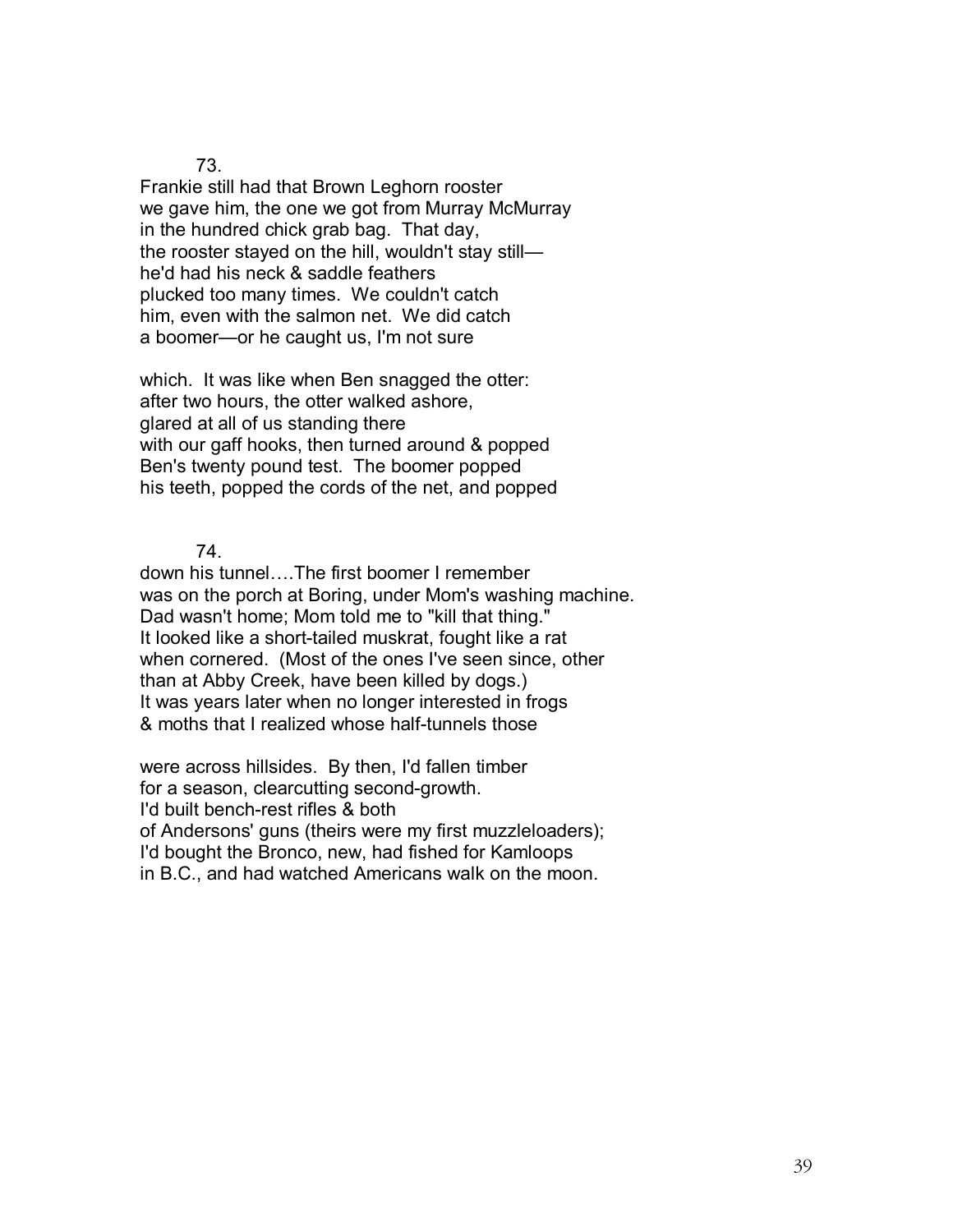A redtail sat among ripening gravensteins in the tree beside Frankie's chickenhouse. The hawk watched hens loll in the dust, squawk & scratch, & herd broods of chicks across the yard to where, spilled last winter, a sack of grain sprouted in the gravel driveway. The chicks peeped like gradeschool children on a field trip; they stopped here, there, & wouldn't stay in line.

The redtail craned his neck, blinked, then opened his wings & glided down to the chickenhouse. He looked around before walking in-Frankie didn't reach for his rifle as I thought he would. Rather, he said, "It's noon." And I looked where he pointed: the hawk was eating Layer Ration.

76.

Seeing a carpenter ant hurrying across a weathered-gray plank, the Brown Leghorn rooster pecked, twisting his beck. Torn in half, the ant tried to crawl on. The rooster waited until the halves quit tossing about, then ate both just as he'd done as a chick. I'd put a shovelful of anthill in with those chicks when they were four weeks old. They huddled in a corner

at first, then the boldest little cockerels ventured out to see what wiggled. An ant crawled on one's foot—he pecked at the ant, killing it. And a hundred chicks pecked at middles, snipping ants in two. They were the only ones that'd eat them: chicks swallow whole ants only once.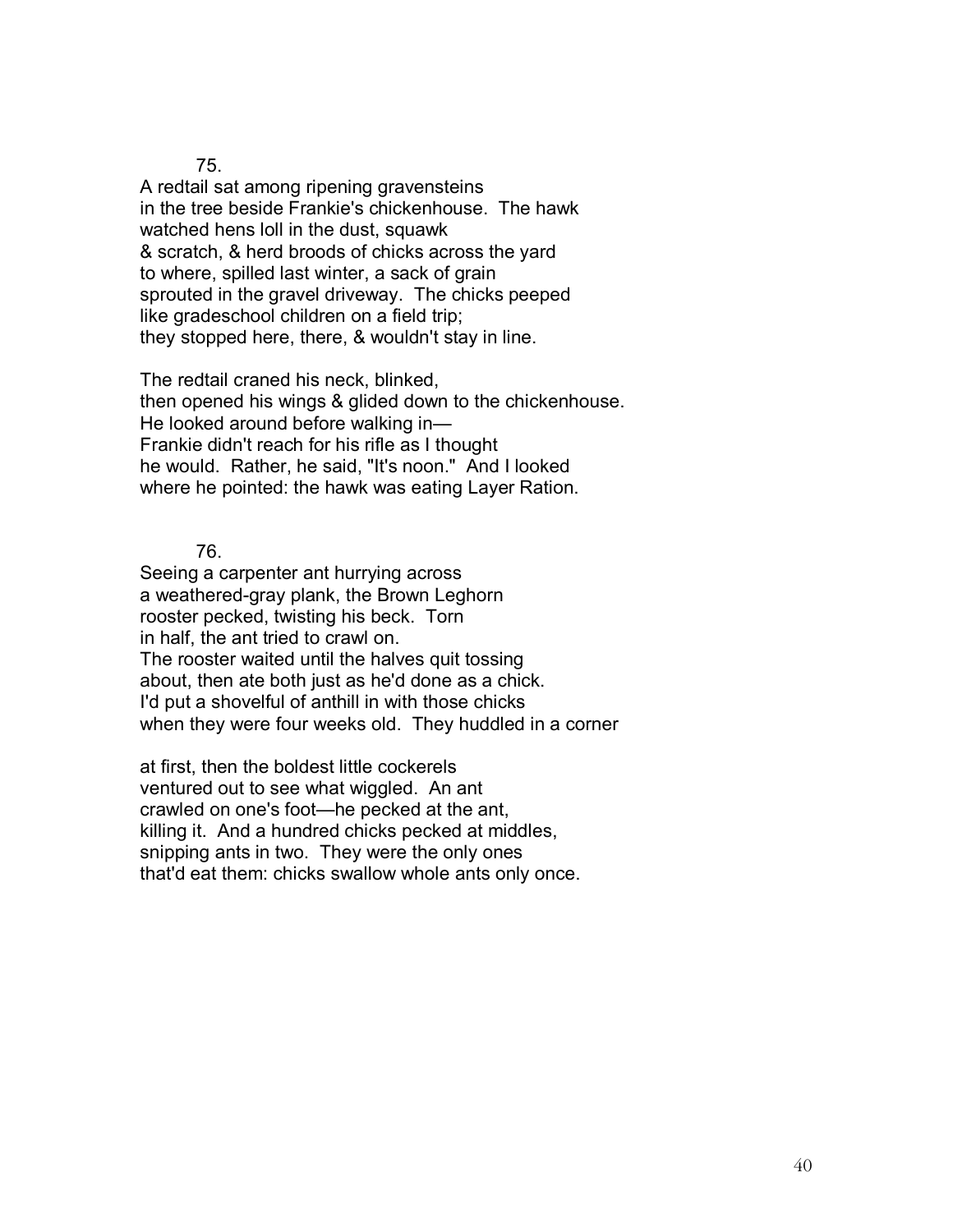I stood beside the scorched flagstones willow leaves panted in the breeze that followed the tide upriver; a splash, another. Hollowed by the darkness, both splashes sounded like 'cuts jumping for dipping caddices. A hatch of stones and small mayflies had been coming off the water when the moon swung through the stumps & alders, climbed over the store, over Elmer's

and behind the high clouds over Table Mountain. Another splash, another, and another. Shad! They're late; they should've spawned in April, coming up with springers. I'd forgotten the Yaquina had a run—and used to have strippers when, along the river, there were only loggers.

78.

Frankie called in May the year of the strike, said, "Shad's in, bring a light." The soft darkness, sweet as maple blossoms, hid tangled grass and grabby stickers—and Don & Leonard drifting quietly towards the swimming head of a beaver that turned out to be a bear. They got too close, flipped over; the bear woofed, splashed, slapped a hole

in the boat and tried to climb on top of it, but it rolled again, then settled out of sight. They lost a lantern and a .22 that might have been valuable someday. Leonard visited the outhouse, borrowed a pitchfork & joined Frankie & me on the bar above the Forks.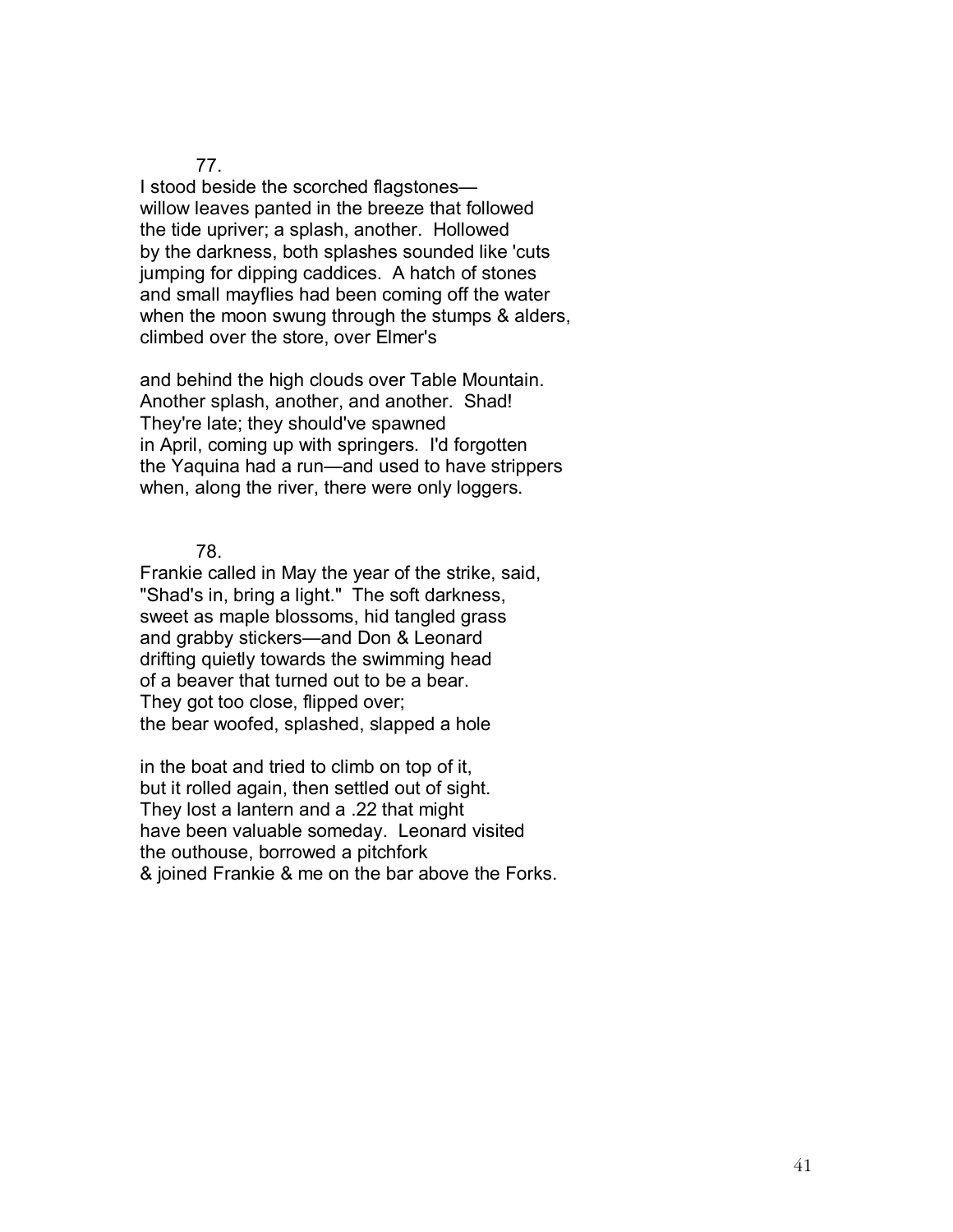Don found a fifth of snakebite cure & a lantern that needed new batteries. He cursed the boat, the bear & the berries, waded to where Frankie waited, poised, fork ready. A shad bumped my legs, but disappeared when I shined my light down. She charged again, trying to drive me away from her spawning gravel. I gaffed her. Heavy with roe, silver,

tender-mouthed, long as my arm & hand, she was as bony as a pike. Frankie smoked her, one of a dozen speared before Don told Leonard to move over, he was too close—and the *Leonard* he told to move "woofed." Don plowed through berries, but the bear was faster than

80.

I was getting my rifle.....I haven't been back to that bar since. I keep thinking about Bear Creek and its salmon run. Unseen pricks, like the ticks of a clock without hands, remind me that I stood with a hay hook in each hand  $&$  gaffed sorebacks-I was twelve & thirteen, and there for fun. Loaded into a pickup, the spawners were taken to Otis, smoked, and sold to tourists. I still dislike tourists;

yet it isn't their fault that we killed the run in Bear Creek. Nor is it the fault of OreAqua that state biologists, at night, netted coho on that bar where we went shadding, and stripped spawn for the commercial hatchery.... went to Alaska and found runs like Bear Creek used to know.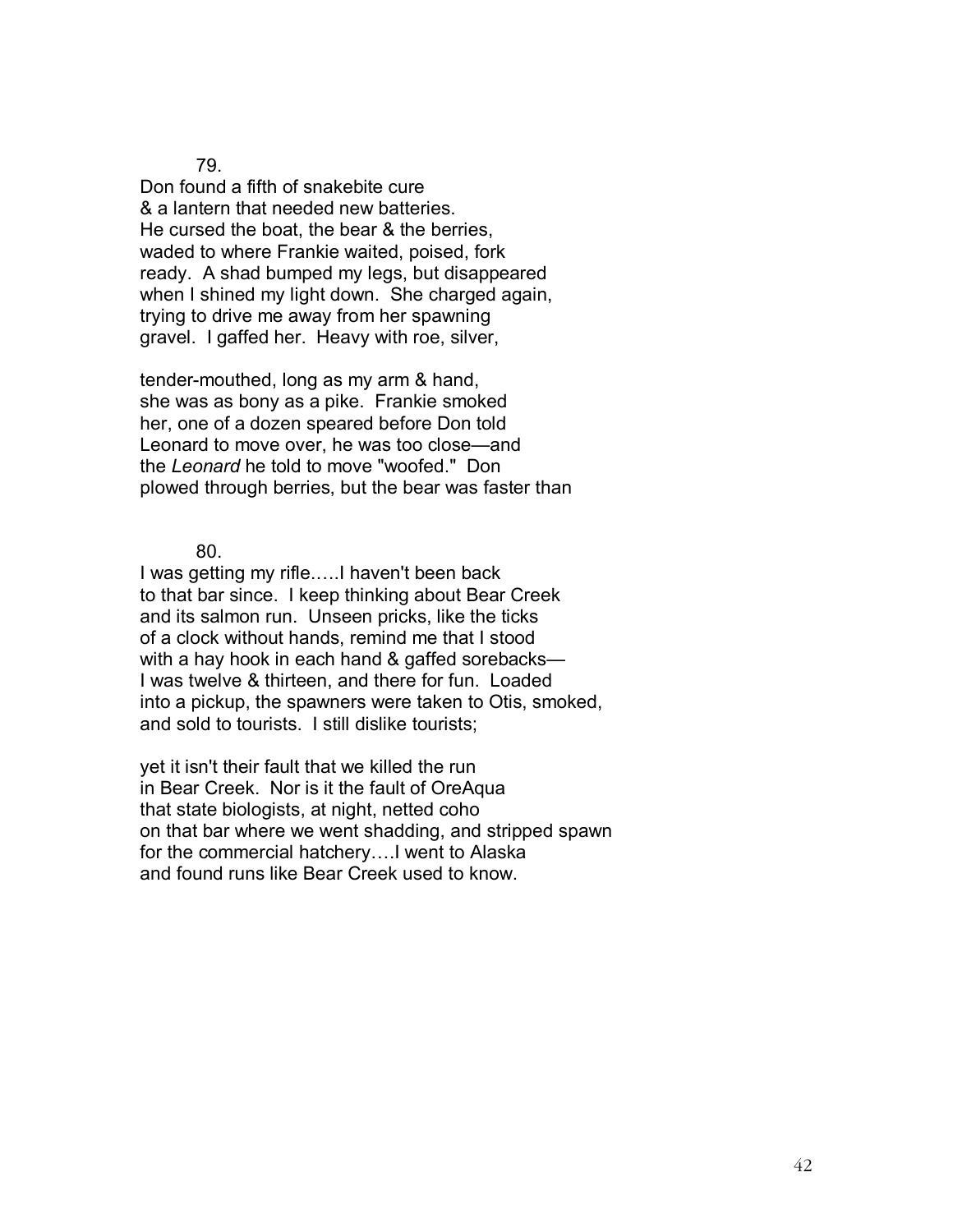I stood beside Don when that spring chinook decided to run the riffles. He drove his pitchfork through the fish, his foot & into the gravel which rolled & exploded as forty pounds of salmon thrashed & splashed. He hollered, the handle shook, and Frankie fell down in the river, laughing. Leonard didn't know what was happening, and my gaffhook was hanging in a tree. I took

a shot at its head. The river boiled, & the echo rumbled upstream, then down, then up the canyon by the orchard. The springer, stunned by the concussion, was filleted & split among us. Leonard had to go to work, graveyard shift in the pulp mill. He was stopped by a cop who thought he'd killed

82.

a deer in the orchard. Frankie and I saw the flashing red lights. Pointing across the river, he said, "Like 'Nam." A red circle in the dark, held by leaves for a moment, then passing on. No bones broken in his foot, Don gnawed on smoked shad while we poured peroxide through the hole.... The red light would slide up tree trunks, jump from branch to branch

and linger on the bridge, but it wouldn't cross. Two strands of cable (discarded mainline) anchored in concrete, spanned by railroad ties, the bridge had been built by Frankie's dad. Under my Bronco, it sagged & squirmed, reminding me, each time, why I'd just as soon walk across.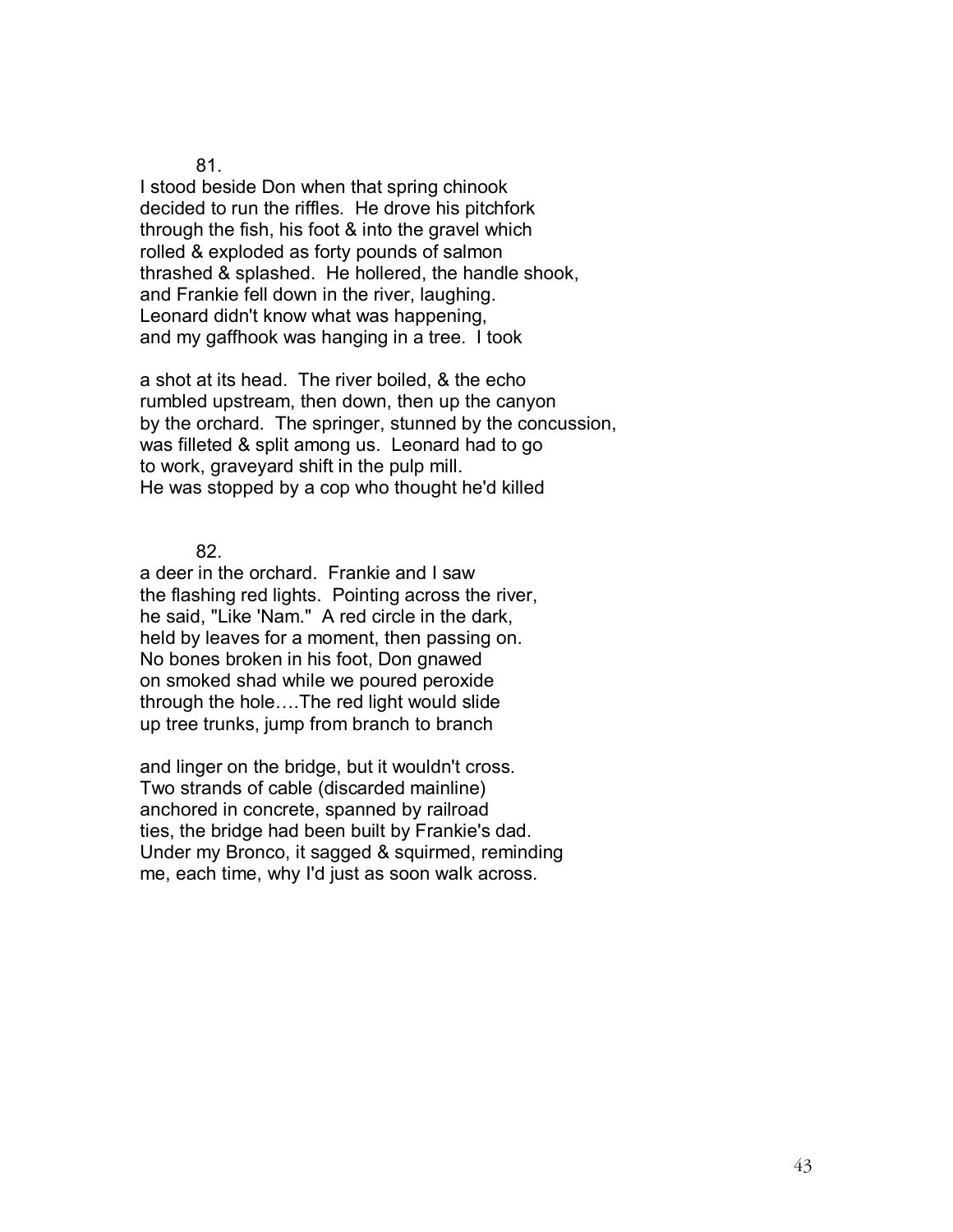You said everyone we knew on the Coast were hicks, that I never made enough money, that I was just like them. No? I was worse? They were honest loggers and millworkers, I could do better. I'd like to know how I could. Don, without tricks or props, was the best storyteller I've heard. Wayne worked in the pulp mill, had a herd of brood cows and a portfolio of DOW

blue-chip stocks. Dick owned whole creeks, thousands of acres, cattle, sheep, timber; the Freemans', 53 million feet of timber. John had six million feet & enough sticks rafted in the slough to pay his taxes for years. Frankie, I'll admit, since Vietnam, didn't work regular.

84.

John logged with a Cat and a skiff, rolling bucked logs and tree-length sticks into the slough before D.E.C. nixed the practice. He towed rafts of 50 thousand feet with a ten-horse Merc, fighting the tide part way to Newport. He used to sell to G.P., but Georgia Pacific wanted logs for the price

of stumpage—75 dollars a thousand. The Japs paid a hundred four and would take his hemlock, and dollars are important when trees take so long to grow. "We send," he said, "them logs and get cheaper plywood back than Toledo makes. We must be Democrats."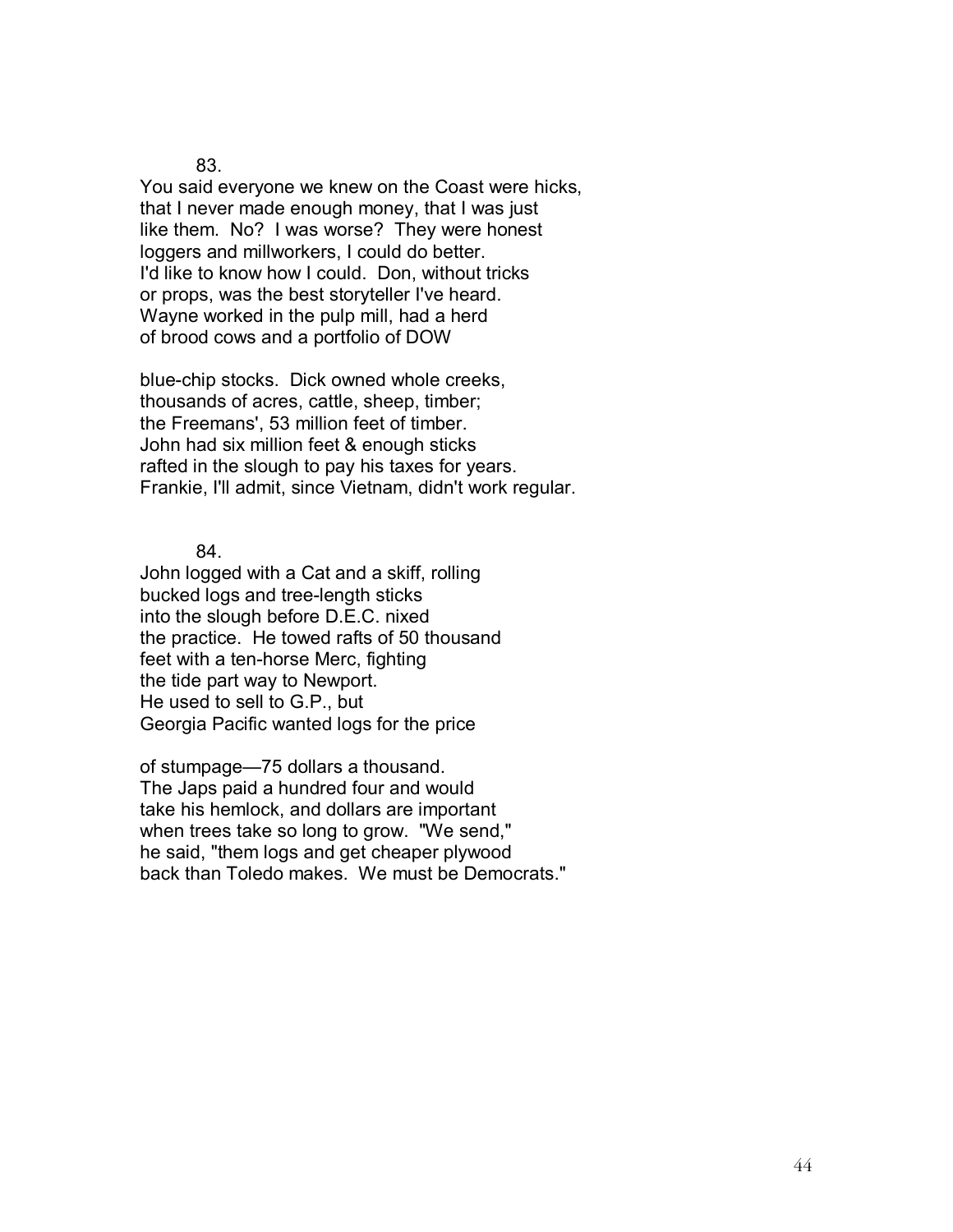John made bullet-swaging dies, his shaper for making semi-inlet stock blanks, a gas boat engine & the boat. He planked walnuts he'd planted along the slough as a kid and got oysters to spawn despite importers saying the Yaquina was too cold. He'd set gillnet-150 fathoms-and had crabbed in the bay....He took me crabbing;

we set rings in that hole by River Bend and pulled them full. He didn't measure. Instead, he hefted each crab, kept the heavy ones (the light ones, he said, hadn't filled out since their molt) & the heartier Jap crabs that came with the oyster seed.

86.

John and I filled a couple washtubs with rock crabs & Dungies, put a barrel to boiling at Freemans'—and you, Kathy, Kristel, John & the Boys spooned out backs and cracked claws & legs till you were too stuffed to rub on bug dope. Whatever Margaret had didn't work anyway...she and I sat on the bulwarks (John had, long ago, given up trying

to get his wife to eat unclean meats), laughing at you & the Boys. I scratched my finger on a nail, washed it off in the saltwater and it swelled up & turned black. "Beats me what's wrong," John said. "It's a shame it's your trigger finger, fingers aren't the same."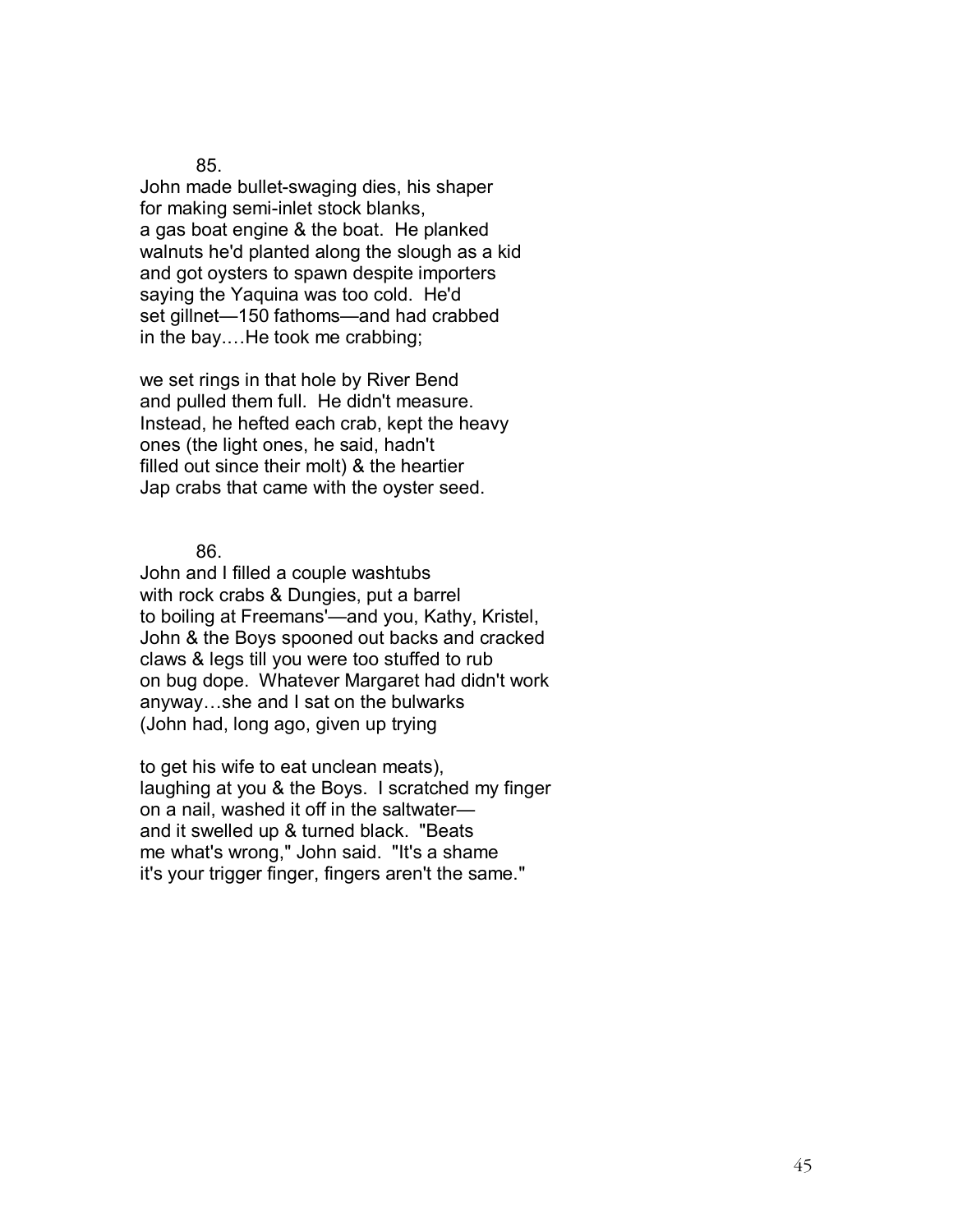John and Margaret visited you in the hospital there at Klamath Falls, when we first tried putting us back together. They sat beside your bed; you lowered its bars, raised its head and talked about Alaska, about Kathy & Kristel fishing & hunting—and John, with a hearing aid (finally!), turned to me and told how they'd killed elk in the junipers & pines near Baker.

His mom's place was sold to a developer. A doctor built a house on the island—and John was selling land instead of timber to pay his taxes, was shooting a Japanese-built Howa action, said, "Better buy one, I bought all I could get." I bought a barreled action, but didn't like how it shot.

88.

I saw a brush bunny, sitting by the road. There at dark, it was still as a stone so on a blade of grass, I blew a squeaky moan like a child crying, like I'd first heard up Widow Creek....Rifle in hand, I followed, confused, the child growing frantic as he or she ran down a skidroad, away from the shabby homesteads that fronted the county road.

The weasel caught the rabbit, three times its size—the rabbit's squeals were like Kori's when she, at one, swallowed both hooks of an Okie Drifter, orange as a gumdrop....Three times I shot at the weasel that wouldn't hold still; I killed the rabbit, but didn't get the weasel.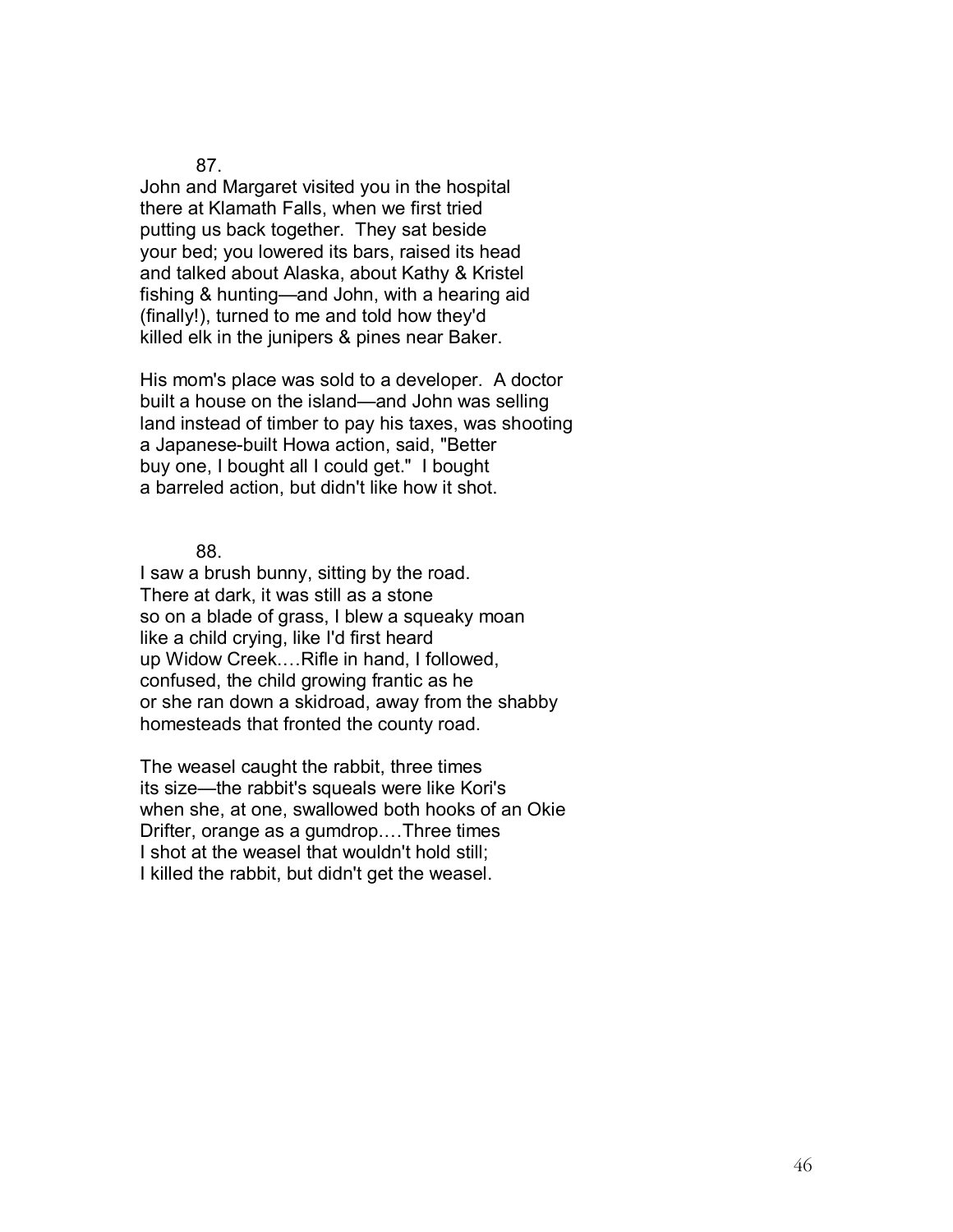I heard tree frogs and no-see-ums and remembered Don & the cabbage rolls Jean asked me to judge. I found Don had no reason to complain, but he said the rolls, like stories, were better the second day—and we ate them while he told about fixing saws for G.P.'s Indian falling crew. The McCulloughs (a disease according to Homelite dealers) would start

and idle in the shop, but not in the woods. Before the crew packed their saws off the landing, they tried to start them, and would twirl them over their heads by their starting cords if they wouldn't run. Instead of falling timber they should've been Olympians throwing the hammer.

90.

"You heard what happened to Ray," Don said. "He was working opposite Bluejay Creek, on the cow's face there.... The stick pulled its stump, rootwad just let go. He landed on his head, saw still running. Said he didn't feel too bad once he got his eye back in. Poured himself a cup of coffee. That eye, he had to hold it in. Said the steam bother it

some. He waded the river, sat on the road until the crummy came...sat there listening to that saw of his run. Those 125's are tough sonnabitches. That saw idled until it ran outta gas. Forty minutes, laying on its side, under the stump. That's tough."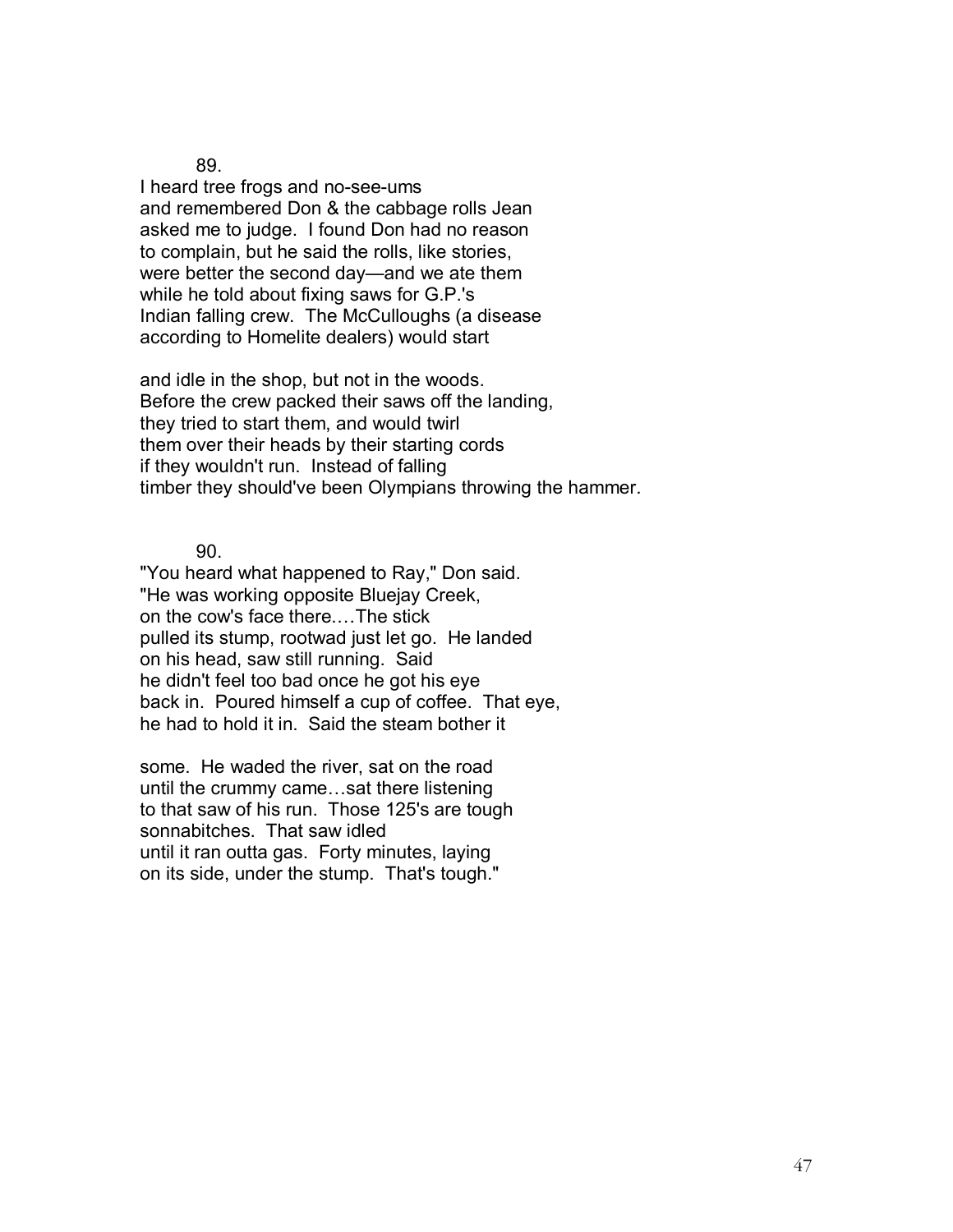Don wanted to hunt Hart Mountain with Leonard, Dennis & me—I'd built him a rifle, full stock (tight curl), half-round barrel, .58 caliber. We'd sighted it in over headlights and left for the desert before morning. Dennis made a neck shot on a five-point, and his buck & mine hung on the meat pole. Don saw only a porcupine & coyotes, got his ramrod stuck wiping between shots

and had to piss down the barrel to soften the fouling enough he could pull it out on the mountain. "I need a hunting pouch," he moaned, soaking in the hot spring. "I'll trade that Marlin you want for your horn & bag." ... I had a buyer for the Marlin & a year to make another *possibles bag*.

92.

Don & I laughed about people who *fell* timber instead of *fall* it. A salesman who dressed tales in tin hats, corks and stagged pants, Don used words like falling wedges, guiding stories to orders. "Being a storyteller is lying about the truth," he said, sipping a Blitz, leg over the arm of his chair. Jean scowled: *Why don't you get a job like everyone* 

*else*. Her words weren't spoken, but I heard them. Don opened another beer, rapped his son with his knuckles for being stupid, belched, complained about the TV, hollered something about homework at Magdalen, then said, "Tell something not about loggers & poaching."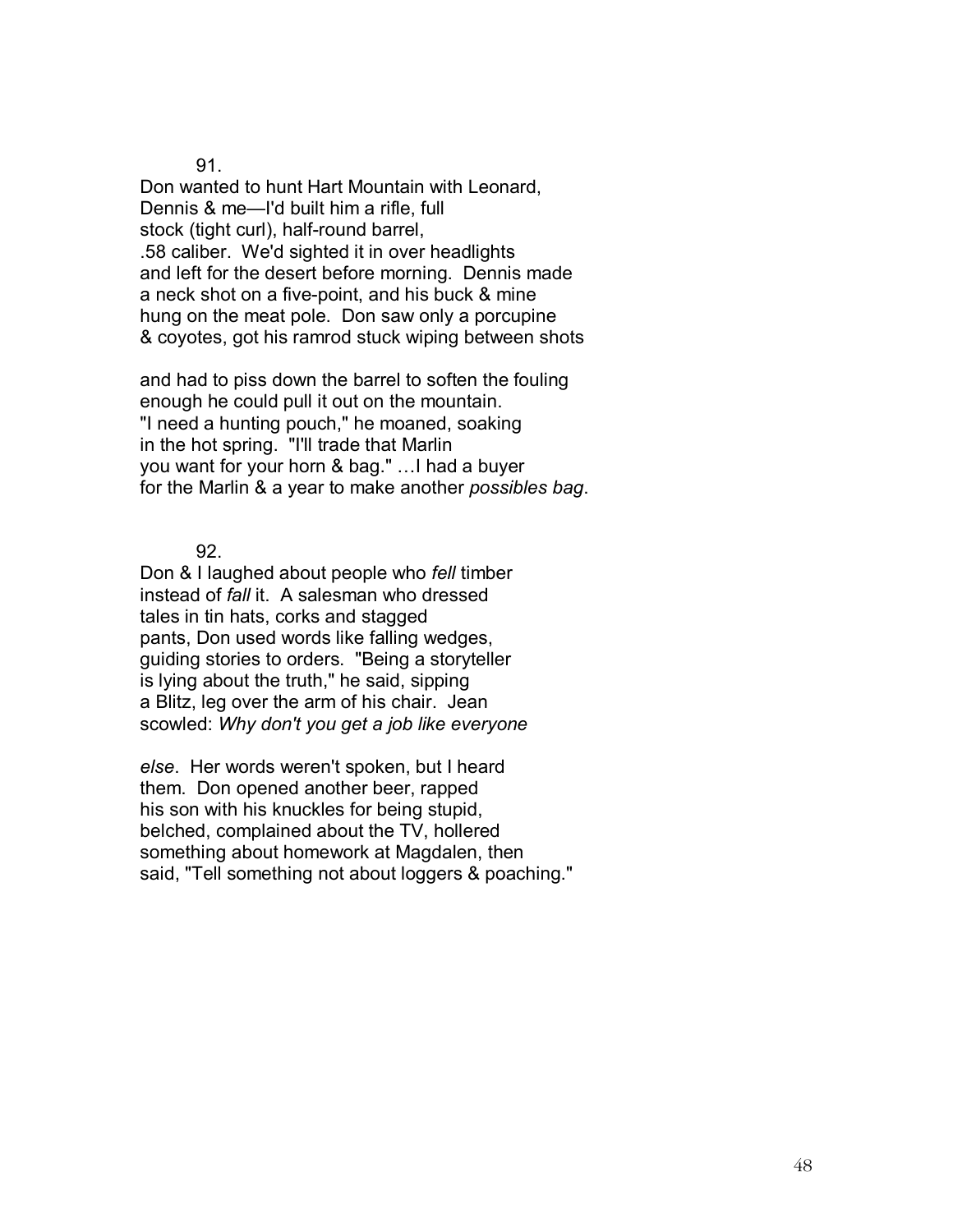Magdalen said, "Tell *Royal Bull*, the thing you told when Dad & Uncle Elmer were looking at trucks."

"The royal bull gathers his harem, flashes polished antlers, while lesser bulls bugle challenges and calves butt heads. He ignores two spikes, one to either side of a maple already yellow. The pipings of the spikes, shrill to the point of squeaking, awakens the cows who begin to mill about. The yearlings, ready to woo

cows not ready to breed, sneak close and don't see the herd bull till the warning's bellowed. The one on the left ducks left and doesn't stop until topping the ridge. The other rode a cow till the bull returned-sharp tips goad the right spike's rump. The spike flees to the ridgetop, and the left spike, with ease,

slips among the cows. Again the warning, the chase and the other spike's return—by the third day, the lord bull grows weary. He offers grace and a cow to both yearlings. But after a day sniffing but being rebuffed, each spike looks away, sees the other's cow behind the tree and that the other is no stronger than he.

The left spike meets the other's charge with a charge of his own. Heads slam together, twist apart, and slam again as charge again meets charge. They battle, never gaining, never losing ground, while their cows feed on the choicest foliage till full. Receiving no attention, they remembered the bull;

they return to the royal bull's harem, leaving behind the antler clashings of battling spikes."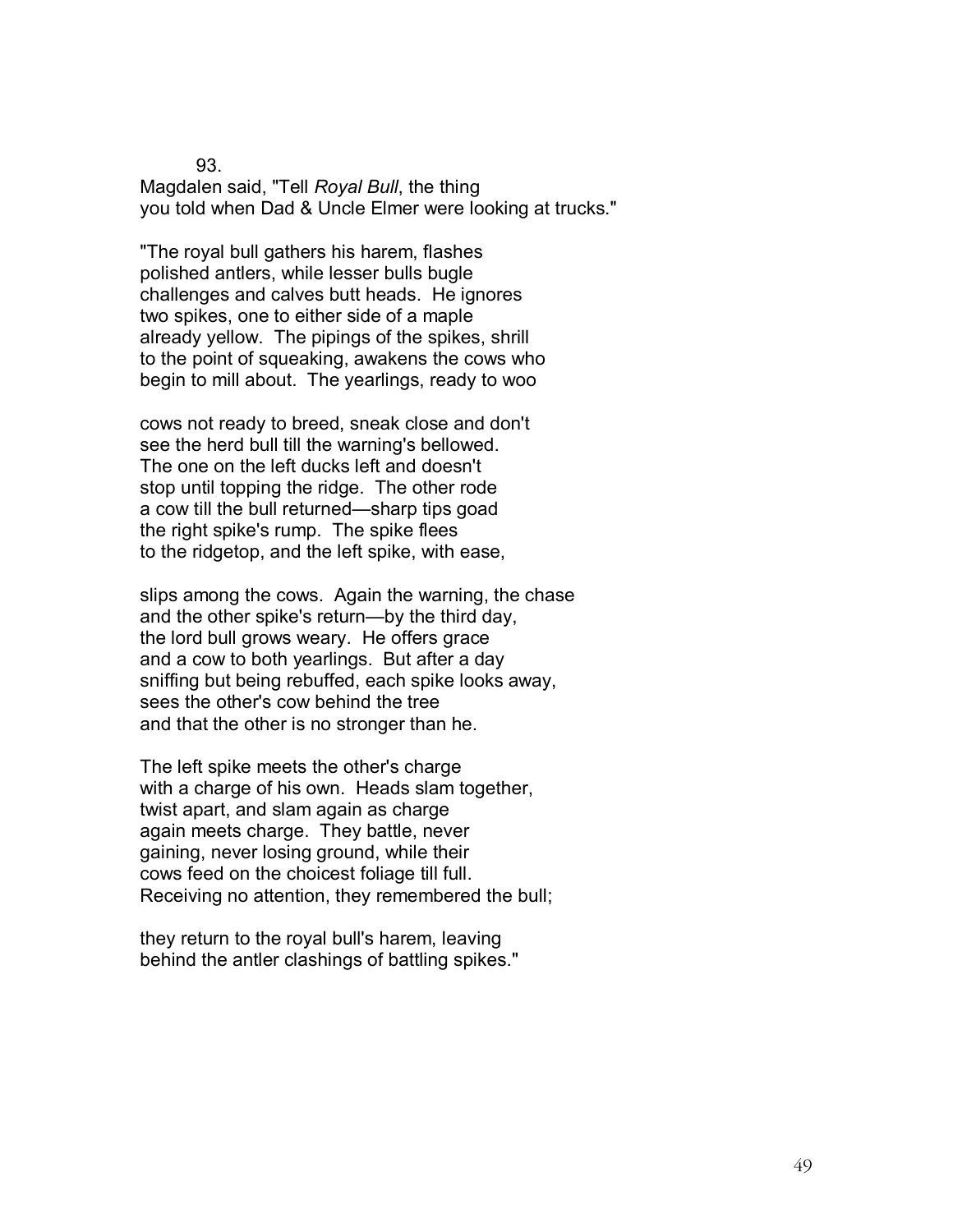"Dad stuttered, got mediocre grades, rode a motorcycle (a midsize Harley) & began driving truck in '32. But for weeks after he died, I remembered only the yellow-throated snapping turtle he'd turned loose in the Wabash. Tilting each step (it had three legs), the turtle waded into the muddy river, snapped, and disappeared.

"We had kept it in a #2 galvanized washtub, had fed it hamburger & dead flies, and had walked it around the yard with a string tied to the stub of its missing leg. I was afraid of its snap, would not pick it up until it (I don't remember how old I was, don't believe I'd started school) had drawn itself into its shell. The string was black nylon

fishline....Dad didn't fish though he had a steel rod and baitcasting reel, won in a raffle. He hadn't fished since the War. He was in the 3rd Division, 15th Infantry, C Company—like the turtle, he wouldn't talk....I watch every newsreel and look at the faces of Allied soldiers, hoping to see Dad. Yet if I really wanted to see him again, I could shave and look in a mirror or look at my brothers, both cleanshaven. They don't remember the turtle—there used to be a picture in a book, an autographed first edition of *Deerslayer*, of Dad showing it to Ben, the only one of us father to a son. Ben works for the Forest Service, bakes sweet rolls, writes religious tracts, makes

me look small, and claims not to remember anything prior to Vietnam. He was with us when that snapping turtle stepped forward on its missing leg, looking like it was continually tripping."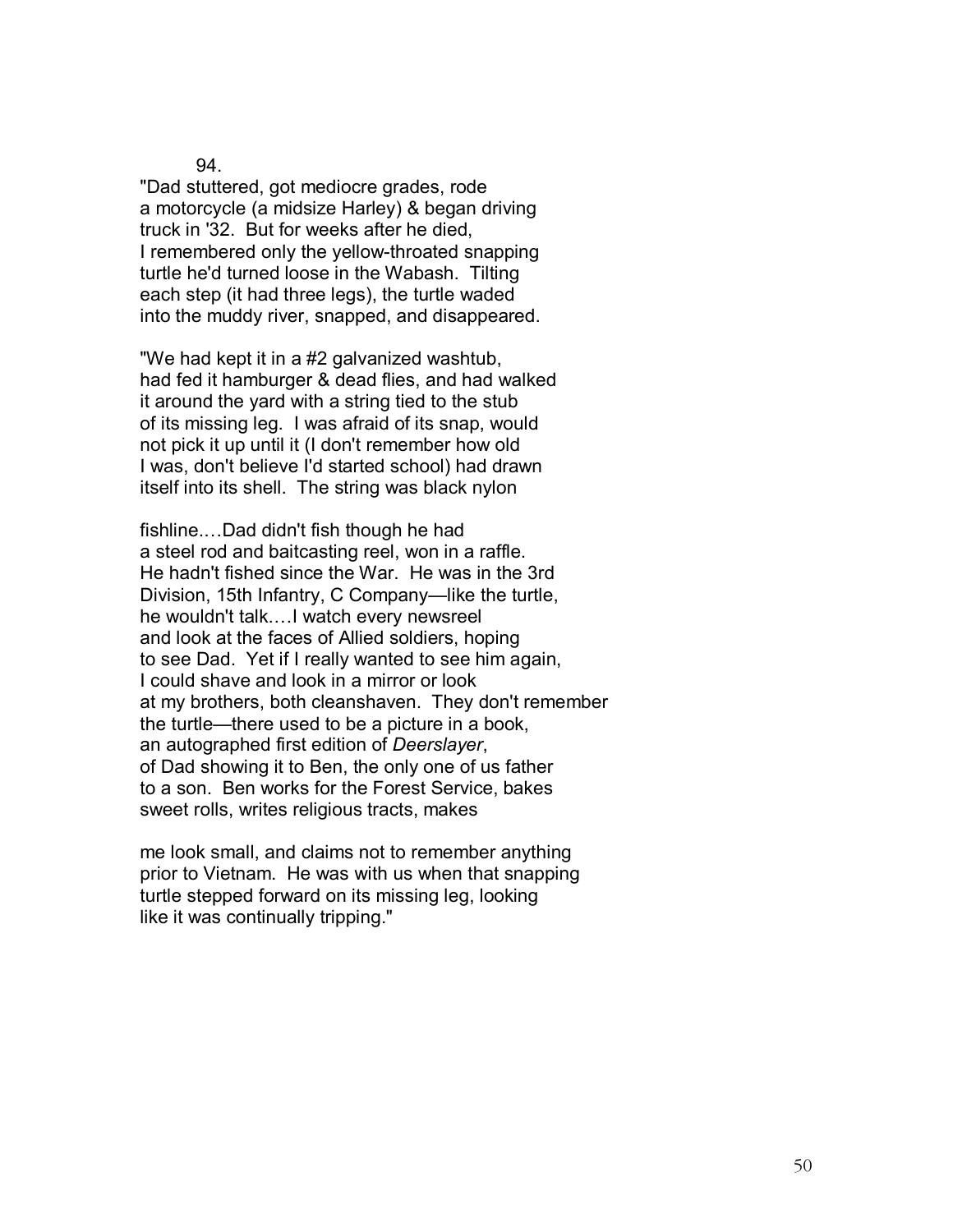"You couldn't do it?" Nancy asked, checking packages of rennet & sausage casings. Sheep gut, not pig. She'd tried deer: they were cheap enough, but Dennis wouldn't help scrap & wash intestines. He said it was enough to just bring home meat. "We'll have to reform L.C.P.A.," he said, balancing his cup on the *One-A-Day*  bottle, "if you're interested in the nature

of memory." Nancy was taking a *How To Write*  correspondence course; she brought out the lessons about using memory to achieve deep meaning, but found nothing about deer or loggers. "Write about everyday things" was the advice given $-$ Dennis said, "That means writing about poaching."

96.

Dennis asked Don if he wanted to get a deer, join the L.C.P.A.—if I'd of ask him, he'd have been suspicious. Nancy sent along a thermos & a pecan pie. Leonard sat in the back, on the spare.

Don was to do the shooting...when Dennis shined his light across the draw, two eyes glowed like bicycle reflectors. Pointing, Dennis motioned for Don to shoot. Leonard looked away, started

laughing before Don fired....Don shot twice more, but the eyes kept looking at him. "Use my rifle," I said, handing him my .54—the muzzleloader knocked the eyes out.

Don found the plywood deer, his hits and his name pencilled between the shining eyes.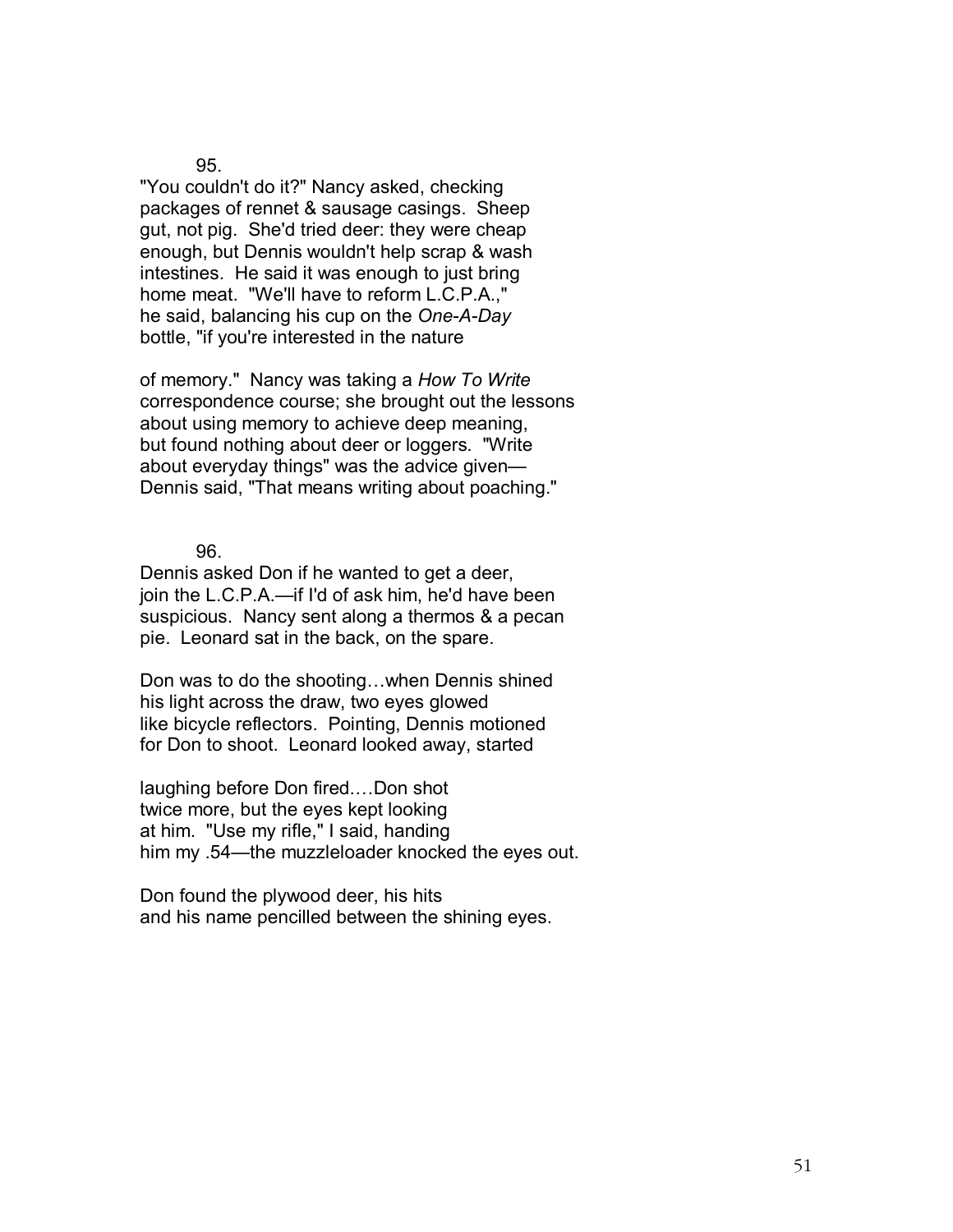"Death is a poacher," Frankie said, still with an ace of spades on his hat, his cigarette tip hidden in his hand. We sat, watching the Brown Leghorn rooster as he explored his new home. A hen lay down before him; he was on—and off. "At that pace," Frankie said, "he'll get them all before Mom's rooster knows he's here."...He didn't. Their white rooster, a Cornish Cross weighing sixteen pounds, charged across

the yard. They flew up together, hackles raised, spurs out. The Leghorn bounced off the white rooster's chest, then took off running, the bigger rooster chasing. Around the chickenhouse they raced, the Leghorn looking like a roadrunner. On the third lap, the Cornish Cross fell, gasped, and died.

98.

Showing a picture of two Newport businessmen, both with bucks (racks in velvet), Wayne said, "They got them on that ridge," pointing above his brother's cabin. "It ain't like taking something that doesn't belong to you when you live here."...I recognized both men, the younger a Jaycee, the other his father, one of Newport's city fathers. I'd joined the Jaycees

at Siletz for awhile. The good work we did was winning a gallon of whiskey for most new members. All of Lincoln County had joined some group. Rowdy mill workers were Eagles who brought strippers down from Portland. The Elks hired a croupier but denied it each time they were busted.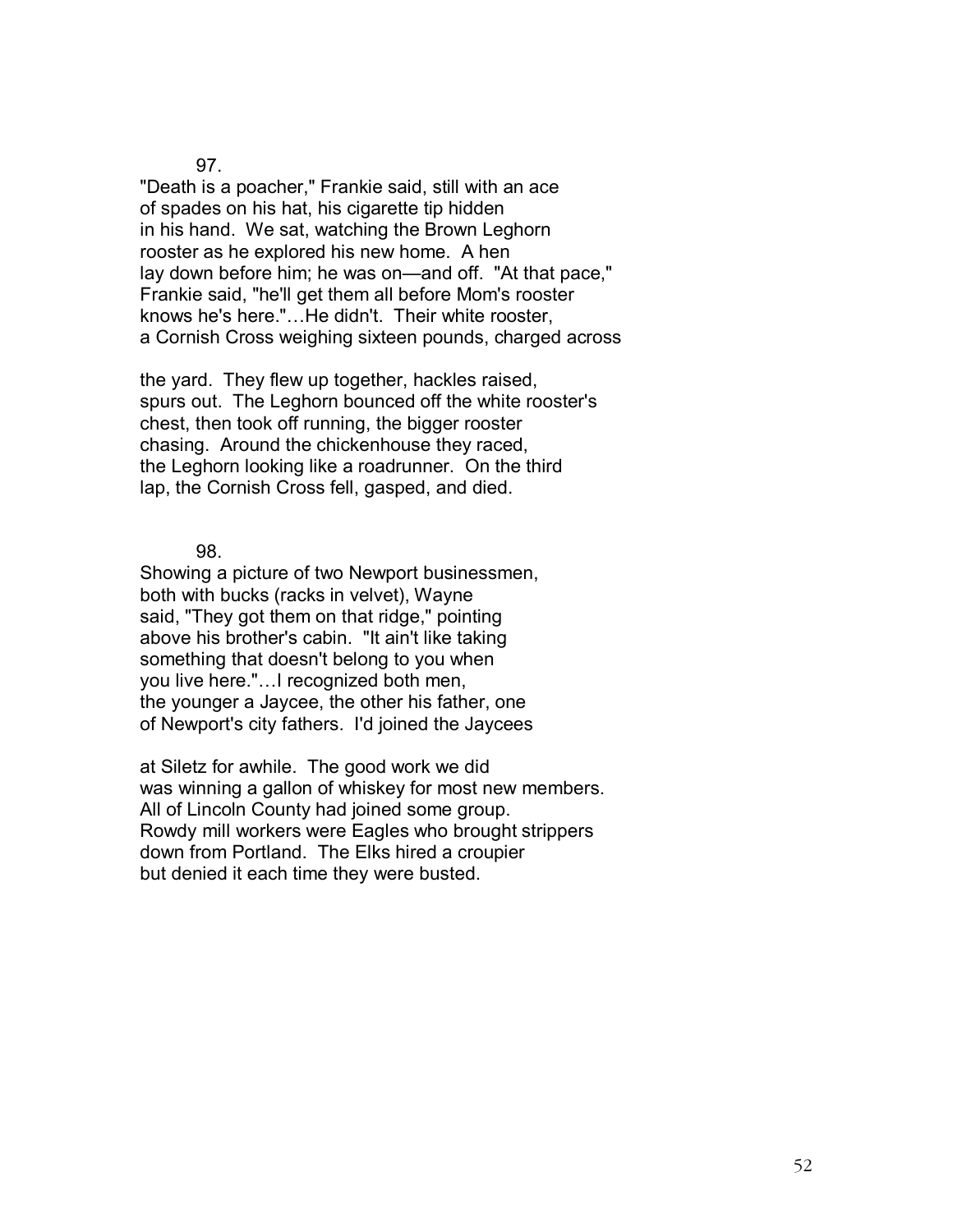The VFW had the best potlucks, and Bingo, and the cemetery by Klamath Grade. One night, rain bouncing off the pavement, lightning struck a transformer on the curve there by the cemetery, filling the windshield of my Bronco with blinding whiteness & the image of the powerpole in it.... I thought I was dead, rounded the knoll, and was almost to Twin Bridges before realizing

I wasn't. I couldn't see until I turned onto my narrow lane, two miles from the cemetery, The road I'd driven was the road in my memory.

I'd joined the Jaycees to see whether I belonged, and I didn't. I couldn't afford the ten cents each time I cursed—and my Bronco had too many dents.

100.

Wayne thought I should be an Eagle: "They're bringing down a honey that can pick up a dollar off the table with her cunt." We were sitting on his front porch with our .45-70's, shooting across the county road. At the end of his pasture a hawk screamed as it circled away from an alder. It climbed higher, trying to escape a gull, but the gull, diving at the hawk, climbed till

both were specks against the sun. "I doubt that gull's been that high before, damn near out of sight," Wayne said, rubbing excess grease off bullets cast last night. "She's quite a tease, lets you touch her if the money's right," he added as he raised his Winchester's tang sight.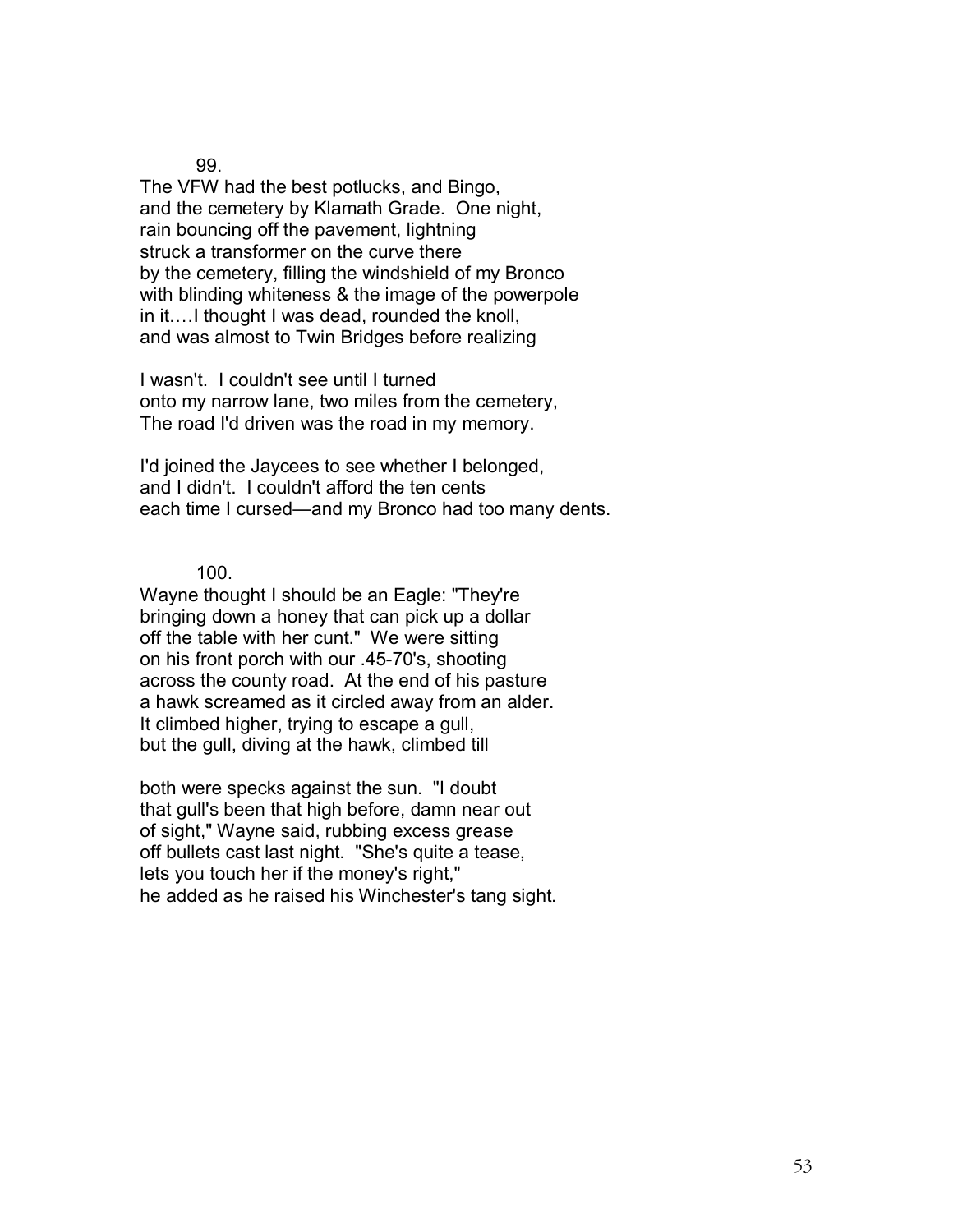I joined the volunteer fire department by accident, happened to be shooting when the siren blew that Sunday afternoon. The Fourth, most everyone along the bay watching fireworks, I ended up stringing hose from the pumper to whose ever house that was (I meant to ask; they lost everything)....We had to find the truck and fill it first. Seems someone had signed it out to wash their Cat, and left it with a dead

battery.... In the years I was with the department, we never saved a house (came close a couple times). We'd showed up Tuesday evenings, compare crimes, drink a beer or two, vote on something and vent complaints about the truck, a '37 Ford that had been given to us by G.P. when they couldn't make it run.

102.

Wayne rang the washing machine, his bullet striking its tub three hundred yards away. "How about the Elks, a good place to take a lay, cheap drinks." He fired again, spilled his Blitz, and struck low. "Those bucks in velvet," I said, "would've made the book." I hit the washer ten times straight. "I know, a Moose, you're a natural," Wayne said. "And the women

they bring down put on a good show." He missed, again....Leaning against the fence, a heifer snapped a post, mooed, then lead cows & calves across the wire, onto the road & around the bend. The phone rang. It was Publishers' forester telling Wayne to come get his "fucking cows."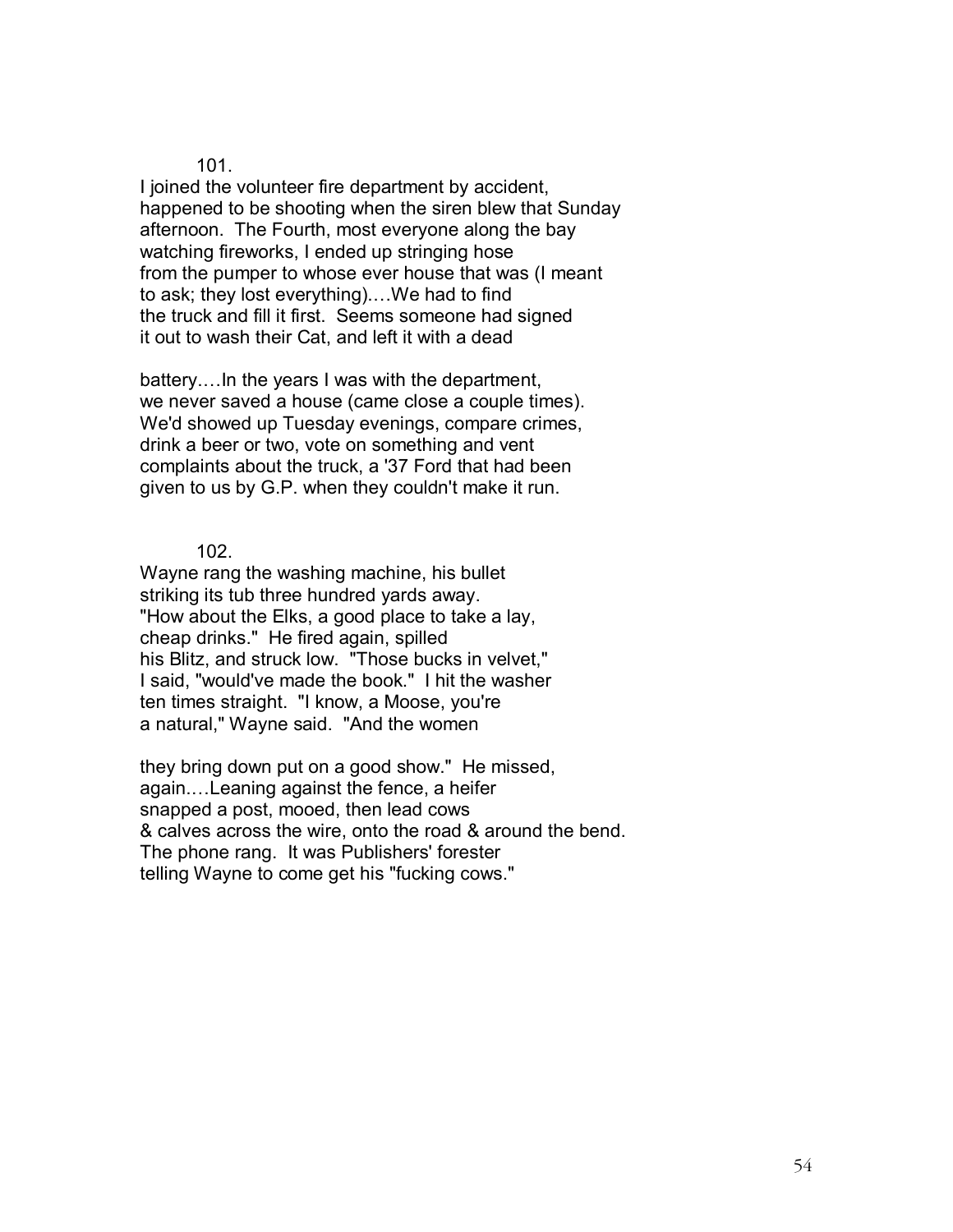Willie saw Frankie at the store, said, "I killed that hawk of yours, caught him after my chickens." Vern asked if that was the hawk that showed up when, every evening, he gave the geese a little something there in the park. Frankie didn't know; he overfilled his rusting, blue Toyota. Vern said, "You're gonna blow yourself up—should've let me pump that gas, Oregon law." Frankie pinched his cigarette out,

said, "Dad made us patch that hawk up." And he told how, wounding that redtail before he left for 'Nam (he hit it in a leg with his .22), his dad made him responsible for it. He'd kept it in a cardboard box, had fed it tuna fish sandwiches & green beans and had hung a dead chick around its neck till it wouldn't touch chickens.

### 104.

Frankie drank Blitz—busted empties—a shot each as they floated motionless in the eddy below the bridge—his ricochets cutting leaves in the maple where we parked your Pontiac. "You want me to take him home?" "He's about out of shells," Vern answered, scattering scratch for the ducks & geese. "He'll start missing pretty quick."...I didn't know Frankie

to miss with his Browning, except the once he blocked the only path through the blackberries to an apple and a benchlegged three-point blacktail ran over the top of him. He got off one aimed shot, hit the buck in his left antler...the buck trampled him; Frankie said he was glad it wasn't a gook.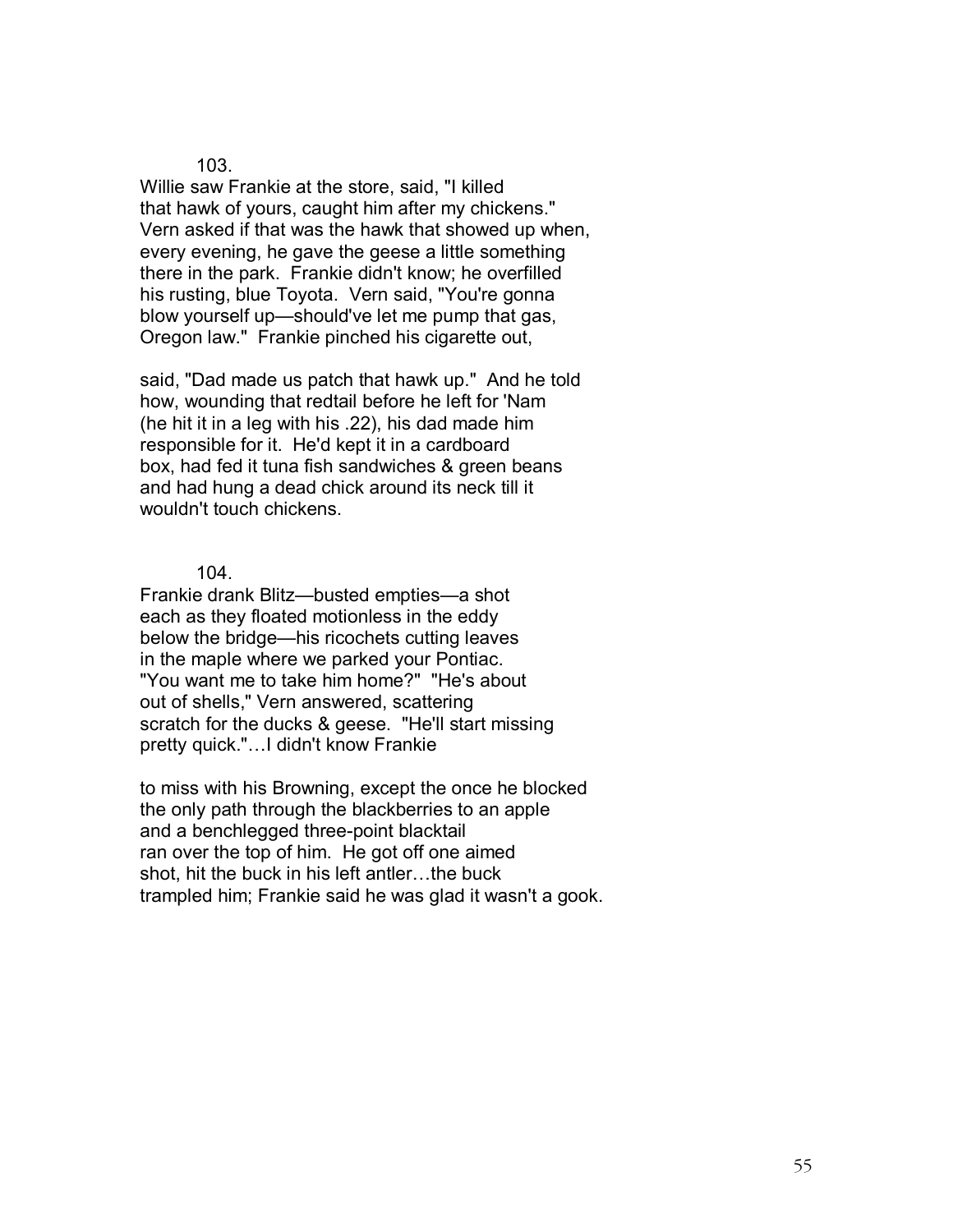I leaned against the scorched stones, felt their roughness, like the bark of the broken tree I'd leaned against opening morning 1960. Thirteen, anxious to kill my first buck, I waited, rifle ready, while a shadow knelt for windfall apples, cracked & crunched them; its breath harsh on the frost. Trapped against the trunk, with bear or deer in the dark

eating apples at my feet, I dared not move, nor could I remain still....Two hours until dawn-slowly, slowly, on my neck hairs raised as I raised my Enfield, its two-groove barrel long enough to touch my shadow; it seemed not to know I was there with my .303.

106.

Eyes along the creek watched me as I stood on the trestle, deciding whether to hike over the ridge to Frankie's or go by boat upriver, unable to read the shallows or see deadheads.

Some of the eyes belonged to newcomers, nutria and possum. Even the small coons came from the South, brought with saws brazed together to span old-growth, kept in barrels with feed & feuds. The Yaquina

had neither stripers nor shad then: they came from the Atlantic, brought west by San Francisco sportsmen, who knew nothing about spotted owls or spar trees. Born on an Indiana farm, I came

west when nine, lived between sawmills at Boring and caught bass & cutthroats in an acid millpond.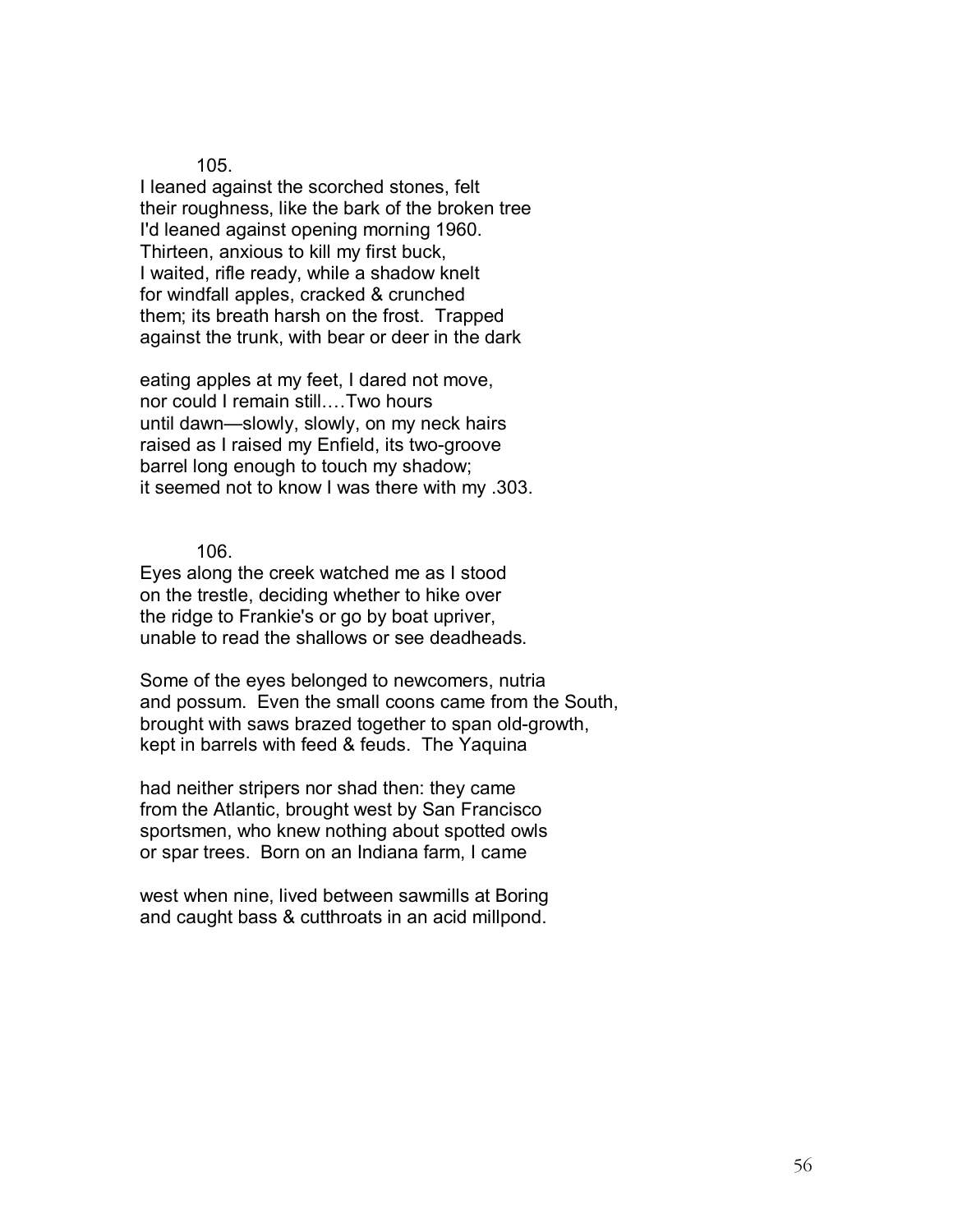Headlights—a car wound through Elk City and passed on, its tires whispering on the pavement. Tree frogs squeaked. A mayfly, wings spent, rested on my hand. A yip on the ridge—and a hound howled across the river. Joined by another, lonely, longing (I imagined) to run coon or bear, they raised muzzles & 'owls until a rooster crowed three times....Midnight and Abby Creek

sliding over riffles, running deep, seemed not to go anywhere; it just was. But in my memory, it still ran from the beaver pond to the Yaquina. We walked the tracks, carrying daughters, about this late on Sabbaths, returning from Salem. It's not too late for me to return from Alaska.

108.

I saw *Sometimes a Great Notion*, and saw again the covered bridge....Like Hank Stamper, I played football against Florence & Mapleton, but never used a baby bottle nipple over the muzzle of my twenty-two. Nor would've Hank: loggers who glance at the lean of 400-year-old fir, then stick their saws in, using skip-tooth chain to cut faster, don't care about making a little noise....Wild iris, columbine & camas

bloomed where we parked across the bridge; along the creek, bear had been digging skunk cabbage roots. Beaver had abandoned their pond; grass grew on their lodge. In the moonlight, the hillsides belonged to deer & bats. I ducked, slipped not wearing cork boots, but caught my balance before falling off the lodge.